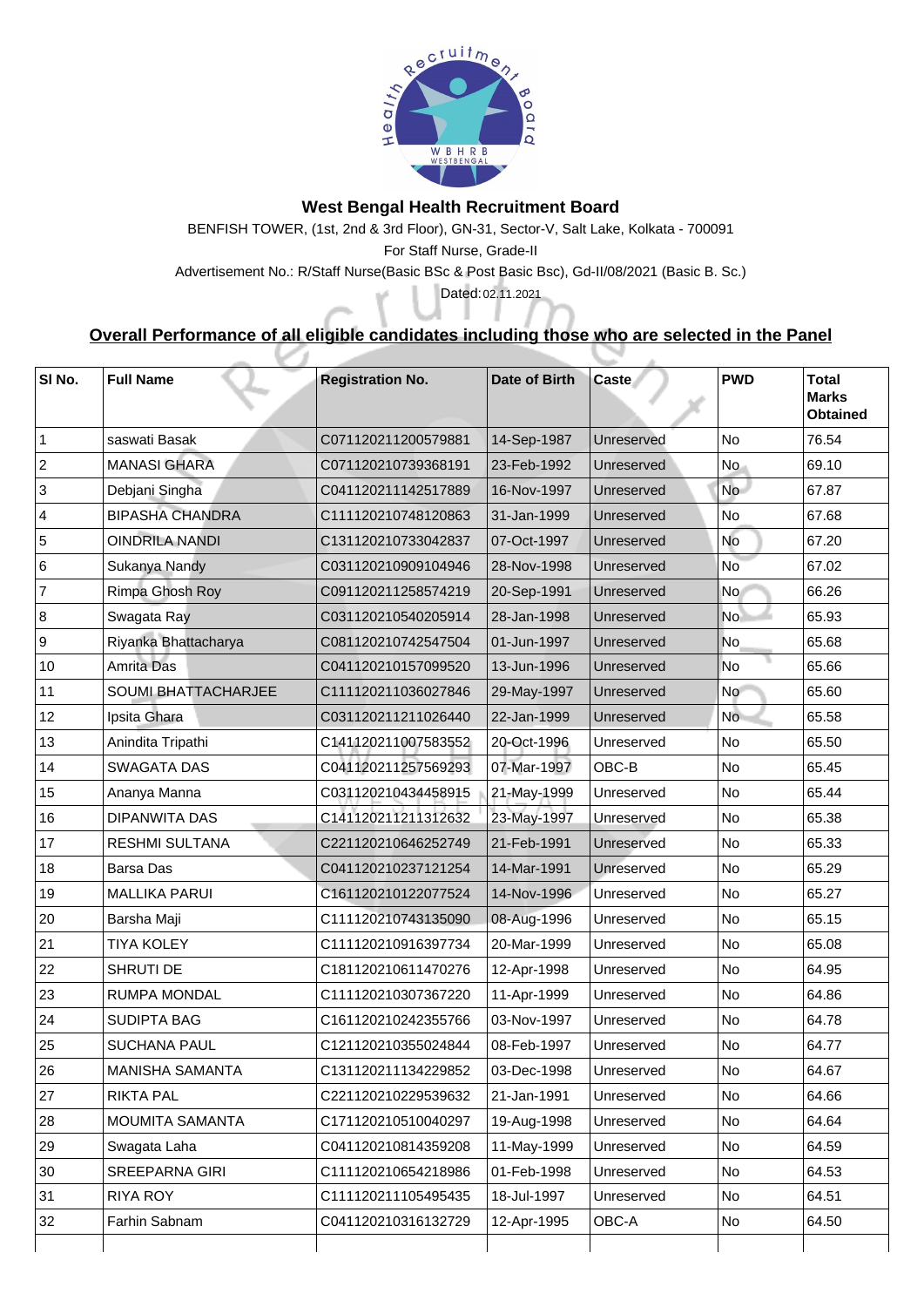| 33 | <b>ANWESA SAHA</b>                       | C141120210145200612 | 24-Oct-1998 | Unreserved             | <b>No</b> | 64.50 |
|----|------------------------------------------|---------------------|-------------|------------------------|-----------|-------|
| 34 | <b>SOUJANYA BERA</b>                     | C081120210913340674 | 22-May-1997 | Unreserved             | <b>No</b> | 64.45 |
| 35 | <b>ANKITA GHOSH</b>                      | C091120211106283326 | 14-Jan-1999 | Unreserved             | No        | 64.45 |
| 36 | <b>SUCHARITA BHOWMICK</b>                | C031120211141548081 | 07-Oct-1997 | Unreserved             | <b>No</b> | 64.18 |
| 37 | Anindita Bhadra                          | C061120210628136197 | 09-Apr-1997 | OBC-B                  | <b>No</b> | 64.15 |
| 38 | <b>DOYEL SINGHA</b>                      | C051120210527261642 | 22-Oct-1998 | Unreserved             | No        | 64.14 |
| 39 | <b>ANANYA DEY</b>                        | C151120210631245291 | 24-May-1998 | Unreserved             | <b>No</b> | 64.06 |
| 40 | <b>IPSITA DAS</b>                        | C061120210436025134 | 14-Jan-1997 | Unreserved             | <b>No</b> | 64.01 |
| 41 | <b>SABARNI CHAULE</b>                    | C111120211139156153 | 18-Feb-1998 | Unreserved             | <b>No</b> | 64.00 |
| 42 | <b>DIPA SEN</b>                          | C131120210633073926 | 16-Nov-1997 | Unreserved             | <b>No</b> | 63.99 |
| 43 | <b>Ellora Paul</b>                       | C041120210517055579 | 18-May-1998 | Unreserved             | No        | 63.90 |
| 44 | <b>JHUMPA SEN</b>                        | C051120211002547287 | 17-Mar-1997 | OBC-B                  | <b>No</b> | 63.73 |
| 45 | <b>BAISHAKHI MUKHERJEE</b>               | C091120211248024342 | 12-Nov-1996 | <b>Unreserved</b>      | <b>No</b> | 63.72 |
| 46 | Amrita Dutta                             | C121120211219129789 | 02-Aug-1997 | <b>Unreserved</b>      | No        | 63.70 |
| 47 | <b>Sultana Yesmin</b>                    | C101120210256019221 | 17-Oct-1996 | <b>OBC-A</b>           | No        | 63.59 |
| 48 | <b>Asmita Mitra</b>                      | C111120210245413569 | 10-Mar-1997 | Unreserved             | No        | 63.52 |
| 49 | <b>PIYALI BERA</b>                       | C131120210739279068 | 21-Sep-1998 | Unreserved             | No        | 63.52 |
| 50 | <b>RIMPA DAS</b>                         | C111120210950186223 | 10-Dec-1997 | OBC-B                  | <b>No</b> | 63.51 |
| 51 | <b>Sriza Chakraborty</b>                 | C041120210903308243 | 07-Apr-1997 | Unreserved             | No        | 63.47 |
| 52 | <b>PRIYA SARKAR</b>                      | C121120210538486972 | 25-Aug-1992 | Unreserved             | No.       | 63.44 |
| 53 | Konika Chakraborty                       | C031120211049006519 | 20-Oct-1997 | Unreserved             | No        | 63.44 |
| 54 | <b>CHANDRIMA SARKAR</b>                  | C101120210242339259 | 25-May-1998 | Unreserved             | <b>No</b> | 63.44 |
| 55 | <b>ANTIKA BISWAS</b>                     | C131120210738563701 | 27-Mar-1997 | Unreserved             | No        | 63.38 |
| 56 | <b>Pallabi Chowdhury</b>                 | C031120211113327082 | 09-Mar-1999 | Unreserved             | No        | 63.36 |
| 57 | <b>ANKITA MAHATO</b>                     | C051120210717485436 | 23-Dec-1996 | Unreserved             | No        | 63.35 |
| 58 | <b>ARPITA SINGHA ROY</b>                 | C171120210513021688 | 06-Jun-1989 | Unreserved             | No        | 63.31 |
| 59 | Joyita Das Adhikary                      | C101120211010088697 | 05-Jan-1997 | Unreserved             | No        | 63.27 |
| 60 | Sayanita Samanta                         | C031120210511212672 | 14-Jan-1998 | Unreserved             | <b>No</b> | 63.26 |
| 61 | <b>SHREYASI BISWAS</b>                   | C141120210720326299 | 05-Aug-1997 | Unreserved             | <b>No</b> | 63.23 |
| 62 | <b>URBASHI BARMAN</b>                    | C121120210356485464 | 25-Jan-1991 | <b>Scheduled Caste</b> | No        | 63.19 |
| 63 | <b>SWARAMITA GHOSH</b>                   | C051120210813500297 | 07-Mar-1996 | Unreserved             | <b>No</b> | 63.15 |
| 64 | Jayeesha Biswas                          | C041120210140585283 | 08-Jul-1997 | Unreserved             | No        | 63.14 |
| 65 | <b>NATASHA BISWAS</b>                    | C051120210903448958 | 28-Aug-1996 | <b>OBC-B</b>           | No        | 63.13 |
| 66 | Tiyasa Nandy                             | C031120211045219552 | 09-Nov-1998 | Unreserved             | <b>No</b> | 63.12 |
| 67 | <b>GARGI GOSWAMI</b>                     | C071120210808525489 | 27-Oct-1996 | Unreserved             | No        | 63.10 |
| 68 | Manisha Chatterjee                       | C031120210833586209 | 28-Feb-1997 | Unreserved             | <b>No</b> | 63.10 |
| 69 | <b>MADHUMITA MAHATA</b>                  | C031120210129131386 | 27-Jul-1998 | OBC-B                  | No        | 63.07 |
| 70 | <b>RIA SAMANTA</b>                       | C091120210958477253 | 23-Aug-1997 | Unreserved             | <b>No</b> | 62.99 |
| 71 | <b>Kajal Shyamal</b>                     | C061120210636218806 | 05-Mar-1999 | Unreserved             | No        | 62.99 |
| 72 | <b>ANKITA MAITI</b>                      | C111120210739200142 | 14-Dec-1998 | Unreserved             | <b>No</b> | 62.88 |
| 73 | <b>RIYA DUTTA</b>                        | C041120210856593488 | 18-Nov-1997 | Unreserved             | <b>No</b> | 62.85 |
| 74 | ANANYA BHATTACHARJEE                     | C111120210947597099 | 26-Sep-1995 | Unreserved             | <b>No</b> | 62.82 |
| 75 | Ishita Chaudhuri                         | C041120210422055973 | 24-Nov-1996 | Unreserved             | No        | 62.80 |
| 76 | <b>SAHELI MUKHERJEE</b>                  | C041120210457479367 | 09-Jul-1996 | Unreserved             | No        | 62.77 |
| 77 | PRATYUSHA MONDAL                         | C121120210542357287 | 08-Mar-1999 | Unreserved             | No        | 62.75 |
| 78 | <b>CHANDRIMA</b><br><b>CHATTOPADHYAY</b> | C031120210252404608 | 25-Apr-1998 | Unreserved             | No        | 62.72 |
|    |                                          |                     |             |                        |           |       |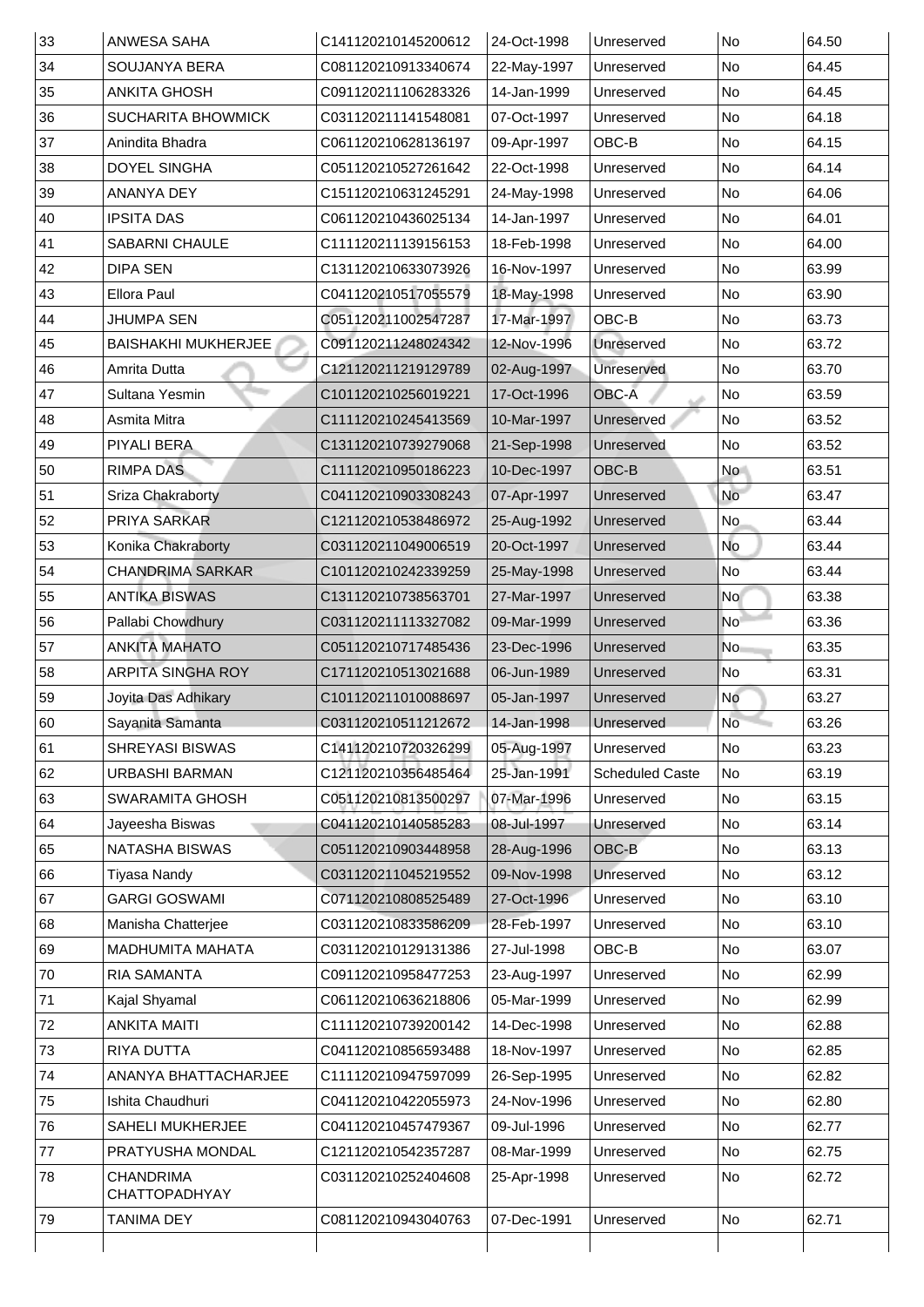| 80            | <b>Rima Koley</b>          | C131120210251346061 | 22-Jul-1997 | Unreserved             | <b>No</b>      | 62.70 |
|---------------|----------------------------|---------------------|-------------|------------------------|----------------|-------|
| 81            | <b>RESHMA KHAN</b>         | C091120210953395259 | 28-Jan-1998 | Unreserved             | <b>No</b>      | 62.65 |
| 82            | <b>SUPARNA MAITY</b>       | C031120210809414331 | 02-Mar-1998 | Unreserved             | No             | 62.64 |
| 83            | <b>LABONI JANA</b>         | C141120210926564495 | 25-Jul-1998 | Unreserved             | <b>No</b>      | 62.59 |
| 84            | Sayankini Bhattacharya     | C041120210921282303 | 02-Apr-1998 | Unreserved             | No             | 62.54 |
| 85            | Agnibina Adak              | C121120210409528822 | 26-Jul-1998 | Unreserved             | No             | 62.51 |
| 86            | <b>Komol Kundu</b>         | C101120210320139174 | 13-May-1996 | Unreserved             | No             | 62.50 |
| 87            | Manasi Mondal              | C101120211206448095 | 02-May-1997 | Unreserved             | No             | 62.49 |
| 88            | Diya Dasgupta              | C061120210854107677 | 07-May-1998 | Unreserved             | <b>No</b>      | 62.48 |
| 89            | Shila Lohar                | C041120211250089547 | 29-Apr-1996 | <b>Scheduled Caste</b> | No             | 62.47 |
| 90            | <b>SHAMPA GHOSH</b>        | C111120210744098625 | 02-Nov-1998 | Unreserved             | <b>No</b>      | 62.46 |
| 91            | <b>MOUMITA DE</b>          | C081120211121541701 | 01-Dec-1997 | Unreserved             | No             | 62.45 |
| 92            | Paradarshini Bag           | C041120210501356827 | 29-Jul-1997 | <b>Unreserved</b>      | No             | 62.41 |
| 93            | Manisha Mandal             | C041120210542353701 | 07-Aug-1997 | Unreserved             | <b>No</b>      | 62.41 |
| 94            | <b>PAMELA GUHA</b>         | C131120211235031980 | 06-Jan-1997 | Unreserved             | <b>No</b>      | 62.34 |
| 95            | <b>PUJA MAJI</b>           | C041120210423307234 | 26-Apr-1997 | <b>OBC-A</b>           | No             | 62.34 |
| 96            | <b>MOUSUMI SASMAL</b>      | C101120210950181800 | 15-Aug-1997 | Unreserved             | No             | 62.29 |
| 97            | Swagata Mondal             | C041120211121013170 | 16-Oct-1999 | Unreserved             | No             | 62.29 |
| 98            | Madhurima Banerjee         | C031120210913530889 | 30-Jun-1998 | Unreserved             | <b>No</b>      | 62.27 |
| 99            | <b>SUDESHNA MANNA</b>      | C181120210738547584 | 22-Jul-1998 | Unreserved             | No             | 62.27 |
| 100           | <b>PARAMA MAITY</b>        | C051120210356096248 | 15-Jun-1998 | Unreserved             | No             | 62.21 |
| 101           | <b>SANGHA CHOWDHURY</b>    | C051120211252229591 | 19-May-1999 | Unreserved             | <b>No</b>      | 62.19 |
| 102           | Paramita Debnath           | C111120210400316107 | 13-Mar-1998 | Unreserved             | No l           | 62.18 |
| 103           | Debasmita Adak             | C061120210940199752 | 03-Nov-1998 | Unreserved             | No             | 62.17 |
| 104           | <b>Anurima Mondal</b>      | C071120211239426235 | 12-Apr-1998 | OBC-B                  | N <sub>O</sub> | 62.15 |
| 105           | <b>SHREYASI MANNA</b>      | C031120211120117363 | 19-Oct-1998 | Unreserved             | No             | 62.08 |
| 106           | <b>ANITA MANNA</b>         | C041120210156394121 | 21-Mar-1999 | Unreserved             | <b>No</b>      | 62.06 |
| 107           | <b>IVE SAHA</b>            | C091120211014044191 | 06-Dec-1998 | <b>Scheduled Caste</b> | <b>No</b>      | 62.05 |
| 108           | <b>MADHUMITA KHANRA</b>    | C111120211002206610 | 18-Jan-1997 | Unreserved             | <b>No</b>      | 61.99 |
| 109           | <b>Trisha Dutta</b>        | C041120210945455983 | 27-Jan-1997 | Unreserved             | No             | 61.97 |
| 110           | <b>KAJI KAYANATH</b>       | C081120211016493524 | 09-Sep-1997 | Unreserved             | No             | 61.96 |
| 111           | <b>RIYA SARKAR</b>         | C121120210627468422 | 25-Aug-1992 | Unreserved             | No             | 61.88 |
| $ 112\rangle$ | <b>SIMA PANDA</b>          | C151120210919213677 | 08-May-1999 | Unreserved             | <b>No</b>      | 61.85 |
| 113           | <b>PRANATI SARKAR</b>      | C031120210830470081 | 12-Sep-1997 | Unreserved             | No             | 61.83 |
| 114           | <b>BAISHAKHI PAIKARA</b>   | C041120211033282538 | 23-Apr-1998 | <b>Scheduled Caste</b> | <b>No</b>      | 61.83 |
| 115           | Sampa Bera                 | C271120211105016155 | 01-Apr-1999 | Unreserved             | <b>No</b>      | 61.83 |
| 116           | <b>SUPRITI ADHIKARI</b>    | C131120210532335227 | 07-Nov-1997 | Unreserved             | No             | 61.82 |
| 117           | Priya Manna                | C111120211154222871 | 14-May-1991 | Unreserved             | No             | 61.81 |
| 118           | Monalisha Chanda           | C031120210952128707 | 23-Dec-1997 | Unreserved             | No             | 61.81 |
| 119           | <b>MOULI BHATTACHARJEE</b> | C031120210621290726 | 22-Jun-1998 | Unreserved             | <b>No</b>      | 61.81 |
| 120           | Tabassum Tamanna           | C051120211033208352 | 14-Oct-1995 | <b>OBC-A</b>           | No             | 61.80 |
| 121           | <b>SWAGATA HALDER</b>      | C041120211034271451 | 22-Nov-1997 | <b>Scheduled Caste</b> | <b>No</b>      | 61.78 |
| 122           | <b>SHREYA MUKHERJEE</b>    | C121120210714138879 | 18-Aug-1998 | Unreserved             | No             | 61.76 |
| 123           | <b>POULAMI SINHA</b>       | C091120210756561289 | 01-Jan-1999 | Unreserved             | No             | 61.76 |
| 124           | Megha ghosh                | C041120210904444390 | 16-Jan-1996 | Unreserved             | <b>No</b>      | 61.74 |
| 125           | <b>MOUMITA MONDAL</b>      | C111120211241437086 | 02-Feb-1998 | Unreserved             | No             | 61.73 |
| 126           | <b>ZINAT SHIREEN</b>       | C041120210753534564 | 06-Dec-1996 | Unreserved             | <b>No</b>      | 61.70 |
| 127           | <b>LUSI BHUNIA</b>         | C041120210250578288 | 28-Mar-1999 | <b>Scheduled Caste</b> | No             | 61.70 |
|               |                            |                     |             |                        |                |       |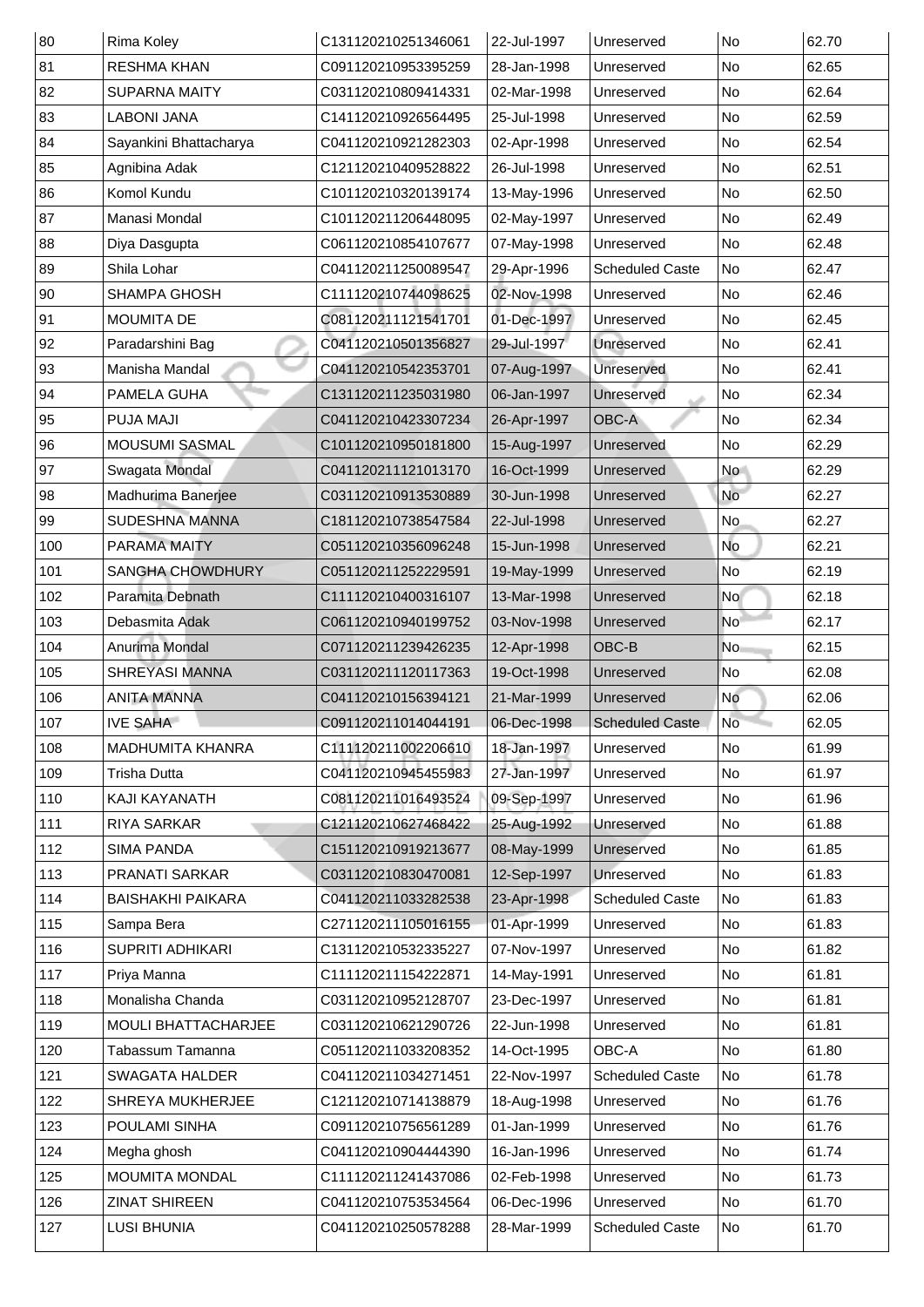| 128 | Jemima Akhtar             | C051120210524235262 | 13-Apr-1998 | Unreserved             | <b>No</b> | 61.68 |
|-----|---------------------------|---------------------|-------------|------------------------|-----------|-------|
| 129 | <b>ANWESHA BARIK</b>      | C031120210910226561 | 10-Aug-1997 | OBC-B                  | <b>No</b> | 61.66 |
| 130 | <b>SHIRSA GURIA</b>       | C081120210312405911 | 07-Feb-1998 | Unreserved             | <b>No</b> | 61.64 |
| 131 | TITAS MARDANIYA           | C041120211044034466 | 08-Oct-1997 | Unreserved             | No        | 61.63 |
| 132 | <b>DIPA SAMANTA</b>       | C091120210640212772 | 19-Nov-1998 | Unreserved             | No        | 61.62 |
| 133 | <b>DEBALINA BANERJEE</b>  | C141120210926484373 | 15-Feb-1998 | Unreserved             | <b>No</b> | 61.61 |
| 134 | Nivedita Pal              | C041120210839031204 | 12-May-1998 | OBC-B                  | <b>No</b> | 61.61 |
| 135 | <b>DEBASREE SEAL</b>      | C071120210957132269 | 19-Mar-1991 | Unreserved             | No        | 61.60 |
| 136 | Sanhita Mondal            | C101120210207318332 | 03-Jan-1998 | Unreserved             | No        | 61.59 |
| 137 | Taniya Mondal             | C031120211049132758 | 01-Apr-1997 | <b>OBC-A</b>           | <b>No</b> | 61.58 |
| 138 | <b>ANKHI DUTTA</b>        | C111120210352578587 | 16-Nov-1996 | Unreserved             | <b>No</b> | 61.57 |
| 139 | Riya Bairagi              | C041120210147592818 | 05-Dec-1998 | <b>Scheduled Caste</b> | No        | 61.56 |
| 140 | <b>SUDESHNA DE</b>        | C131120210225551976 | 14-Oct-1998 | <b>Unreserved</b>      | <b>No</b> | 61.55 |
| 141 | Rumeli Mukhopadhyay       | C171120210450115201 | 27-Dec-1996 | Unreserved             | No        | 61.53 |
| 142 | Sumana Jana               | C031120210308591195 | 02-Sep-1998 | Unreserved             | No        | 61.52 |
| 143 | Somashri Das              | C081120211046010694 | 30-Apr-1998 | <b>Unreserved</b>      | No        | 61.51 |
| 144 | Ankita Chatterjee         | C031120210943422841 | 30-Apr-1998 | <b>Unreserved</b>      | No        | 61.49 |
| 145 | <b>Shreejita Maity</b>    | C111120210903418526 | 29-Sep-1996 | Unreserved             | <b>No</b> | 61.44 |
| 146 | <b>SUJAN PRADHAN</b>      | C161120210840135465 | 03-Nov-1994 | Unreserved             | <b>No</b> | 61.40 |
| 147 | <b>MANISHA SHEE</b>       | C111120210148393615 | 06-Jan-1998 | Unreserved             | No        | 61.35 |
| 148 | <b>KEKA KUNDU</b>         | C061120211107573515 | 08-Apr-1999 | Unreserved             | <b>No</b> | 61.35 |
| 149 | <b>SK FARIN RAHAMAN</b>   | C061120210553565837 | 21-Jun-1993 | Unreserved             | No        | 61.33 |
| 150 | Sulekha Khatun            | C061120210935352100 | 11-Sep-1995 | <b>OBC-A</b>           | <b>No</b> | 61.32 |
| 151 | <b>SAHELI BISWAS</b>      | C111120210825379273 | 11-Dec-1997 | OBC-B                  | <b>No</b> | 61.29 |
| 152 | <b>SUDESHNA MALLICK</b>   | C111120211153514922 | 26-Oct-1996 | Unreserved             | No        | 61.26 |
| 153 | <b>Anushree Chaurasi</b>  | C041120211018179545 | 20-Mar-1998 | OBC-B                  | <b>No</b> | 61.26 |
| 154 | Ipsa Chandra              | C051120211015404145 | 28-Aug-1998 | Unreserved             | No        | 61.26 |
| 155 | PIYALI CHOWDHURY          | C181120211154120204 | 04-Feb-1997 | OBC-B                  | <b>No</b> | 61.23 |
| 156 | <b>PRARTHANA GHOSH</b>    | C031120211108297530 | 20-Feb-1997 | Unreserved             | No        | 61.23 |
| 157 | <b>BAISAKHI MONDAL</b>    | C051120210504334122 | 30-Apr-1999 | <b>Scheduled Caste</b> | <b>No</b> | 61.23 |
| 158 | <b>SAYANI GHOSH</b>       | C031120211029324377 | 03-May-1998 | Unreserved             | <b>No</b> | 61.19 |
| 159 | Baishakhi Ghosh           | C031120210400112069 | 23-Apr-1997 | Unreserved             | No        | 61.16 |
| 160 | <b>ANANYA ADAK</b>        | C041120210317169376 | 04-Dec-1994 | Unreserved             | <b>No</b> | 61.14 |
| 161 | <b>Ankita Sarkar</b>      | C041120210112252484 | 02-Feb-1998 | Unreserved             | No        | 61.11 |
| 162 | Saptadipa Roy             | C031120211106383610 | 07-Sep-1996 | Unreserved             | No        | 61.05 |
| 163 | TRISHA NANDI              | C061120210759081659 | 25-Apr-1999 | Unreserved             | No        | 61.05 |
| 164 | Sangita Shai              | C121120210519127298 | 26-Jun-1998 | Unreserved             | <b>No</b> | 61.04 |
| 165 | <b>SUBARNA PAUL</b>       | C241120210634295092 | 01-Dec-1997 | Unreserved             | <b>No</b> | 61.00 |
| 166 | <b>SHREYASEE ACHARYA</b>  | C111120211150361807 | 07-Nov-1996 | Unreserved             | <b>No</b> | 60.99 |
| 167 | <b>RITU MAHAPATRA</b>     | C121120211044211866 | 02-Feb-1997 | OBC-B                  | <b>No</b> | 60.97 |
| 168 | <b>Riya Bhowmick</b>      | C061120210126449839 | 16-Aug-1996 | Unreserved             | No        | 60.91 |
| 169 | PRIYANKA MAL              | C131120210539594405 | 27-Dec-1996 | Unreserved             | No        | 60.88 |
| 170 | <b>SUSMITA CHATTERJEE</b> | C051120210939578321 | 11-Jan-1997 | Unreserved             | No        | 60.88 |
| 171 | SAPTAPARNA JANA           | C251120210444546458 | 01-Feb-1997 | Unreserved             | No        | 60.86 |
| 172 | <b>SOMA DUA</b>           | C061120210130074698 | 29-Apr-1997 | Unreserved             | No        | 60.86 |
| 173 | <b>DEBRUPA SAHA</b>       | C051120211127452771 | 30-Dec-1996 | Unreserved             | No        | 60.83 |
| 174 | <b>KEYA DATTA</b>         | C171120210746457548 | 25-Apr-1997 | Unreserved             | No        | 60.82 |
|     |                           |                     |             |                        |           |       |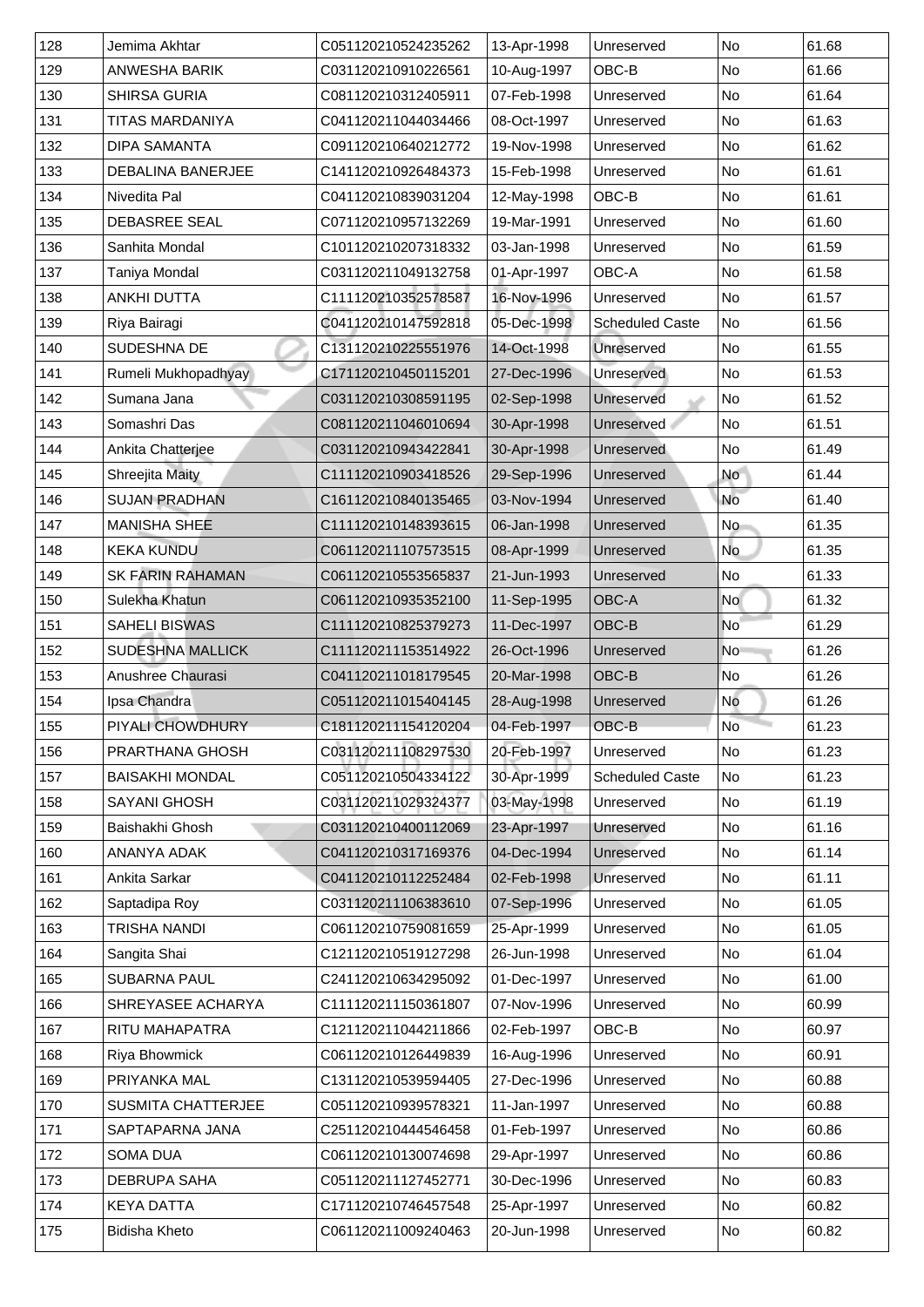| 176 | <b>MUNMUN BISWAS</b>         | C131120210750336997 | 13-Dec-1995 | <b>Scheduled Caste</b> | <b>No</b>                | 60.77 |
|-----|------------------------------|---------------------|-------------|------------------------|--------------------------|-------|
| 177 | <b>SANGITA RANI KAR</b>      | C131120211159448977 | 17-May-1997 | Unreserved             | <b>No</b>                | 60.77 |
| 178 | PARNA BHATTACHARJEE          | C121120210436042331 | 18-Jul-1997 | Unreserved             | No                       | 60.75 |
| 179 | <b>PRIYANKA DEY</b>          | C111120210229325883 | 29-Sep-1997 | Unreserved             | No                       | 60.74 |
| 180 | Rachaita Tamang              | C031120210828288318 | 24-Sep-1998 | <b>Scheduled Tribe</b> | N <sub>o</sub>           | 60.72 |
| 181 | <b>ARCHITA SEN</b>           | C041120210549509201 | 22-Aug-1998 | Unreserved             | <b>No</b>                | 60.70 |
| 182 | <b>Shabnam Mustafi</b>       | C041120210738282092 | 21-Apr-1999 | <b>OBC-A</b>           | No                       | 60.70 |
| 183 | <b>ZAREEN AKHTARA</b>        | C041120210136254954 | 08-Oct-1997 | <b>OBC-A</b>           | <b>No</b>                | 60.68 |
| 184 | <b>PRATIMA DAS</b>           | C061120210606048441 | 21-Jun-1998 | Unreserved             | No                       | 60.66 |
| 185 | <b>SHILPA GHOSH</b>          | C051120210926387659 | 30-Mar-1999 | OBC-B                  | No                       | 60.64 |
| 186 | <b>SWARNAKHI NAG</b>         | C061120211154333594 | 26-Dec-1997 | Unreserved             | <b>No</b>                | 60.63 |
| 187 | <b>SAMMY AKTAR</b>           | C081120210856234651 | 14-Jun-1993 | <b>OBC-A</b>           | No                       | 60.61 |
| 188 | <b>ANUSHKA ROY</b>           | C121120210447416978 | 06-Jun-1998 | Unreserved             | <b>No</b>                | 60.58 |
| 189 | Sangeeta Nayak               | C111120211054086726 | 08-Jun-1998 | Unreserved             | $\overline{\mathsf{No}}$ | 60.57 |
| 190 | <b>JAYASHRI MAJHI</b>        | C171120210912540105 | 15-Mar-1998 | OBC-B                  | N <sub>o</sub>           | 60.55 |
| 191 | <b>SUSMITA MANDAL</b>        | C121120211150213753 | 02-Apr-1998 | <b>Unreserved</b>      | No                       | 60.52 |
| 192 | Poulami Mallick              | C061120210725372911 | 07-Nov-1990 | <b>Scheduled Caste</b> | No                       | 60.51 |
| 193 | sucharita jana               | C091120211054426076 | 04-Oct-1997 | Unreserved             | <b>No</b>                | 60.51 |
| 194 | <b>LEENA PATI</b>            | C081120211148067132 | 12-May-1996 | Unreserved             | No                       | 60.50 |
| 195 | <b>ANKITA SENGUPTA</b>       | C031120210824367483 | 11-May-1998 | Unreserved             | <b>No</b>                | 60.42 |
| 196 | Nabamita Dutta               | C031120210524516844 | 01-Nov-1997 | Unreserved             | <b>No</b>                | 60.37 |
| 197 | <b>SUMANA SASMAL</b>         | C091120211226372821 | 20-Jan-1998 | Unreserved             | No                       | 60.36 |
| 198 | <b>SUBARNA BARUI</b>         | C051120210733541788 | 04-Jan-1999 | Unreserved             | <b>No</b>                | 60.35 |
| 199 | Nisha Ghosh                  | C101120211017211829 | 04-May-1997 | Unreserved             | <b>No</b>                | 60.31 |
| 200 | <b>SITHILEKHA SARKAR</b>     | C041120210117311393 | 03-Mar-1998 | <b>Scheduled Caste</b> | <b>No</b>                | 60.30 |
| 201 | <b>RIA SAMADDER</b>          | C051120211147188990 | 20-Mar-1998 | Unreserved             | No                       | 60.29 |
| 202 | <b>Asima Bhowmik</b>         | C081120211022274241 | 06-Apr-1997 | Unreserved             | No                       | 60.26 |
| 203 | <b>OLIVIA BAKSHI</b>         | C111120210901344845 | 17-Oct-1998 | <b>Scheduled Caste</b> | $\overline{\mathsf{No}}$ | 60.25 |
| 204 | <b>SUDESHNA DAS</b>          | C111120210554533106 | 12-May-1995 | Unreserved             | No                       | 60.24 |
| 205 | Prajnashri Bhir              | C161120211114382006 | 17-Apr-1996 | OBC-B                  | <b>No</b>                | 60.23 |
| 206 | <b>SAGARIKA DAB</b>          | C061120210740200865 | 27-Aug-1997 | <b>Scheduled Caste</b> | No                       | 60.22 |
| 207 | <b>BISWAS NAZMUN NAHAR</b>   | C071120211239106644 | 01-Sep-1998 | OBC-A                  | No                       | 60.22 |
| 208 | <b>DIPANNITA CHAKRABORTY</b> | C101120211131046519 | 27-Jul-1996 | Unreserved             | No                       | 60.20 |
| 209 | <b>Banasree Mondal</b>       | C151120210355039934 | 11-Dec-1997 | <b>Scheduled Caste</b> | No                       | 60.20 |
| 210 | Sumana Samanta               | C051120210741494814 | 23-Jan-1999 | Unreserved             | No                       | 60.19 |
| 211 | <b>SREEPARNA BERA</b>        | C051120211145333230 | 08-Dec-1995 | Unreserved             | No                       | 60.15 |
| 212 | <b>SUPRITI MAITY</b>         | C081120210733025670 | 01-Jan-1999 | Unreserved             | No                       | 60.14 |
| 213 | <b>ANKITA GOSWAMI</b>        | C101120211107109171 | 20-Nov-1996 | Unreserved             | <b>No</b>                | 60.12 |
| 214 | <b>SUMONA DE</b>             | C051120210956097612 | 12-Mar-1998 | Unreserved             | No                       | 60.12 |
| 215 | Archana Mapa                 | C111120210433003539 | 18-Jul-1997 | Unreserved             | <b>No</b>                | 60.11 |
| 216 | Debapriya Mondal             | C101120211145242668 | 27-Jan-1998 | Unreserved             | N <sub>o</sub>           | 60.10 |
| 217 | Sudeshna Pattanayak          | C141120210555164028 | 15-Nov-1998 | <b>Unreserved</b>      | <b>No</b>                | 60.10 |
| 218 | PRIYANKA PARVEEN             | C051120211148595814 | 08-Aug-1997 | <b>OBC-A</b>           | No                       | 60.03 |
| 219 | Sayantani Paira              | C101120210151152609 | 31-Mar-1998 | Unreserved             | No                       | 60.03 |
| 220 | <b>SANCHITA BARUI</b>        | C031120210746065354 | 07-Jun-1998 | Unreserved             | No                       | 60.03 |
| 221 | ANJUMANARA KHATUN            | C041120210215255763 | 30-Aug-1997 | <b>OBC-A</b>           | No                       | 60.01 |
| 222 | ANNAPURNA DAS                | C031120210254101508 | 13-Dec-1995 | Unreserved             | No                       | 59.99 |
| 223 | <b>NANDINI JANA</b>          | C111120211003483628 | 09-Jul-1998 | Unreserved             | N <sub>o</sub>           | 59.99 |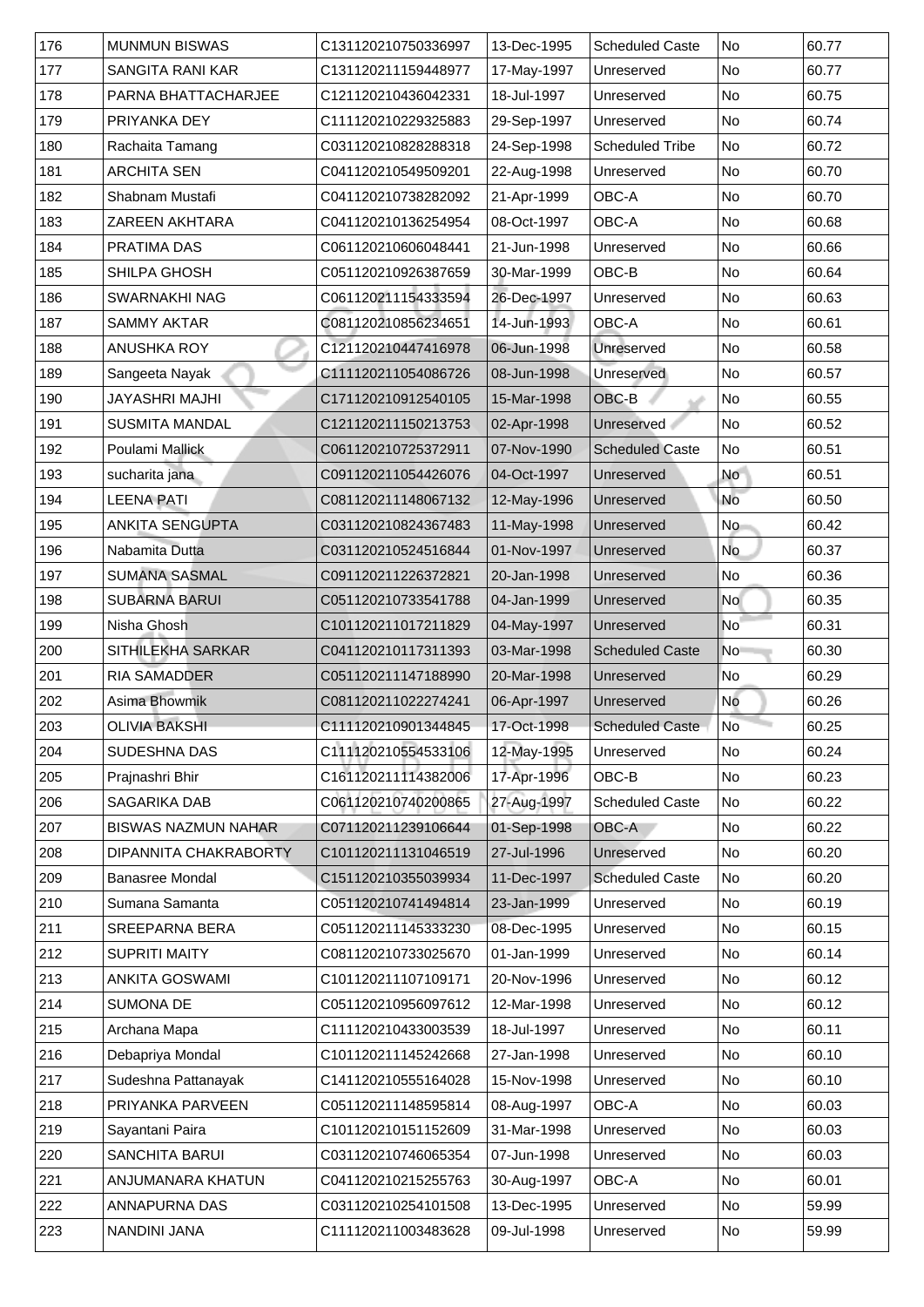| 224 | Priya Mukherjee                              | C281120210246255992 | 06-Aug-1995 | Unreserved             | <b>No</b>                | 59.98 |
|-----|----------------------------------------------|---------------------|-------------|------------------------|--------------------------|-------|
| 225 | <b>POPY BOKSHI</b>                           | C111120210654066857 | 04-Sep-1998 | <b>Scheduled Caste</b> | <b>No</b>                | 59.98 |
| 226 | Pallabi Saha                                 | C031120210834210397 | 08-Jun-1997 | Unreserved             | N <sub>o</sub>           | 59.97 |
| 227 | <b>PRAJNASREE CHOWDHURY</b>                  | C121120210758316735 | 30-Mar-1996 | Unreserved             | No                       | 59.96 |
| 228 | Tiyasa Hati                                  | C131120210427333856 | 12-Feb-1998 | Unreserved             | No                       | 59.94 |
| 229 | <b>ANULEKHA DAS</b>                          | C081120210937055120 | 25-Mar-1996 | Unreserved             | <b>No</b>                | 59.93 |
| 230 | <b>ISNEHARA KHATUN</b>                       | C041120211005342473 | 10-Jul-1996 | OBC-B                  | No                       | 59.93 |
| 231 | <b>BRATATI DAS</b>                           | C041120210321565073 | 23-Nov-1997 | OBC-B                  | <b>No</b>                | 59.92 |
| 232 | <b>PURNASHREE MAHATA</b>                     | C101120211157123921 | 02-Oct-1997 | Unreserved             | No                       | 59.90 |
| 233 | <b>DEEPA MONDAL</b>                          | C071120210529075604 | 08-May-1998 | OBC-B                  | No                       | 59.90 |
| 234 | Monika karmaker                              | C111120210642119308 | 12-Oct-1998 | Unreserved             | <b>No</b>                | 59.87 |
| 235 | Aparajita Chakrabortty                       | C031120210602223170 | 05-May-1997 | Unreserved             | No                       | 59.86 |
| 236 | Romana Ferdushi                              | C031120210558459235 | 14-Dec-1998 | <b>OBC-A</b>           | <b>No</b>                | 59.83 |
| 237 | Tina Kundu                                   | C031120211007476744 | 07-Oct-1996 | Unreserved             | $\overline{\mathsf{No}}$ | 59.82 |
| 238 | Anindita Jana                                | C101120211033115100 | 17-Oct-1998 | Unreserved             | N <sub>o</sub>           | 59.82 |
| 239 | <b>BIDISHA MUKHERJEE</b>                     | C111120211016262342 | 06-Apr-1998 | <b>Unreserved</b>      | No                       | 59.81 |
| 240 | <b>SUDIPTA PATRA</b>                         | C091120211018023948 | 05-Jun-1997 | Unreserved             | No                       | 59.80 |
| 241 | SAYANEE BHATTACHARJEE                        | C041120210216331465 | 26-Mar-1995 | Unreserved             | <b>No</b>                | 59.79 |
| 242 | <b>PALLABI SAHA</b>                          | C041120210720382185 | 08-Apr-1997 | <b>Scheduled Caste</b> | <b>No</b>                | 59.77 |
| 243 | <b>ANJANA BHATTACHARJEE</b>                  | C031120210719246992 | 03-Apr-1996 | Unreserved             | <b>No</b>                | 59.75 |
| 244 | <b>SUBHASRI BERA</b>                         | C161120210155233853 | 11-Nov-1996 | Unreserved             | <b>No</b>                | 59.73 |
| 245 | Rituparna Bose (Chowdhury)                   | C081120211004027795 | 08-Nov-1991 | Unreserved             | No                       | 59.72 |
| 246 | <b>MOLLAH TABASUM NAAZ</b>                   | C281120210204112961 | 20-Nov-1995 | <b>OBC-A</b>           | <b>No</b>                | 59.72 |
| 247 | <b>Pubali Ghosh</b>                          | C071120211228533093 | 29-Jun-1998 | OBC-B                  | <b>No</b>                | 59.72 |
| 248 | <b>AYANTIKA GHOSH</b>                        | C111120210820016404 | 14-Jan-1998 | Unreserved             | <b>No</b>                | 59.70 |
| 249 | <b>Susmita Patra</b>                         | C051120211101564691 | 22-Sep-1998 | Unreserved             | No                       | 59.70 |
| 250 | Saptarshi Mondal                             | C101120210952479676 | 15-May-1997 | <b>OBC-B</b>           | No                       | 59.69 |
| 251 | SRITAMA NATH CHOWDHURY   C111120210853275159 |                     | 28-Nov-1998 | OBC-B                  | <b>No</b>                | 59.69 |
| 252 | <b>SUNANDA MAITI</b>                         | C111120210704031217 | 24-Jan-1995 | Unreserved             | No                       | 59.67 |
| 253 | <b>ANANYA MAITY</b>                          | C111120210133277805 | 28-Apr-1996 | Unreserved             | <b>No</b>                | 59.63 |
| 254 | <b>AISHI PAL</b>                             | C111120210709156095 | 15-Oct-1996 | Unreserved             | No                       | 59.62 |
| 255 | <b>MANDIRA GANGULI</b>                       | C081120211040110149 | 09-Jul-1997 | Unreserved             | No                       | 59.62 |
| 256 | Sayantani Samanta                            | C081120211013446050 | 10-Jan-1998 | Unreserved             | No                       | 59.62 |
| 257 | <b>Tuhina Samanta</b>                        | C111120210920504288 | 18-Mar-1997 | Unreserved             | No                       | 59.60 |
| 258 | Progya Bagchi                                | C111120211010182508 | 09-Feb-1998 | Unreserved             | No                       | 59.60 |
| 259 | <b>MALLIKA MANDAL</b>                        | C081120210919225587 | 21-May-1998 | Unreserved             | No                       | 59.59 |
| 260 | <b>SHUVRA MONDAL</b>                         | C071120210636447594 | 16-Jun-1998 | Unreserved             | <b>No</b>                | 59.59 |
| 261 | <b>Sneha Sar</b>                             | C111120210720555985 | 21-Sep-1998 | Unreserved             | <b>No</b>                | 59.58 |
| 262 | Soumi Chattopadhyay                          | C031120210147184418 | 10-Dec-1998 | Unreserved             | <b>No</b>                | 59.57 |
| 263 | Anuradha Mondal                              | C031120210243058377 | 29-Apr-1998 | Unreserved             | No                       | 59.56 |
| 264 | <b>BITHIKA MAITY</b>                         | C181120210847066346 | 29-Oct-1999 | Unreserved             | No                       | 59.56 |
| 265 | <b>SIMPA KHATUN</b>                          | C141120210418347679 | 04-Feb-1994 | <b>OBC-A</b>           | <b>No</b>                | 59.55 |
| 266 | Soumyadeepa Saha                             | C051120211003571325 | 24-Nov-1995 | Unreserved             | No                       | 59.55 |
| 267 | <b>AYESHA RAHAMAN</b>                        | C041120211241061555 | 01-Dec-1997 | Unreserved             | No                       | 59.51 |
| 268 | Arpita Sadhukhan                             | C131120210241213666 | 28-Mar-1998 | OBC-B                  | No                       | 59.51 |
| 269 | <b>ROHIMA KHATUN</b>                         | C051120210648095529 | 22-May-1998 | OBC-A                  | No                       | 59.50 |
|     |                                              |                     |             |                        |                          |       |
| 270 | <b>SUKANYA KHATUA</b>                        | C041120211117260121 | 11-Oct-1995 | Unreserved             | No                       | 59.48 |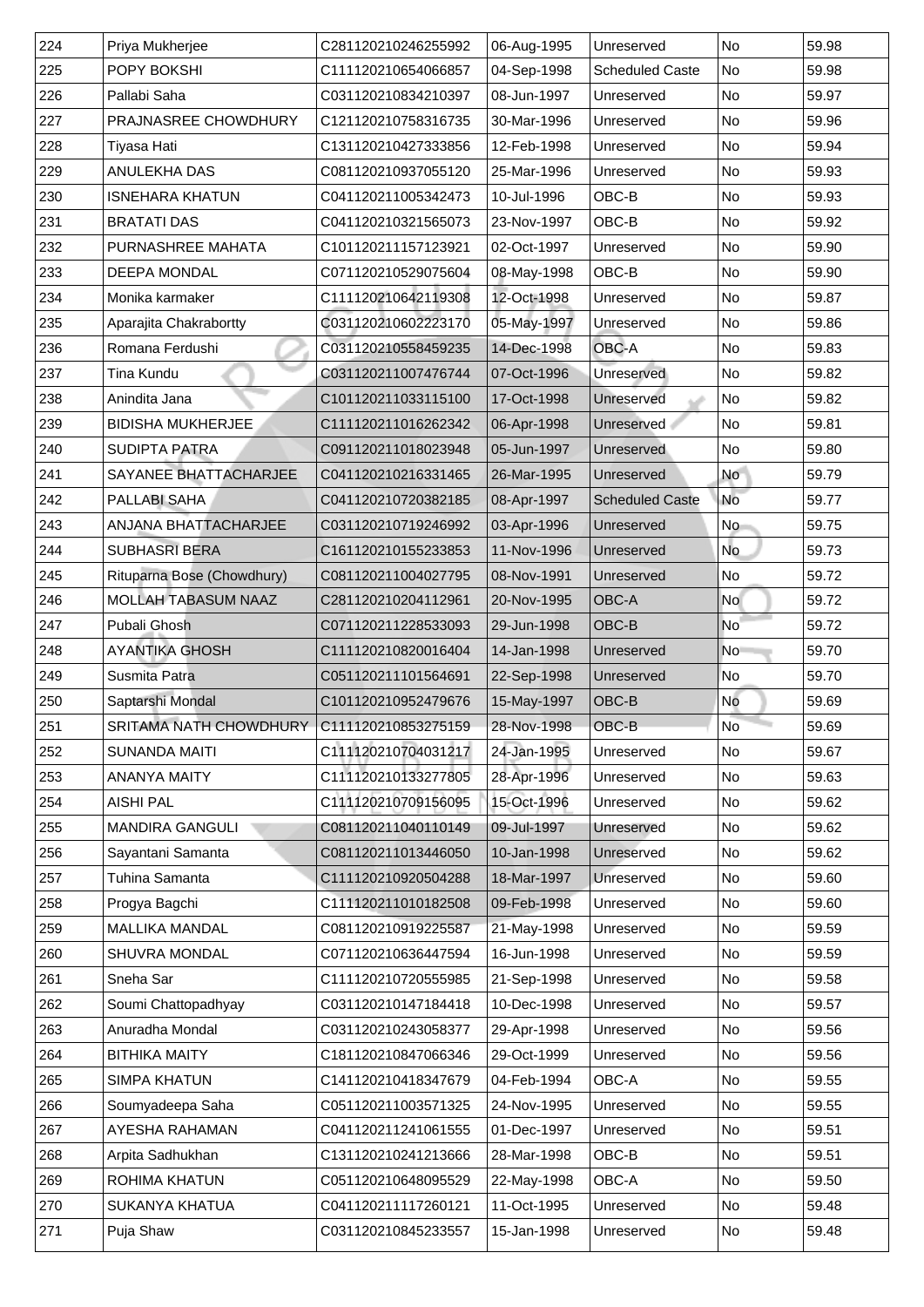| <b>MOULI CHATTERJEE</b><br><b>No</b><br>C031120211051353967<br>21-Feb-1998<br>59.47<br>Unreserved<br><b>KOYEL MAZUMDAR</b><br>22-Sep-1998<br>No<br>C031120210949386798<br>59.45<br>Unreserved<br><b>KEYA DAS</b><br>17-Mar-1997<br><b>Scheduled Caste</b><br>No<br>59.44<br>C071120210639040362<br>Ananya Basu<br>C101120211054200491<br>03-Jul-1997<br>No<br>59.44<br>Unreserved<br><b>No</b><br><b>RINKITA SAHA</b><br>28-Apr-1998<br><b>Scheduled Caste</b><br>C091120210249355772<br>59.44<br><b>Ritika Chowdhury</b><br>C041120210217226490<br>21-Oct-1998<br>No<br>59.44<br>Unreserved<br>Keya Dey<br>C111120210903156756<br>No<br>59.44<br>21-Nov-1998<br>Unreserved<br>Nikita Sharma<br>01-Apr-1999<br><b>No</b><br>C101120210953288190<br><b>Scheduled Caste</b><br>59.43<br><b>ANWESA MALLICK</b><br>C111120210746334185<br>No<br>17-Mar-1998<br>59.42<br>Unreserved<br>C111120210321442770<br>19-Apr-1997<br><b>No</b><br><b>MOUPRIYA GHOSH</b><br>59.40<br>Unreserved<br><b>MANISHA HALDAR</b><br>C031120210949396019<br>03-Jan-1998<br><b>No</b><br>59.40<br>Unreserved<br>Manika Mondal<br><b>No</b><br>C081120210934581148<br>15-Oct-1998<br><b>Unreserved</b><br>59.40<br>59.39<br><b>No</b><br>24-May-1998<br>C131120210754094019<br>Sayani Banerjee<br>Unreserved<br><b>RUPA GIRI</b><br>C081120210434568110<br>18-Oct-1999<br>No<br>59.39<br>Unreserved<br><b>Riya Mondal</b><br>C101120211157195371<br>No<br>59.38<br>29-Nov-1997<br><b>Unreserved</b><br><b>BHAGYASHREE POLLEY</b><br>C121120210637018588<br>10-Nov-1997<br>No<br>59.37<br><b>Unreserved</b><br><b>OBC-A</b><br><b>No</b><br>Nasima Khatun<br>C101120210216498900<br>10-Feb-1998<br>59.37<br><b>OBC-B</b><br><b>No</b><br>07-May-1998<br><b>Rituparna Dutta</b><br>C051120211100588867<br>59.37<br><b>SHRABANTI BHATTACHARJEE  </b><br><b>No</b><br>C031120211220096458<br>10-Jul-1998<br>59.37<br>Unreserved<br><b>No</b><br><b>SUPARNA SINHA BABU</b><br>C051120210930188464<br>29-Nov-1998<br>59.37<br>Unreserved<br><b>SAHELI SENGUPTA</b><br>27-Aug-1998<br><b>No</b><br>59.36<br>C111120210444338002<br>Unreserved<br>Nazia Parvin<br><b>OBC-A</b><br><b>No</b><br>59.35<br>C171120210445308966<br>25-Jan-1998<br><b>JASMINE PERVEEN</b><br><b>OBC-A</b><br>59.34<br>C121120210557075445<br>28-Feb-1996<br><b>No</b><br><b>SHRUTILATA BAR</b><br>C131120211134597670<br><b>Scheduled Caste</b><br><b>No</b><br>59.33<br>07-Jul-1996<br>No<br>04-May-1998<br><b>OBC-A</b><br>59.32<br><b>RIZWANA PARVIN</b><br>C111120210621320948<br><b>MANISHA ROY</b><br>C101120210145089525<br>18-Feb-1999<br><b>No</b><br>59.31<br>Unreserved<br><b>No</b><br>59.30<br><b>SOMIPARNA BANERJEE</b><br>C161120211019059860<br>04-Nov-1996<br>Unreserved<br><b>SOMA MONDAL</b><br>17-Sep-1998<br>No<br><b>Scheduled Caste</b><br>59.30<br>C251120211234504162<br>08-Sep-1997<br><b>OBC-A</b><br><b>No</b><br>Rubya Sultana<br>C051120211103520630<br>59.29<br>05-Feb-1998<br>Joynab khatun<br><b>OBC-A</b><br><b>No</b><br>C041120211128480894<br>59.29<br><b>ANANYA DEY</b><br>26-May-1997<br><b>No</b><br>59.27<br>C111120210833229276<br>Unreserved<br>OBC-B<br><b>SUSAMA GHOSH</b><br>05-Apr-1997<br><b>No</b><br>C111120210701315775<br>59.26<br><b>TASLIMA NASRIN</b><br><b>OBC-A</b><br>C111120210330062248<br>No<br>05-Jun-1997<br>59.26<br><b>No</b><br>Susmita Nandi<br>27-Feb-1998<br>59.26<br>C131120210210027567<br>Unreserved<br><b>No</b><br>Sayari Roy<br>C041120211249108602<br>28-Apr-1996<br>59.25<br>Unreserved<br><b>No</b><br><b>Sancharee Thakur</b><br>59.25<br>C041120210154137472<br>22-Jan-1998<br>Unreserved<br><b>No</b><br><b>DEBAPARNA NEOGI</b><br>C151120210328339036<br>08-Aug-1998<br>59.25<br>Unreserved<br>NAMRATA MAHATA<br>C051120210940432096<br>25-Nov-1998<br>No<br>59.23<br>Unreserved<br>59.22<br><b>Shreyasee Dey</b><br>C151120211050323977<br><b>No</b><br>26-Nov-1997<br>Unreserved<br>Sarmistha Mishra<br>C031120211026206119<br>14-Apr-1996<br>No<br>59.17<br>Unreserved<br>Sushama Roy<br>C061120210644288004<br>08-Jan-1998<br><b>Scheduled Caste</b><br>59.17<br>No<br>TIYASHA SAHOO<br>20-Jul-1999<br>No<br>59.15<br>C041120210930444639<br>Unreserved<br><b>OBC-A</b><br>No<br><b>SHEULI MONDAL</b><br>C061120211232403377<br>04-Feb-1996<br>59.11<br><b>OBC-A</b><br>No<br><b>SAHINA SULTANA</b><br>C051120210538018374<br>04-Oct-1996<br>59.10 | 272           | <b>SAHELI SULTANA</b> | C041120210733156231 | 14-Apr-1998 | <b>OBC-A</b>           | <b>No</b> | 59.48 |
|------------------------------------------------------------------------------------------------------------------------------------------------------------------------------------------------------------------------------------------------------------------------------------------------------------------------------------------------------------------------------------------------------------------------------------------------------------------------------------------------------------------------------------------------------------------------------------------------------------------------------------------------------------------------------------------------------------------------------------------------------------------------------------------------------------------------------------------------------------------------------------------------------------------------------------------------------------------------------------------------------------------------------------------------------------------------------------------------------------------------------------------------------------------------------------------------------------------------------------------------------------------------------------------------------------------------------------------------------------------------------------------------------------------------------------------------------------------------------------------------------------------------------------------------------------------------------------------------------------------------------------------------------------------------------------------------------------------------------------------------------------------------------------------------------------------------------------------------------------------------------------------------------------------------------------------------------------------------------------------------------------------------------------------------------------------------------------------------------------------------------------------------------------------------------------------------------------------------------------------------------------------------------------------------------------------------------------------------------------------------------------------------------------------------------------------------------------------------------------------------------------------------------------------------------------------------------------------------------------------------------------------------------------------------------------------------------------------------------------------------------------------------------------------------------------------------------------------------------------------------------------------------------------------------------------------------------------------------------------------------------------------------------------------------------------------------------------------------------------------------------------------------------------------------------------------------------------------------------------------------------------------------------------------------------------------------------------------------------------------------------------------------------------------------------------------------------------------------------------------------------------------------------------------------------------------------------------------------------------------------------------------------------------------------------------------------------------------------------------------------------------------------------------------------------------------------------------------------------------------------------------------------------------------------------------------------------------------------------------------------------------------------------------------------------------------------------------------------------------------------------------------------------------------------------------------------------------------------------------------------------------------------------------------------------------------------------------------------------------------------------------|---------------|-----------------------|---------------------|-------------|------------------------|-----------|-------|
|                                                                                                                                                                                                                                                                                                                                                                                                                                                                                                                                                                                                                                                                                                                                                                                                                                                                                                                                                                                                                                                                                                                                                                                                                                                                                                                                                                                                                                                                                                                                                                                                                                                                                                                                                                                                                                                                                                                                                                                                                                                                                                                                                                                                                                                                                                                                                                                                                                                                                                                                                                                                                                                                                                                                                                                                                                                                                                                                                                                                                                                                                                                                                                                                                                                                                                                                                                                                                                                                                                                                                                                                                                                                                                                                                                                                                                                                                                                                                                                                                                                                                                                                                                                                                                                                                                                                                                                    | 273           |                       |                     |             |                        |           |       |
|                                                                                                                                                                                                                                                                                                                                                                                                                                                                                                                                                                                                                                                                                                                                                                                                                                                                                                                                                                                                                                                                                                                                                                                                                                                                                                                                                                                                                                                                                                                                                                                                                                                                                                                                                                                                                                                                                                                                                                                                                                                                                                                                                                                                                                                                                                                                                                                                                                                                                                                                                                                                                                                                                                                                                                                                                                                                                                                                                                                                                                                                                                                                                                                                                                                                                                                                                                                                                                                                                                                                                                                                                                                                                                                                                                                                                                                                                                                                                                                                                                                                                                                                                                                                                                                                                                                                                                                    | $ 274\rangle$ |                       |                     |             |                        |           |       |
|                                                                                                                                                                                                                                                                                                                                                                                                                                                                                                                                                                                                                                                                                                                                                                                                                                                                                                                                                                                                                                                                                                                                                                                                                                                                                                                                                                                                                                                                                                                                                                                                                                                                                                                                                                                                                                                                                                                                                                                                                                                                                                                                                                                                                                                                                                                                                                                                                                                                                                                                                                                                                                                                                                                                                                                                                                                                                                                                                                                                                                                                                                                                                                                                                                                                                                                                                                                                                                                                                                                                                                                                                                                                                                                                                                                                                                                                                                                                                                                                                                                                                                                                                                                                                                                                                                                                                                                    | 275           |                       |                     |             |                        |           |       |
|                                                                                                                                                                                                                                                                                                                                                                                                                                                                                                                                                                                                                                                                                                                                                                                                                                                                                                                                                                                                                                                                                                                                                                                                                                                                                                                                                                                                                                                                                                                                                                                                                                                                                                                                                                                                                                                                                                                                                                                                                                                                                                                                                                                                                                                                                                                                                                                                                                                                                                                                                                                                                                                                                                                                                                                                                                                                                                                                                                                                                                                                                                                                                                                                                                                                                                                                                                                                                                                                                                                                                                                                                                                                                                                                                                                                                                                                                                                                                                                                                                                                                                                                                                                                                                                                                                                                                                                    | 276           |                       |                     |             |                        |           |       |
|                                                                                                                                                                                                                                                                                                                                                                                                                                                                                                                                                                                                                                                                                                                                                                                                                                                                                                                                                                                                                                                                                                                                                                                                                                                                                                                                                                                                                                                                                                                                                                                                                                                                                                                                                                                                                                                                                                                                                                                                                                                                                                                                                                                                                                                                                                                                                                                                                                                                                                                                                                                                                                                                                                                                                                                                                                                                                                                                                                                                                                                                                                                                                                                                                                                                                                                                                                                                                                                                                                                                                                                                                                                                                                                                                                                                                                                                                                                                                                                                                                                                                                                                                                                                                                                                                                                                                                                    | $ 277\rangle$ |                       |                     |             |                        |           |       |
|                                                                                                                                                                                                                                                                                                                                                                                                                                                                                                                                                                                                                                                                                                                                                                                                                                                                                                                                                                                                                                                                                                                                                                                                                                                                                                                                                                                                                                                                                                                                                                                                                                                                                                                                                                                                                                                                                                                                                                                                                                                                                                                                                                                                                                                                                                                                                                                                                                                                                                                                                                                                                                                                                                                                                                                                                                                                                                                                                                                                                                                                                                                                                                                                                                                                                                                                                                                                                                                                                                                                                                                                                                                                                                                                                                                                                                                                                                                                                                                                                                                                                                                                                                                                                                                                                                                                                                                    | 278           |                       |                     |             |                        |           |       |
|                                                                                                                                                                                                                                                                                                                                                                                                                                                                                                                                                                                                                                                                                                                                                                                                                                                                                                                                                                                                                                                                                                                                                                                                                                                                                                                                                                                                                                                                                                                                                                                                                                                                                                                                                                                                                                                                                                                                                                                                                                                                                                                                                                                                                                                                                                                                                                                                                                                                                                                                                                                                                                                                                                                                                                                                                                                                                                                                                                                                                                                                                                                                                                                                                                                                                                                                                                                                                                                                                                                                                                                                                                                                                                                                                                                                                                                                                                                                                                                                                                                                                                                                                                                                                                                                                                                                                                                    | 279           |                       |                     |             |                        |           |       |
|                                                                                                                                                                                                                                                                                                                                                                                                                                                                                                                                                                                                                                                                                                                                                                                                                                                                                                                                                                                                                                                                                                                                                                                                                                                                                                                                                                                                                                                                                                                                                                                                                                                                                                                                                                                                                                                                                                                                                                                                                                                                                                                                                                                                                                                                                                                                                                                                                                                                                                                                                                                                                                                                                                                                                                                                                                                                                                                                                                                                                                                                                                                                                                                                                                                                                                                                                                                                                                                                                                                                                                                                                                                                                                                                                                                                                                                                                                                                                                                                                                                                                                                                                                                                                                                                                                                                                                                    | 280           |                       |                     |             |                        |           |       |
|                                                                                                                                                                                                                                                                                                                                                                                                                                                                                                                                                                                                                                                                                                                                                                                                                                                                                                                                                                                                                                                                                                                                                                                                                                                                                                                                                                                                                                                                                                                                                                                                                                                                                                                                                                                                                                                                                                                                                                                                                                                                                                                                                                                                                                                                                                                                                                                                                                                                                                                                                                                                                                                                                                                                                                                                                                                                                                                                                                                                                                                                                                                                                                                                                                                                                                                                                                                                                                                                                                                                                                                                                                                                                                                                                                                                                                                                                                                                                                                                                                                                                                                                                                                                                                                                                                                                                                                    | 281           |                       |                     |             |                        |           |       |
|                                                                                                                                                                                                                                                                                                                                                                                                                                                                                                                                                                                                                                                                                                                                                                                                                                                                                                                                                                                                                                                                                                                                                                                                                                                                                                                                                                                                                                                                                                                                                                                                                                                                                                                                                                                                                                                                                                                                                                                                                                                                                                                                                                                                                                                                                                                                                                                                                                                                                                                                                                                                                                                                                                                                                                                                                                                                                                                                                                                                                                                                                                                                                                                                                                                                                                                                                                                                                                                                                                                                                                                                                                                                                                                                                                                                                                                                                                                                                                                                                                                                                                                                                                                                                                                                                                                                                                                    | 282           |                       |                     |             |                        |           |       |
|                                                                                                                                                                                                                                                                                                                                                                                                                                                                                                                                                                                                                                                                                                                                                                                                                                                                                                                                                                                                                                                                                                                                                                                                                                                                                                                                                                                                                                                                                                                                                                                                                                                                                                                                                                                                                                                                                                                                                                                                                                                                                                                                                                                                                                                                                                                                                                                                                                                                                                                                                                                                                                                                                                                                                                                                                                                                                                                                                                                                                                                                                                                                                                                                                                                                                                                                                                                                                                                                                                                                                                                                                                                                                                                                                                                                                                                                                                                                                                                                                                                                                                                                                                                                                                                                                                                                                                                    | 283           |                       |                     |             |                        |           |       |
|                                                                                                                                                                                                                                                                                                                                                                                                                                                                                                                                                                                                                                                                                                                                                                                                                                                                                                                                                                                                                                                                                                                                                                                                                                                                                                                                                                                                                                                                                                                                                                                                                                                                                                                                                                                                                                                                                                                                                                                                                                                                                                                                                                                                                                                                                                                                                                                                                                                                                                                                                                                                                                                                                                                                                                                                                                                                                                                                                                                                                                                                                                                                                                                                                                                                                                                                                                                                                                                                                                                                                                                                                                                                                                                                                                                                                                                                                                                                                                                                                                                                                                                                                                                                                                                                                                                                                                                    | 284           |                       |                     |             |                        |           |       |
|                                                                                                                                                                                                                                                                                                                                                                                                                                                                                                                                                                                                                                                                                                                                                                                                                                                                                                                                                                                                                                                                                                                                                                                                                                                                                                                                                                                                                                                                                                                                                                                                                                                                                                                                                                                                                                                                                                                                                                                                                                                                                                                                                                                                                                                                                                                                                                                                                                                                                                                                                                                                                                                                                                                                                                                                                                                                                                                                                                                                                                                                                                                                                                                                                                                                                                                                                                                                                                                                                                                                                                                                                                                                                                                                                                                                                                                                                                                                                                                                                                                                                                                                                                                                                                                                                                                                                                                    | 285           |                       |                     |             |                        |           |       |
|                                                                                                                                                                                                                                                                                                                                                                                                                                                                                                                                                                                                                                                                                                                                                                                                                                                                                                                                                                                                                                                                                                                                                                                                                                                                                                                                                                                                                                                                                                                                                                                                                                                                                                                                                                                                                                                                                                                                                                                                                                                                                                                                                                                                                                                                                                                                                                                                                                                                                                                                                                                                                                                                                                                                                                                                                                                                                                                                                                                                                                                                                                                                                                                                                                                                                                                                                                                                                                                                                                                                                                                                                                                                                                                                                                                                                                                                                                                                                                                                                                                                                                                                                                                                                                                                                                                                                                                    | 286           |                       |                     |             |                        |           |       |
|                                                                                                                                                                                                                                                                                                                                                                                                                                                                                                                                                                                                                                                                                                                                                                                                                                                                                                                                                                                                                                                                                                                                                                                                                                                                                                                                                                                                                                                                                                                                                                                                                                                                                                                                                                                                                                                                                                                                                                                                                                                                                                                                                                                                                                                                                                                                                                                                                                                                                                                                                                                                                                                                                                                                                                                                                                                                                                                                                                                                                                                                                                                                                                                                                                                                                                                                                                                                                                                                                                                                                                                                                                                                                                                                                                                                                                                                                                                                                                                                                                                                                                                                                                                                                                                                                                                                                                                    | 287           |                       |                     |             |                        |           |       |
|                                                                                                                                                                                                                                                                                                                                                                                                                                                                                                                                                                                                                                                                                                                                                                                                                                                                                                                                                                                                                                                                                                                                                                                                                                                                                                                                                                                                                                                                                                                                                                                                                                                                                                                                                                                                                                                                                                                                                                                                                                                                                                                                                                                                                                                                                                                                                                                                                                                                                                                                                                                                                                                                                                                                                                                                                                                                                                                                                                                                                                                                                                                                                                                                                                                                                                                                                                                                                                                                                                                                                                                                                                                                                                                                                                                                                                                                                                                                                                                                                                                                                                                                                                                                                                                                                                                                                                                    | 288           |                       |                     |             |                        |           |       |
|                                                                                                                                                                                                                                                                                                                                                                                                                                                                                                                                                                                                                                                                                                                                                                                                                                                                                                                                                                                                                                                                                                                                                                                                                                                                                                                                                                                                                                                                                                                                                                                                                                                                                                                                                                                                                                                                                                                                                                                                                                                                                                                                                                                                                                                                                                                                                                                                                                                                                                                                                                                                                                                                                                                                                                                                                                                                                                                                                                                                                                                                                                                                                                                                                                                                                                                                                                                                                                                                                                                                                                                                                                                                                                                                                                                                                                                                                                                                                                                                                                                                                                                                                                                                                                                                                                                                                                                    | 289           |                       |                     |             |                        |           |       |
|                                                                                                                                                                                                                                                                                                                                                                                                                                                                                                                                                                                                                                                                                                                                                                                                                                                                                                                                                                                                                                                                                                                                                                                                                                                                                                                                                                                                                                                                                                                                                                                                                                                                                                                                                                                                                                                                                                                                                                                                                                                                                                                                                                                                                                                                                                                                                                                                                                                                                                                                                                                                                                                                                                                                                                                                                                                                                                                                                                                                                                                                                                                                                                                                                                                                                                                                                                                                                                                                                                                                                                                                                                                                                                                                                                                                                                                                                                                                                                                                                                                                                                                                                                                                                                                                                                                                                                                    | 290           |                       |                     |             |                        |           |       |
|                                                                                                                                                                                                                                                                                                                                                                                                                                                                                                                                                                                                                                                                                                                                                                                                                                                                                                                                                                                                                                                                                                                                                                                                                                                                                                                                                                                                                                                                                                                                                                                                                                                                                                                                                                                                                                                                                                                                                                                                                                                                                                                                                                                                                                                                                                                                                                                                                                                                                                                                                                                                                                                                                                                                                                                                                                                                                                                                                                                                                                                                                                                                                                                                                                                                                                                                                                                                                                                                                                                                                                                                                                                                                                                                                                                                                                                                                                                                                                                                                                                                                                                                                                                                                                                                                                                                                                                    | 291           |                       |                     |             |                        |           |       |
|                                                                                                                                                                                                                                                                                                                                                                                                                                                                                                                                                                                                                                                                                                                                                                                                                                                                                                                                                                                                                                                                                                                                                                                                                                                                                                                                                                                                                                                                                                                                                                                                                                                                                                                                                                                                                                                                                                                                                                                                                                                                                                                                                                                                                                                                                                                                                                                                                                                                                                                                                                                                                                                                                                                                                                                                                                                                                                                                                                                                                                                                                                                                                                                                                                                                                                                                                                                                                                                                                                                                                                                                                                                                                                                                                                                                                                                                                                                                                                                                                                                                                                                                                                                                                                                                                                                                                                                    | 292           |                       |                     |             |                        |           |       |
|                                                                                                                                                                                                                                                                                                                                                                                                                                                                                                                                                                                                                                                                                                                                                                                                                                                                                                                                                                                                                                                                                                                                                                                                                                                                                                                                                                                                                                                                                                                                                                                                                                                                                                                                                                                                                                                                                                                                                                                                                                                                                                                                                                                                                                                                                                                                                                                                                                                                                                                                                                                                                                                                                                                                                                                                                                                                                                                                                                                                                                                                                                                                                                                                                                                                                                                                                                                                                                                                                                                                                                                                                                                                                                                                                                                                                                                                                                                                                                                                                                                                                                                                                                                                                                                                                                                                                                                    | 293           |                       |                     |             |                        |           |       |
|                                                                                                                                                                                                                                                                                                                                                                                                                                                                                                                                                                                                                                                                                                                                                                                                                                                                                                                                                                                                                                                                                                                                                                                                                                                                                                                                                                                                                                                                                                                                                                                                                                                                                                                                                                                                                                                                                                                                                                                                                                                                                                                                                                                                                                                                                                                                                                                                                                                                                                                                                                                                                                                                                                                                                                                                                                                                                                                                                                                                                                                                                                                                                                                                                                                                                                                                                                                                                                                                                                                                                                                                                                                                                                                                                                                                                                                                                                                                                                                                                                                                                                                                                                                                                                                                                                                                                                                    | 294           |                       |                     |             |                        |           |       |
|                                                                                                                                                                                                                                                                                                                                                                                                                                                                                                                                                                                                                                                                                                                                                                                                                                                                                                                                                                                                                                                                                                                                                                                                                                                                                                                                                                                                                                                                                                                                                                                                                                                                                                                                                                                                                                                                                                                                                                                                                                                                                                                                                                                                                                                                                                                                                                                                                                                                                                                                                                                                                                                                                                                                                                                                                                                                                                                                                                                                                                                                                                                                                                                                                                                                                                                                                                                                                                                                                                                                                                                                                                                                                                                                                                                                                                                                                                                                                                                                                                                                                                                                                                                                                                                                                                                                                                                    | 295           |                       |                     |             |                        |           |       |
|                                                                                                                                                                                                                                                                                                                                                                                                                                                                                                                                                                                                                                                                                                                                                                                                                                                                                                                                                                                                                                                                                                                                                                                                                                                                                                                                                                                                                                                                                                                                                                                                                                                                                                                                                                                                                                                                                                                                                                                                                                                                                                                                                                                                                                                                                                                                                                                                                                                                                                                                                                                                                                                                                                                                                                                                                                                                                                                                                                                                                                                                                                                                                                                                                                                                                                                                                                                                                                                                                                                                                                                                                                                                                                                                                                                                                                                                                                                                                                                                                                                                                                                                                                                                                                                                                                                                                                                    | 296           |                       |                     |             |                        |           |       |
|                                                                                                                                                                                                                                                                                                                                                                                                                                                                                                                                                                                                                                                                                                                                                                                                                                                                                                                                                                                                                                                                                                                                                                                                                                                                                                                                                                                                                                                                                                                                                                                                                                                                                                                                                                                                                                                                                                                                                                                                                                                                                                                                                                                                                                                                                                                                                                                                                                                                                                                                                                                                                                                                                                                                                                                                                                                                                                                                                                                                                                                                                                                                                                                                                                                                                                                                                                                                                                                                                                                                                                                                                                                                                                                                                                                                                                                                                                                                                                                                                                                                                                                                                                                                                                                                                                                                                                                    | 297           |                       |                     |             |                        |           |       |
|                                                                                                                                                                                                                                                                                                                                                                                                                                                                                                                                                                                                                                                                                                                                                                                                                                                                                                                                                                                                                                                                                                                                                                                                                                                                                                                                                                                                                                                                                                                                                                                                                                                                                                                                                                                                                                                                                                                                                                                                                                                                                                                                                                                                                                                                                                                                                                                                                                                                                                                                                                                                                                                                                                                                                                                                                                                                                                                                                                                                                                                                                                                                                                                                                                                                                                                                                                                                                                                                                                                                                                                                                                                                                                                                                                                                                                                                                                                                                                                                                                                                                                                                                                                                                                                                                                                                                                                    | 298           |                       |                     |             |                        |           |       |
|                                                                                                                                                                                                                                                                                                                                                                                                                                                                                                                                                                                                                                                                                                                                                                                                                                                                                                                                                                                                                                                                                                                                                                                                                                                                                                                                                                                                                                                                                                                                                                                                                                                                                                                                                                                                                                                                                                                                                                                                                                                                                                                                                                                                                                                                                                                                                                                                                                                                                                                                                                                                                                                                                                                                                                                                                                                                                                                                                                                                                                                                                                                                                                                                                                                                                                                                                                                                                                                                                                                                                                                                                                                                                                                                                                                                                                                                                                                                                                                                                                                                                                                                                                                                                                                                                                                                                                                    | 299           |                       |                     |             |                        |           |       |
|                                                                                                                                                                                                                                                                                                                                                                                                                                                                                                                                                                                                                                                                                                                                                                                                                                                                                                                                                                                                                                                                                                                                                                                                                                                                                                                                                                                                                                                                                                                                                                                                                                                                                                                                                                                                                                                                                                                                                                                                                                                                                                                                                                                                                                                                                                                                                                                                                                                                                                                                                                                                                                                                                                                                                                                                                                                                                                                                                                                                                                                                                                                                                                                                                                                                                                                                                                                                                                                                                                                                                                                                                                                                                                                                                                                                                                                                                                                                                                                                                                                                                                                                                                                                                                                                                                                                                                                    | 300           |                       |                     |             |                        |           |       |
|                                                                                                                                                                                                                                                                                                                                                                                                                                                                                                                                                                                                                                                                                                                                                                                                                                                                                                                                                                                                                                                                                                                                                                                                                                                                                                                                                                                                                                                                                                                                                                                                                                                                                                                                                                                                                                                                                                                                                                                                                                                                                                                                                                                                                                                                                                                                                                                                                                                                                                                                                                                                                                                                                                                                                                                                                                                                                                                                                                                                                                                                                                                                                                                                                                                                                                                                                                                                                                                                                                                                                                                                                                                                                                                                                                                                                                                                                                                                                                                                                                                                                                                                                                                                                                                                                                                                                                                    | 301           |                       |                     |             |                        |           |       |
|                                                                                                                                                                                                                                                                                                                                                                                                                                                                                                                                                                                                                                                                                                                                                                                                                                                                                                                                                                                                                                                                                                                                                                                                                                                                                                                                                                                                                                                                                                                                                                                                                                                                                                                                                                                                                                                                                                                                                                                                                                                                                                                                                                                                                                                                                                                                                                                                                                                                                                                                                                                                                                                                                                                                                                                                                                                                                                                                                                                                                                                                                                                                                                                                                                                                                                                                                                                                                                                                                                                                                                                                                                                                                                                                                                                                                                                                                                                                                                                                                                                                                                                                                                                                                                                                                                                                                                                    | 302           |                       |                     |             |                        |           |       |
|                                                                                                                                                                                                                                                                                                                                                                                                                                                                                                                                                                                                                                                                                                                                                                                                                                                                                                                                                                                                                                                                                                                                                                                                                                                                                                                                                                                                                                                                                                                                                                                                                                                                                                                                                                                                                                                                                                                                                                                                                                                                                                                                                                                                                                                                                                                                                                                                                                                                                                                                                                                                                                                                                                                                                                                                                                                                                                                                                                                                                                                                                                                                                                                                                                                                                                                                                                                                                                                                                                                                                                                                                                                                                                                                                                                                                                                                                                                                                                                                                                                                                                                                                                                                                                                                                                                                                                                    | 303           |                       |                     |             |                        |           |       |
|                                                                                                                                                                                                                                                                                                                                                                                                                                                                                                                                                                                                                                                                                                                                                                                                                                                                                                                                                                                                                                                                                                                                                                                                                                                                                                                                                                                                                                                                                                                                                                                                                                                                                                                                                                                                                                                                                                                                                                                                                                                                                                                                                                                                                                                                                                                                                                                                                                                                                                                                                                                                                                                                                                                                                                                                                                                                                                                                                                                                                                                                                                                                                                                                                                                                                                                                                                                                                                                                                                                                                                                                                                                                                                                                                                                                                                                                                                                                                                                                                                                                                                                                                                                                                                                                                                                                                                                    | 304           |                       |                     |             |                        |           |       |
|                                                                                                                                                                                                                                                                                                                                                                                                                                                                                                                                                                                                                                                                                                                                                                                                                                                                                                                                                                                                                                                                                                                                                                                                                                                                                                                                                                                                                                                                                                                                                                                                                                                                                                                                                                                                                                                                                                                                                                                                                                                                                                                                                                                                                                                                                                                                                                                                                                                                                                                                                                                                                                                                                                                                                                                                                                                                                                                                                                                                                                                                                                                                                                                                                                                                                                                                                                                                                                                                                                                                                                                                                                                                                                                                                                                                                                                                                                                                                                                                                                                                                                                                                                                                                                                                                                                                                                                    | 305           |                       |                     |             |                        |           |       |
|                                                                                                                                                                                                                                                                                                                                                                                                                                                                                                                                                                                                                                                                                                                                                                                                                                                                                                                                                                                                                                                                                                                                                                                                                                                                                                                                                                                                                                                                                                                                                                                                                                                                                                                                                                                                                                                                                                                                                                                                                                                                                                                                                                                                                                                                                                                                                                                                                                                                                                                                                                                                                                                                                                                                                                                                                                                                                                                                                                                                                                                                                                                                                                                                                                                                                                                                                                                                                                                                                                                                                                                                                                                                                                                                                                                                                                                                                                                                                                                                                                                                                                                                                                                                                                                                                                                                                                                    | 306           |                       |                     |             |                        |           |       |
|                                                                                                                                                                                                                                                                                                                                                                                                                                                                                                                                                                                                                                                                                                                                                                                                                                                                                                                                                                                                                                                                                                                                                                                                                                                                                                                                                                                                                                                                                                                                                                                                                                                                                                                                                                                                                                                                                                                                                                                                                                                                                                                                                                                                                                                                                                                                                                                                                                                                                                                                                                                                                                                                                                                                                                                                                                                                                                                                                                                                                                                                                                                                                                                                                                                                                                                                                                                                                                                                                                                                                                                                                                                                                                                                                                                                                                                                                                                                                                                                                                                                                                                                                                                                                                                                                                                                                                                    | 307           |                       |                     |             |                        |           |       |
|                                                                                                                                                                                                                                                                                                                                                                                                                                                                                                                                                                                                                                                                                                                                                                                                                                                                                                                                                                                                                                                                                                                                                                                                                                                                                                                                                                                                                                                                                                                                                                                                                                                                                                                                                                                                                                                                                                                                                                                                                                                                                                                                                                                                                                                                                                                                                                                                                                                                                                                                                                                                                                                                                                                                                                                                                                                                                                                                                                                                                                                                                                                                                                                                                                                                                                                                                                                                                                                                                                                                                                                                                                                                                                                                                                                                                                                                                                                                                                                                                                                                                                                                                                                                                                                                                                                                                                                    | 308           |                       |                     |             |                        |           |       |
|                                                                                                                                                                                                                                                                                                                                                                                                                                                                                                                                                                                                                                                                                                                                                                                                                                                                                                                                                                                                                                                                                                                                                                                                                                                                                                                                                                                                                                                                                                                                                                                                                                                                                                                                                                                                                                                                                                                                                                                                                                                                                                                                                                                                                                                                                                                                                                                                                                                                                                                                                                                                                                                                                                                                                                                                                                                                                                                                                                                                                                                                                                                                                                                                                                                                                                                                                                                                                                                                                                                                                                                                                                                                                                                                                                                                                                                                                                                                                                                                                                                                                                                                                                                                                                                                                                                                                                                    | 309           |                       |                     |             |                        |           |       |
|                                                                                                                                                                                                                                                                                                                                                                                                                                                                                                                                                                                                                                                                                                                                                                                                                                                                                                                                                                                                                                                                                                                                                                                                                                                                                                                                                                                                                                                                                                                                                                                                                                                                                                                                                                                                                                                                                                                                                                                                                                                                                                                                                                                                                                                                                                                                                                                                                                                                                                                                                                                                                                                                                                                                                                                                                                                                                                                                                                                                                                                                                                                                                                                                                                                                                                                                                                                                                                                                                                                                                                                                                                                                                                                                                                                                                                                                                                                                                                                                                                                                                                                                                                                                                                                                                                                                                                                    | 310           |                       |                     |             |                        |           |       |
|                                                                                                                                                                                                                                                                                                                                                                                                                                                                                                                                                                                                                                                                                                                                                                                                                                                                                                                                                                                                                                                                                                                                                                                                                                                                                                                                                                                                                                                                                                                                                                                                                                                                                                                                                                                                                                                                                                                                                                                                                                                                                                                                                                                                                                                                                                                                                                                                                                                                                                                                                                                                                                                                                                                                                                                                                                                                                                                                                                                                                                                                                                                                                                                                                                                                                                                                                                                                                                                                                                                                                                                                                                                                                                                                                                                                                                                                                                                                                                                                                                                                                                                                                                                                                                                                                                                                                                                    | 311           |                       |                     |             |                        |           |       |
|                                                                                                                                                                                                                                                                                                                                                                                                                                                                                                                                                                                                                                                                                                                                                                                                                                                                                                                                                                                                                                                                                                                                                                                                                                                                                                                                                                                                                                                                                                                                                                                                                                                                                                                                                                                                                                                                                                                                                                                                                                                                                                                                                                                                                                                                                                                                                                                                                                                                                                                                                                                                                                                                                                                                                                                                                                                                                                                                                                                                                                                                                                                                                                                                                                                                                                                                                                                                                                                                                                                                                                                                                                                                                                                                                                                                                                                                                                                                                                                                                                                                                                                                                                                                                                                                                                                                                                                    | 312           |                       |                     |             |                        |           |       |
|                                                                                                                                                                                                                                                                                                                                                                                                                                                                                                                                                                                                                                                                                                                                                                                                                                                                                                                                                                                                                                                                                                                                                                                                                                                                                                                                                                                                                                                                                                                                                                                                                                                                                                                                                                                                                                                                                                                                                                                                                                                                                                                                                                                                                                                                                                                                                                                                                                                                                                                                                                                                                                                                                                                                                                                                                                                                                                                                                                                                                                                                                                                                                                                                                                                                                                                                                                                                                                                                                                                                                                                                                                                                                                                                                                                                                                                                                                                                                                                                                                                                                                                                                                                                                                                                                                                                                                                    | 313           |                       |                     |             |                        |           |       |
|                                                                                                                                                                                                                                                                                                                                                                                                                                                                                                                                                                                                                                                                                                                                                                                                                                                                                                                                                                                                                                                                                                                                                                                                                                                                                                                                                                                                                                                                                                                                                                                                                                                                                                                                                                                                                                                                                                                                                                                                                                                                                                                                                                                                                                                                                                                                                                                                                                                                                                                                                                                                                                                                                                                                                                                                                                                                                                                                                                                                                                                                                                                                                                                                                                                                                                                                                                                                                                                                                                                                                                                                                                                                                                                                                                                                                                                                                                                                                                                                                                                                                                                                                                                                                                                                                                                                                                                    | 314           |                       |                     |             |                        |           |       |
|                                                                                                                                                                                                                                                                                                                                                                                                                                                                                                                                                                                                                                                                                                                                                                                                                                                                                                                                                                                                                                                                                                                                                                                                                                                                                                                                                                                                                                                                                                                                                                                                                                                                                                                                                                                                                                                                                                                                                                                                                                                                                                                                                                                                                                                                                                                                                                                                                                                                                                                                                                                                                                                                                                                                                                                                                                                                                                                                                                                                                                                                                                                                                                                                                                                                                                                                                                                                                                                                                                                                                                                                                                                                                                                                                                                                                                                                                                                                                                                                                                                                                                                                                                                                                                                                                                                                                                                    | 315           |                       |                     |             |                        |           |       |
|                                                                                                                                                                                                                                                                                                                                                                                                                                                                                                                                                                                                                                                                                                                                                                                                                                                                                                                                                                                                                                                                                                                                                                                                                                                                                                                                                                                                                                                                                                                                                                                                                                                                                                                                                                                                                                                                                                                                                                                                                                                                                                                                                                                                                                                                                                                                                                                                                                                                                                                                                                                                                                                                                                                                                                                                                                                                                                                                                                                                                                                                                                                                                                                                                                                                                                                                                                                                                                                                                                                                                                                                                                                                                                                                                                                                                                                                                                                                                                                                                                                                                                                                                                                                                                                                                                                                                                                    | 316           |                       |                     |             |                        |           |       |
|                                                                                                                                                                                                                                                                                                                                                                                                                                                                                                                                                                                                                                                                                                                                                                                                                                                                                                                                                                                                                                                                                                                                                                                                                                                                                                                                                                                                                                                                                                                                                                                                                                                                                                                                                                                                                                                                                                                                                                                                                                                                                                                                                                                                                                                                                                                                                                                                                                                                                                                                                                                                                                                                                                                                                                                                                                                                                                                                                                                                                                                                                                                                                                                                                                                                                                                                                                                                                                                                                                                                                                                                                                                                                                                                                                                                                                                                                                                                                                                                                                                                                                                                                                                                                                                                                                                                                                                    | $ 317\rangle$ | Anannya Naskar        | C101120210844175449 | 17-Jan-1998 | <b>Scheduled Caste</b> | No        | 59.09 |
| Shrestha Majumder<br>No<br>C111120211239385055<br>27-Oct-1998<br>Unreserved<br>59.08                                                                                                                                                                                                                                                                                                                                                                                                                                                                                                                                                                                                                                                                                                                                                                                                                                                                                                                                                                                                                                                                                                                                                                                                                                                                                                                                                                                                                                                                                                                                                                                                                                                                                                                                                                                                                                                                                                                                                                                                                                                                                                                                                                                                                                                                                                                                                                                                                                                                                                                                                                                                                                                                                                                                                                                                                                                                                                                                                                                                                                                                                                                                                                                                                                                                                                                                                                                                                                                                                                                                                                                                                                                                                                                                                                                                                                                                                                                                                                                                                                                                                                                                                                                                                                                                                               | 318           |                       |                     |             |                        |           |       |
| OBC-B<br>NANDITA MAHATA<br>22-Apr-1999<br>No<br>C091120210903272853<br>59.08                                                                                                                                                                                                                                                                                                                                                                                                                                                                                                                                                                                                                                                                                                                                                                                                                                                                                                                                                                                                                                                                                                                                                                                                                                                                                                                                                                                                                                                                                                                                                                                                                                                                                                                                                                                                                                                                                                                                                                                                                                                                                                                                                                                                                                                                                                                                                                                                                                                                                                                                                                                                                                                                                                                                                                                                                                                                                                                                                                                                                                                                                                                                                                                                                                                                                                                                                                                                                                                                                                                                                                                                                                                                                                                                                                                                                                                                                                                                                                                                                                                                                                                                                                                                                                                                                                       | 319           |                       |                     |             |                        |           |       |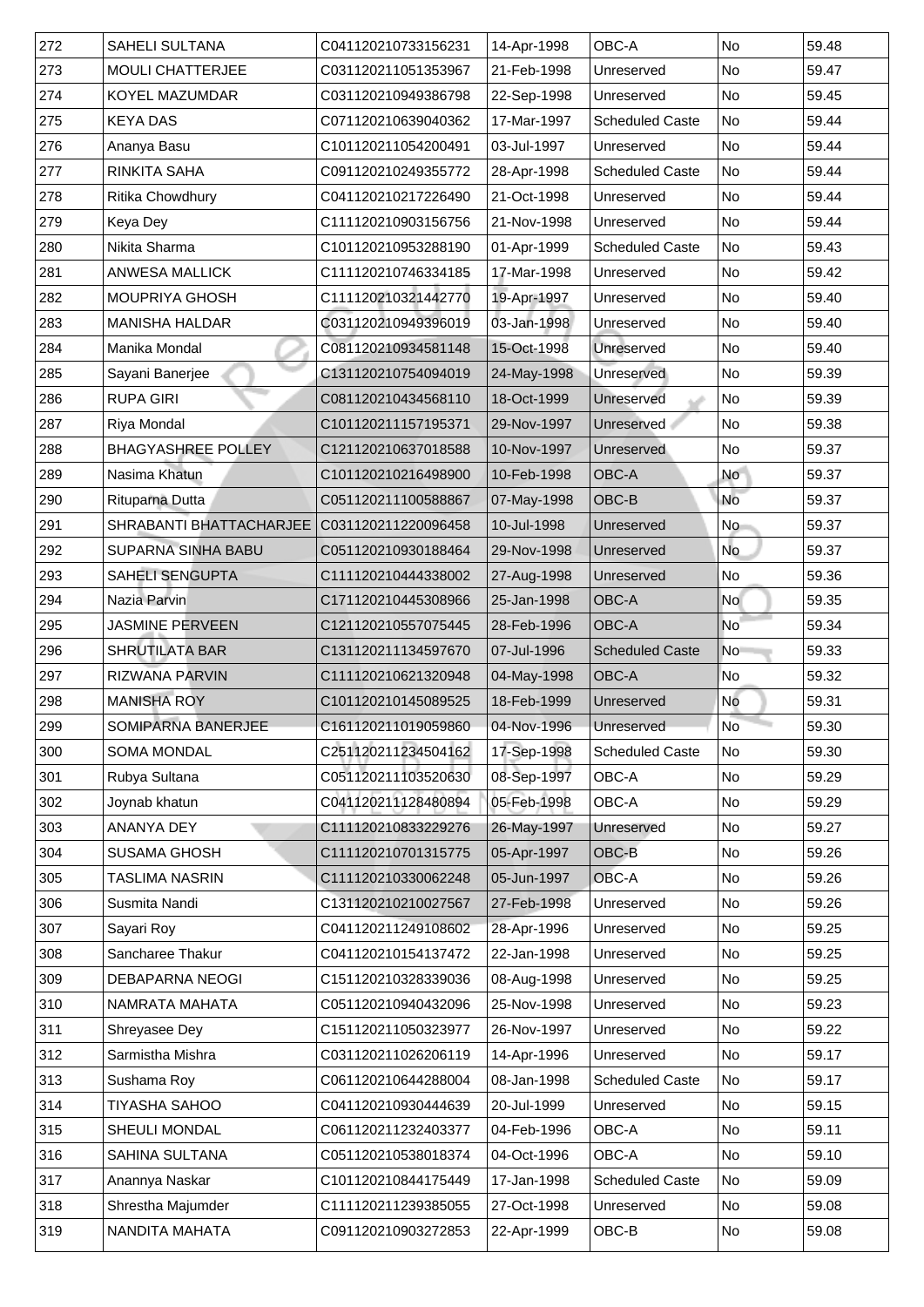| 320           | Suchismita Pradhan       | C081120210826132973 | 11-Sep-1996 | Unreserved             | <b>No</b>                | 59.07 |
|---------------|--------------------------|---------------------|-------------|------------------------|--------------------------|-------|
| 321           | <b>SAMPA GOLUI</b>       | C091120210618014632 | 16-Oct-1998 | Unreserved             | No                       | 59.05 |
| 322           | <b>SUDIPTA BHOWMIK</b>   | C051120210510531319 | 13-Apr-1998 | <b>Scheduled Caste</b> | No                       | 59.04 |
| 323           | <b>Ankita Ghosh</b>      | C051120210540017482 | 05-Sep-1997 | Unreserved             | <b>No</b>                | 59.03 |
| 324           | <b>NASIRA SULTANA</b>    | C111120211159089781 | 19-Jan-1998 | <b>OBC-A</b>           | No                       | 59.03 |
| 325           | <b>SHYAMALI KHATUN</b>   | C071120210925544957 | 04-Nov-1994 | <b>OBC-A</b>           | <b>No</b>                | 59.02 |
| 326           | <b>SUTANDRA PATRA</b>    | C091120210826474276 | 03-Aug-1996 | Unreserved             | <b>No</b>                | 59.02 |
| 327           | Yeasmin Akhtar           | C101120210959068834 | 16-Dec-1997 | <b>OBC-A</b>           | No                       | 59.00 |
| 328           | <b>TSERING DICKEY</b>    | C281120210515050415 | 13-Aug-1994 | <b>Scheduled Tribe</b> | No                       | 58.99 |
| 329           | <b>SATAGNI BANERJEE</b>  | C031120211134526420 | 15-Aug-1998 | Unreserved             | No                       | 58.97 |
| 330           | <b>TRISHA MITRA</b>      | C091120211154249515 | 24-Jul-1997 | Unreserved             | <b>No</b>                | 58.95 |
| 331           | <b>Riya Debnath</b>      | C031120210353544115 | 29-Apr-1996 | Unreserved             | No                       | 58.93 |
| 332           | <b>KEYA JANA</b>         | C051120210946409555 | 25-Nov-1997 | Unreserved             | <b>No</b>                | 58.93 |
| 333           | Shiuli Mahato            | C111120210720298002 | 10-Mar-1998 | Unreserved             | $\overline{\mathsf{No}}$ | 58.91 |
| 334           | <b>ADITI CHAKRABORTY</b> | C051120210734385381 | 02-Apr-1998 | Unreserved             | N <sub>o</sub>           | 58.90 |
| 335           | Sangita Mondal           | C041120211259236007 | 17-Dec-1998 | <b>Scheduled Caste</b> | No                       | 58.90 |
| 336           | Sukriti Khatua           | C281120210525128077 | 26-Apr-1998 | Unreserved             | No                       | 58.89 |
| 337           | Anusmita Jana            | C131120210650148144 | 28-Apr-1999 | Unreserved             | <b>No</b>                | 58.89 |
| 338           | Sujogya Dolai            | C091120210924166730 | 05-Dec-1997 | <b>Scheduled Caste</b> | No                       | 58.88 |
| 339           | Anwesha Chattopadhyay    | C101120211037342575 | 17-Jul-1997 | Unreserved             | <b>No</b>                | 58.87 |
| 340           | Sumita Jana              | C131120211114047903 | 17-Jun-1993 | OBC-B                  | <b>No</b>                | 58.86 |
| 341           | Arpita sadhukhan         | C031120211032309256 | 28-Nov-1996 | OBC-B                  | No                       | 58.86 |
| 342           | <b>Tirthaa Basu</b>      | C041120211025165174 | 04-Nov-1997 | Unreserved             | <b>No</b>                | 58.85 |
| 343           | Samina Khatun            | C041120210317046095 | 12-Apr-1997 | Unreserved             | <b>No</b>                | 58.83 |
| 344           | Poulami Goswami          | C061120210835584151 | 21-Oct-1997 | Unreserved             | <b>No</b>                | 58.83 |
| 345           | <b>SHARMISTHA SAHA</b>   | C111120211037322418 | 21-Jul-1996 | Unreserved             | No                       | 58.82 |
| 346           | Mohuya chatterjee        | C031120210943573324 | 30-Nov-1997 | Unreserved             | No                       | 58.79 |
| $ 347\rangle$ | SUVECHHYA CHATTERJEE     | C181120210910498131 | 02-Apr-1998 | Unreserved             | <b>No</b>                | 58.79 |
| 348           | <b>JENIFAR NASRIN</b>    | C081120210147487908 | 09-Mar-1998 | <b>OBC-A</b>           | <b>No</b>                | 58.77 |
| 349           | <b>ANIMA DAS</b>         | C101120210242284591 | 31-Mar-1998 | Unreserved             | <b>No</b>                | 58.77 |
| 350           | Mouboni Saha             | C051120211128190216 | 04-Mar-1998 | Unreserved             | <b>No</b>                | 58.76 |
| 351           | Debashreeta Das          | C141120211021339729 | 02-Jun-1996 | Unreserved             | No                       | 58.75 |
| 352           | NABANITA ARI             | C171120210613000836 | 19-Mar-1998 | <b>Scheduled Caste</b> | No                       | 58.75 |
| 353           | <b>MALLIKA MANNA</b>     | C111120210708223112 | 17-Oct-1996 | Unreserved             | N <sub>o</sub>           | 58.74 |
| 354           | Sanjukta Saha            | C031120210620481670 | 04-Apr-1997 | <b>Scheduled Caste</b> | No                       | 58.74 |
| 355           | <b>Oishee Singha Roy</b> | C031120210730416709 | 24-Oct-1997 | Unreserved             | N <sub>o</sub>           | 58.72 |
| 356           | <b>MOUMITA DAS</b>       | C091120211032527147 | 03-Nov-1998 | <b>Scheduled Caste</b> | <b>No</b>                | 58.72 |
| 357           | <b>PAYEL MAZUMDER</b>    | C041120211052300211 | 12-Aug-1997 | Unreserved             | <b>No</b>                | 58.71 |
| 358           | <b>Amrita Das</b>        | C031120211236024271 | 26-Mar-1998 | Unreserved             | N <sub>o</sub>           | 58.71 |
| 359           | <b>UMME HABIBA</b>       | C051120211243407928 | 24-May-1998 | <b>OBC-A</b>           | <b>No</b>                | 58.71 |
| 360           | <b>SAYANI MAJI</b>       | C161120211044417377 | 19-Jun-1998 | Unreserved             | No                       | 58.71 |
| 361           | <b>SUDESHNA DAS</b>      | C131120210437060669 | 04-Feb-1997 | OBC-B                  | N <sub>o</sub>           | 58.70 |
| 362           | DIPANWITA HAIT           | C171120210437325109 | 29-Aug-1997 | Unreserved             | No                       | 58.70 |
|               |                          |                     |             |                        |                          |       |
| 363           | <b>ARPITA MANDAL</b>     | C081120210252342451 | 02-Feb-1999 | <b>Scheduled Caste</b> | No                       | 58.70 |
| 364           | Puja Ghosh               | C151120210307413250 | 16-Sep-1998 | OBC-B                  | No                       | 58.69 |
| 365           | Rimpa Das                | C041120211014097799 | 15-May-1998 | Unreserved             | No                       | 58.68 |
| 366           | <b>SHRABONI PAL</b>      | C111120210143308888 | 14-Mar-1998 | Unreserved             | No                       | 58.67 |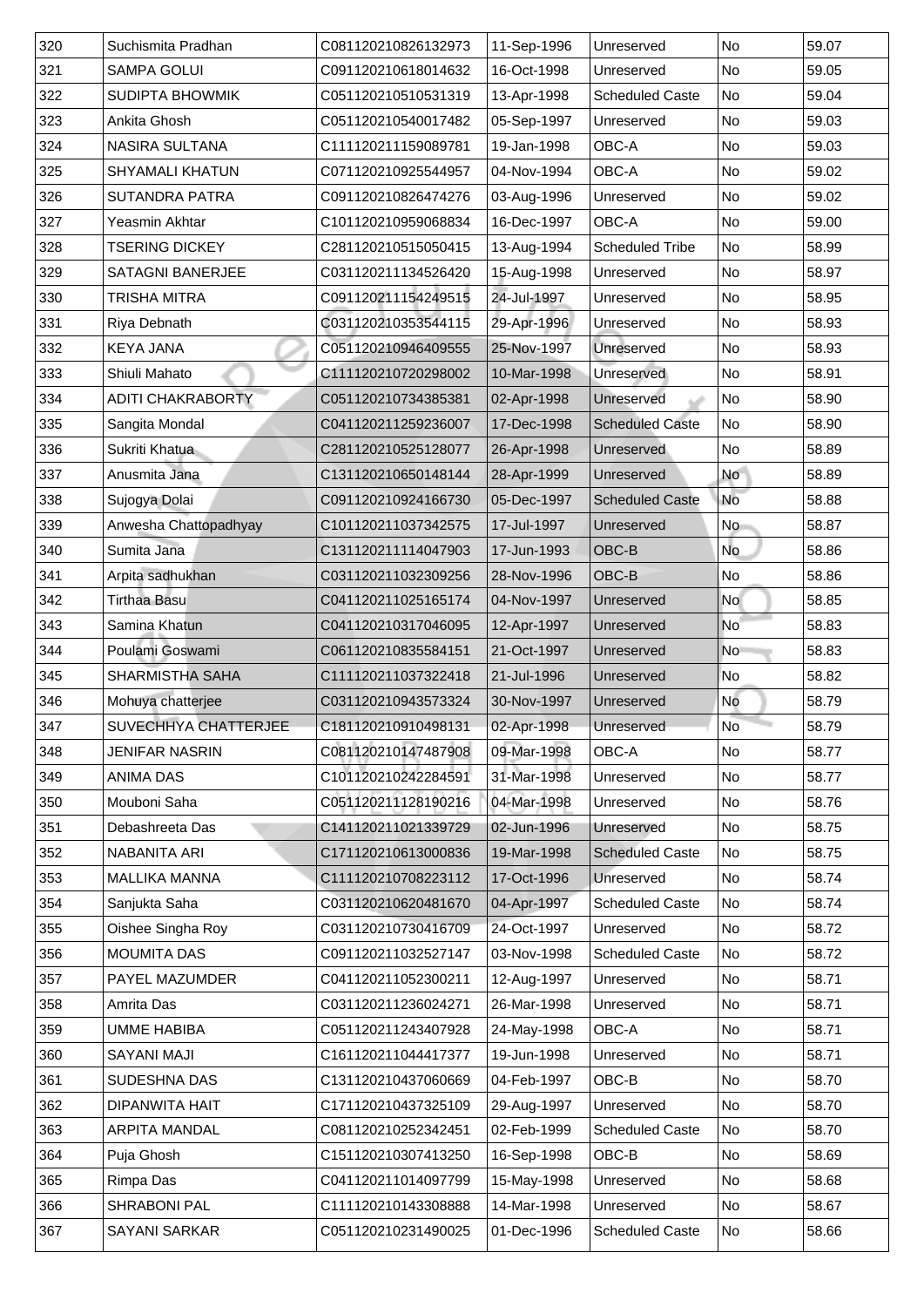| 368 | TANUSHREE BAG                               | C141120210800061544 | 29-Oct-1996 | Unreserved                      | <b>No</b>       | 58.64 |
|-----|---------------------------------------------|---------------------|-------------|---------------------------------|-----------------|-------|
| 369 | <b>GUNAHAR KHATUN</b>                       | C031120210238388330 | 03-Jan-1996 | <b>OBC-A</b>                    | No              | 58.61 |
| 370 | Megha Srimani                               | C031120210917397266 | 25-Jan-1996 | Unreserved                      | No              | 58.61 |
| 371 | <b>Aditi Ghosh</b>                          | C041120211026291597 | 15-Apr-1998 | Unreserved                      | No              | 58.59 |
| 372 | Ankhi banerjee                              | C031120210330179065 | 01-Nov-1996 | Unreserved                      | No              | 58.58 |
| 373 | Dipshikha Das                               | C071120210816134729 | 30-Oct-1997 | Unreserved                      | No              | 58.54 |
| 374 | <b>DOLA ROY</b>                             | C151120210133099986 | 13-Mar-1998 | Unreserved                      | No              | 58.51 |
| 375 | <b>Payel Paul</b>                           | C041120210213566038 | 11-Feb-1998 | Unreserved                      | <b>No</b>       | 58.47 |
| 376 | Tanuja Rahaman                              | C081120210908089317 | 24-May-1996 | <b>OBC-A</b>                    | No              | 58.45 |
| 377 | <b>Manisha Biswas</b>                       | C041120210147310792 | 21-Jan-1997 | Unreserved                      | No              | 58.45 |
| 378 | <b>MAYANGLAMBAM BHEEMITA</b><br><b>DEVI</b> | C061120210540409310 | 30-Jan-1994 | Unreserved                      | No              | 58.43 |
| 379 | <b>PAYEL GHOSH</b>                          | C031120211110291398 | 07-May-1997 | OBC-B                           | <b>No</b>       | 58.43 |
| 380 | <b>ANTARA DEY</b>                           | C031120211109029088 | 07-Jan-1998 | OBC-B                           | <b>No</b>       | 58.42 |
| 381 | <b>RUNA LAILA</b>                           | C251120210700331988 | 07-May-1998 | <b>OBC-A</b>                    | No              | 58.42 |
| 382 | <b>SUPARNA GHOSH</b>                        | C031120210616021667 | 05-Jan-1998 | <b>OBC-B</b>                    | N <sub>o</sub>  | 58.39 |
| 383 | <b>RUBAIYA ISLAM</b>                        | C121120210626091566 | 18-Mar-1998 | <b>OBC-A</b>                    | No              | 58.38 |
| 384 | <b>BEAUTY MONDAL</b>                        | C131120210702233823 | 09-Jul-1998 | <b>Unreserved</b>               | <b>No</b>       | 58.37 |
| 385 | Tanusri Jatua                               | C031120210806485955 | 06-Feb-1999 | <b>Scheduled Caste</b>          | No              | 58.36 |
| 386 | Soma Akhuli                                 | C081120210153183650 | 05-Apr-1998 | <b>Unreserved</b>               | No              | 58.35 |
| 387 | <b>Manisha Das</b>                          | C111120210133336535 | 13-Jun-1998 | $\overline{\mathsf{OBC- B}}$    | No              | 58.33 |
| 388 | <b>ROUMITA NAYAK</b>                        | C081120211202314697 | 26-Jun-1997 | <b>Unreserved</b>               | No <sup>1</sup> | 58.30 |
| 389 | Aditi Sinha                                 | C031120211106442214 | 05-Aug-1998 | Unreserved                      | No l            | 58.30 |
| 390 | <b>SPANDITA DOLAI</b>                       | C031120211048346061 | 25-May-1997 | <b>Scheduled Caste</b>          | No <sup>1</sup> | 58.28 |
| 391 | <b>Riya Adhikary</b>                        | C081120211021345464 | 17-Nov-1997 | Unreserved                      | No              | 58.26 |
| 392 | <b>Riya Das</b>                             | C031120210750307368 | 23-Nov-1998 | <b>Scheduled Caste</b>          | No              | 58.26 |
| 393 | <b>Rebina Khatun</b>                        | C031120210943539614 | 23-Jan-1998 | $\overline{\big \bigcirc}$ BC-B | <b>No</b>       | 58.22 |
| 394 | Triparna Panja                              | C051120211212213416 | 02-Dec-1997 | Unreserved                      | <b>No</b>       | 58.20 |
| 395 | <b>ANINDITA DAS</b>                         | C121120211014170480 | 11-Sep-1998 | OBC-B                           | No              | 58.20 |
| 396 | <b>RIYA MANNA</b>                           | C031120210137538375 | 15-Dec-1998 | Unreserved                      | No              | 58.17 |
| 397 | Arunima Rakshit                             | C111120210739132015 | 20-Jan-1997 | OBC-B                           | No              | 58.15 |
| 398 | Atika Parveen                               | C041120210853245289 | 09-Jan-1998 | <b>OBC-A</b>                    | No              | 58.15 |
| 399 | <b>Monalisa Naskar</b>                      | C081120210135527921 | 22-Jun-1997 | <b>Scheduled Caste</b>          | N <sub>o</sub>  | 58.14 |
| 400 | <b>Krittika Deb</b>                         | C111120211027482494 | 08-Nov-1996 | Unreserved                      | No              | 58.12 |
| 401 | <b>ARIFA PARVIN</b>                         | C081120210521231886 | 24-Mar-1997 | <b>OBC-A</b>                    | No              | 58.10 |
| 402 | <b>MRITTIKA JANA</b>                        | C061120210610552043 | 06-Jul-1998 | Unreserved                      | N <sub>o</sub>  | 58.10 |
| 403 | <b>SUCHARITA MAHATO</b>                     | C131120210503075532 |             | OBC-B                           | No              |       |
| 404 | <b>MOU SARKAR</b>                           |                     | 21-Aug-1997 |                                 | No              | 58.08 |
|     |                                             | C111120211115560776 | 23-Aug-1990 | Unreserved                      |                 | 58.06 |
| 405 | Upasana Thapa                               | C041120210155485252 | 10-Jul-1996 | Unreserved                      | No              | 58.06 |
| 406 | <b>SUPTI MAJUMDER</b>                       | C051120211056169138 | 10-Nov-1998 | <b>Scheduled Caste</b>          | N <sub>o</sub>  | 58.05 |
| 407 | <b>Esita Adhikary</b>                       | C051120210245535165 | 12-Feb-1997 | Unreserved                      | No              | 58.02 |
| 408 | PALLABI HAZRA                               | C051120210802259810 | 06-Feb-1998 | Unreserved                      | No              | 58.02 |
| 409 | Nibedita Patra                              | C081120210217173865 | 03-Feb-1999 | Unreserved                      | No              | 58.02 |
| 410 | ANITA BHUMIJ                                | C121120211119191244 | 09-Mar-1998 | <b>Scheduled Tribe</b>          | No              | 58.00 |
| 411 | <b>PARI BANU KHATUN</b>                     | C111120211058410524 | 07-Dec-1996 | <b>OBC-A</b>                    | No              | 57.96 |
| 412 | <b>SWATI JANA</b>                           | C111120210847593110 | 04-Dec-1998 | Unreserved                      | No              | 57.95 |
| 413 | <b>SAGIRA KHATUN</b>                        | C051120210435297274 | 15-Nov-1996 | <b>OBC-A</b>                    | No              | 57.94 |
| 414 | Reetuparna Maity                            | C141120210703453701 | 04-Jul-1996 | Unreserved                      | No              | 57.93 |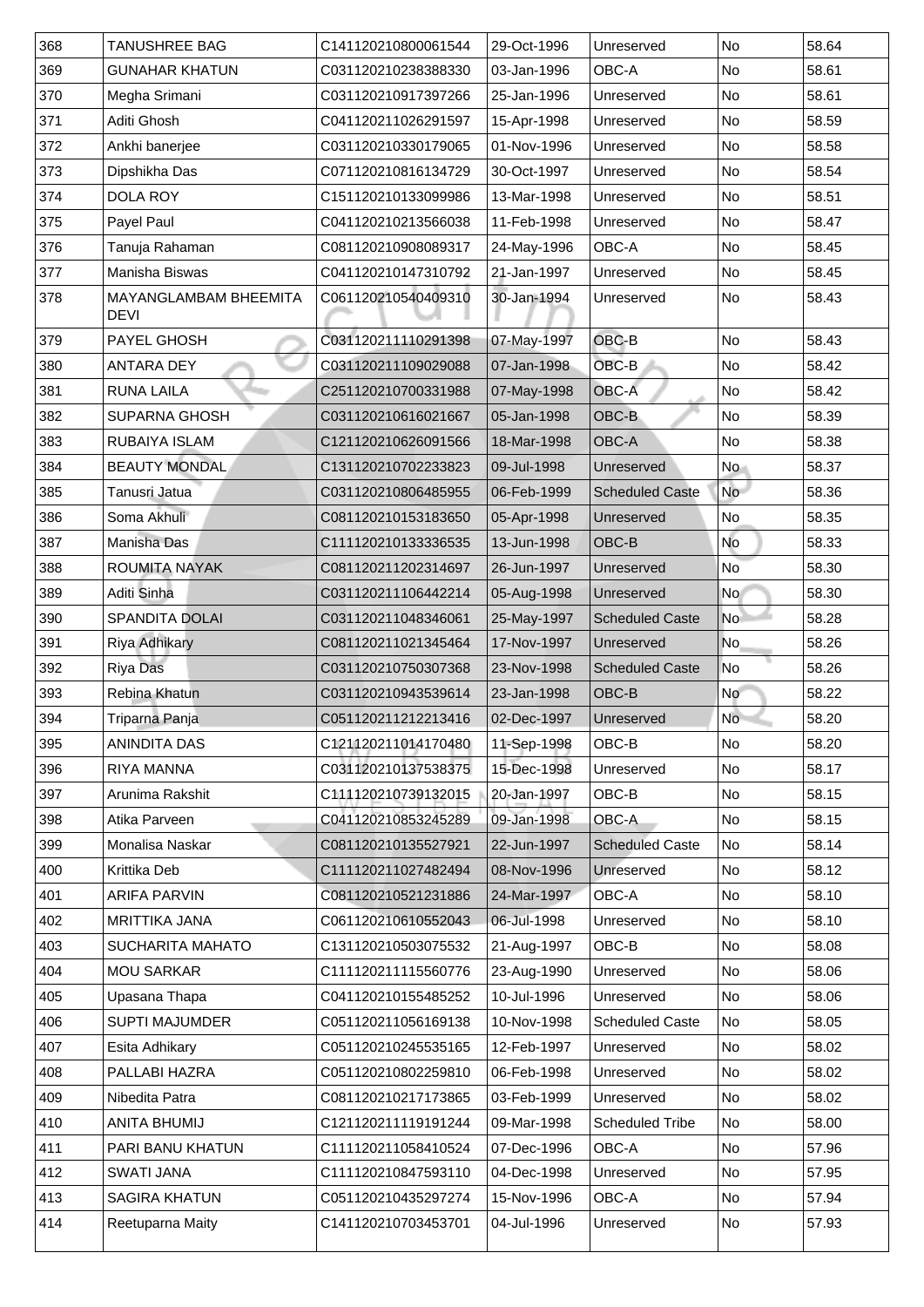| 415 | <b>SAMPRITY PRADHAN</b>                  | C231120210619147731 | 17-Sep-1997 | Unreserved             | No                       | 57.89 |
|-----|------------------------------------------|---------------------|-------------|------------------------|--------------------------|-------|
| 416 | Mitali Adak                              | C051120211245232872 | 15-Jun-1997 | Unreserved             | No                       | 57.88 |
| 417 | <b>JEMIMA JAHAN BITHI</b>                | C031120211215549291 | 13-Nov-1997 | Unreserved             | <b>No</b>                | 57.85 |
| 418 | <b>SARMISTHA MONDAL</b>                  | C031120211129449667 | 24-Mar-1998 | Unreserved             | No                       | 57.81 |
| 419 | Jayeeta chakrabarty                      | C031120211043230430 | 11-Nov-1997 | Unreserved             | No                       | 57.80 |
| 420 | Tanushree Paul                           | C261120211052511552 | 21-Nov-1998 | Unreserved             | <b>No</b>                | 57.79 |
| 421 | Arefin Nargis Begam                      | C111120210617363849 | 02-Oct-1997 | OBC-B                  | No                       | 57.78 |
| 422 | Neharika Parvin                          | C031120211029281309 | 25-Feb-1998 | OBC-A                  | <b>No</b>                | 57.77 |
| 423 | <b>PRIYADARSINI MUKHERJEE</b>            | C051120211140240712 | 02-Apr-1998 | Unreserved             | <b>No</b>                | 57.77 |
| 424 | <b>BARNALI DASGUPTA</b>                  | C111120210656510051 | 26-Jan-1998 | Unreserved             | <b>No</b>                | 57.75 |
| 425 | Puja Saha                                | C161120211006102613 | 28-Jan-1998 | <b>Scheduled Caste</b> | No                       | 57.75 |
| 426 | <b>Benojir Sabnam</b>                    | C101120210250597210 | 02-Nov-1996 | <b>OBC-A</b>           | No                       | 57.74 |
| 427 | <b>NASRIN KHATUN</b>                     | C101120211004314729 | 29-Sep-1996 | <b>OBC-A</b>           | No                       | 57.72 |
| 428 | <b>PURBASA PAL</b>                       | C101120211142115959 | 11-Jun-1998 | Unreserved             | <b>No</b>                | 57.68 |
| 429 | <b>JULEKHA PARVIN</b>                    | C031120210237309766 | 09-Jul-1997 | <b>OBC-A</b>           | <b>No</b>                | 57.65 |
| 430 | <b>MONALI PATRA</b>                      | C051120211110181089 | 07-Aug-1997 | OBC-B                  | No                       | 57.65 |
| 431 | <b>FARHA YESMIN MOLLAH</b>               | C031120210946039781 | 02-Dec-1995 | <b>OBC-A</b>           | No                       | 57.64 |
| 432 | <b>Riya Das</b>                          | C111120210618020041 | 01-Sep-1999 | Unreserved             | No                       | 57.62 |
| 433 | <b>JHILIK SINGHA</b>                     | C111120210257533358 | 14-Jul-1996 | <b>Scheduled Caste</b> | <b>No</b>                | 57.61 |
| 434 | <b>SRIPURNA KUNDU</b>                    | C031120210928188053 | 12-Oct-1997 | Unreserved             | No                       | 57.60 |
| 435 | <b>RAMA BISWAS</b>                       | C131120210239271933 | 30-Dec-1997 | Unreserved             | No                       | 57.60 |
| 436 | <b>TUHINA KHAN</b>                       | C031120210735417210 | 22-May-1998 | OBC-B                  | No                       | 57.60 |
| 437 | Sarbari Mondal                           | C061120210740070599 | 18-Aug-1997 | <b>Scheduled Caste</b> | <b>No</b>                | 57.59 |
| 438 | <b>ANULIPI MANDAL</b>                    | C061120210158256992 | 21-Sep-1997 | <b>Scheduled Caste</b> | $\overline{\mathsf{No}}$ | 57.59 |
| 439 | <b>MONALISA MAITY</b>                    | C111120210236129279 | 10-Mar-1999 | OBC-B                  | No                       | 57.58 |
| 440 | <b>Barnita Bera</b>                      | C081120211002066975 | 15-Dec-1997 | Unreserved             | No                       | 57.56 |
| 441 | <b>SUSMITA BANIK</b>                     | C241120211052358593 | 24-Jan-1997 | <b>Scheduled Caste</b> | No                       | 57.55 |
| 442 | <b>MONALISA PAL</b>                      | C131120210823344054 | 20-Mar-1997 | Unreserved             | N <sub>o</sub>           | 57.54 |
| 443 | Alaknanda Adak                           | C041120210905519009 | 10-May-1999 | Unreserved             | No                       | 57.54 |
| 444 | <b>SAMUDRIKA ROY</b><br><b>CHOUDHURY</b> | C071120211059572229 | 25-Jun-1998 | Unreserved             | No                       | 57.53 |
| 445 | <b>SABINA KHATUN</b>                     | C031120211228252073 | 22-Aug-1997 | <b>OBC-A</b>           | <b>No</b>                | 57.52 |
| 446 | <b>MOUSUMI PAUL</b>                      | C061120210535477440 | 23-Apr-1992 | Unreserved             | No                       | 57.51 |
| 447 | <b>MOULI KUNDU</b>                       | C161120210524000170 | 13-Oct-1997 | Unreserved             | No                       | 57.51 |
| 448 | <b>MADHUMITA HAZRA</b>                   | C071120211134113732 | 31-Aug-1998 | Unreserved             | No                       | 57.51 |
| 449 | <b>SWATI JANA</b>                        | C101120211038404682 | 25-Feb-1998 | Unreserved             | <b>No</b>                | 57.50 |
| 450 | <b>Chaitali Halder</b>                   | C071120210725277975 | 17-Mar-1998 | Unreserved             | No                       | 57.48 |
| 451 | <b>RAKA CHAKRABORTY</b>                  | C051120210632596959 | 12-Aug-1998 | Unreserved             | <b>No</b>                | 57.46 |
| 452 | <b>JAHIRA KHATUN</b>                     | C161120211140258204 | 04-Aug-1997 | <b>OBC-A</b>           | No                       | 57.44 |
| 453 | <b>PUJA PRAMANIK</b>                     | C151120210711154281 | 26-Jun-1996 | Unreserved             | <b>No</b>                | 57.42 |
| 454 | <b>NANDINI BAG</b>                       | C031120211121167624 | 20-Aug-1998 | Unreserved             | <b>No</b>                | 57.42 |
| 455 | SYEDA RAJIA SULTANA                      | C091120210552104924 | 27-Jan-1997 | Unreserved             | <b>No</b>                | 57.40 |
| 456 | <b>ISWIKA SAMANTA</b>                    | C041120210210006799 | 30-Oct-1997 | Unreserved             | <b>No</b>                | 57.40 |
| 457 | <b>Shuvasree Paria</b>                   | C111120210937266449 | 01-May-1998 | Unreserved             | No                       | 57.40 |
| 458 | <b>KOYEL HAIT</b>                        | C151120211026429294 | 08-Dec-1997 | Unreserved             | No                       | 57.39 |
| 459 | Shrabani Rajak                           | C071120210930177338 | 06-Aug-1997 | <b>Scheduled Caste</b> | No                       | 57.37 |
| 460 | PARAMITA KOLAY                           | C111120211045266898 | 11-Oct-1998 | Unreserved             | No                       | 57.36 |
| 461 | UMME SALMA SULTANA                       | C121120211010026099 | 09-Feb-1997 | OBC-A                  | No                       | 57.35 |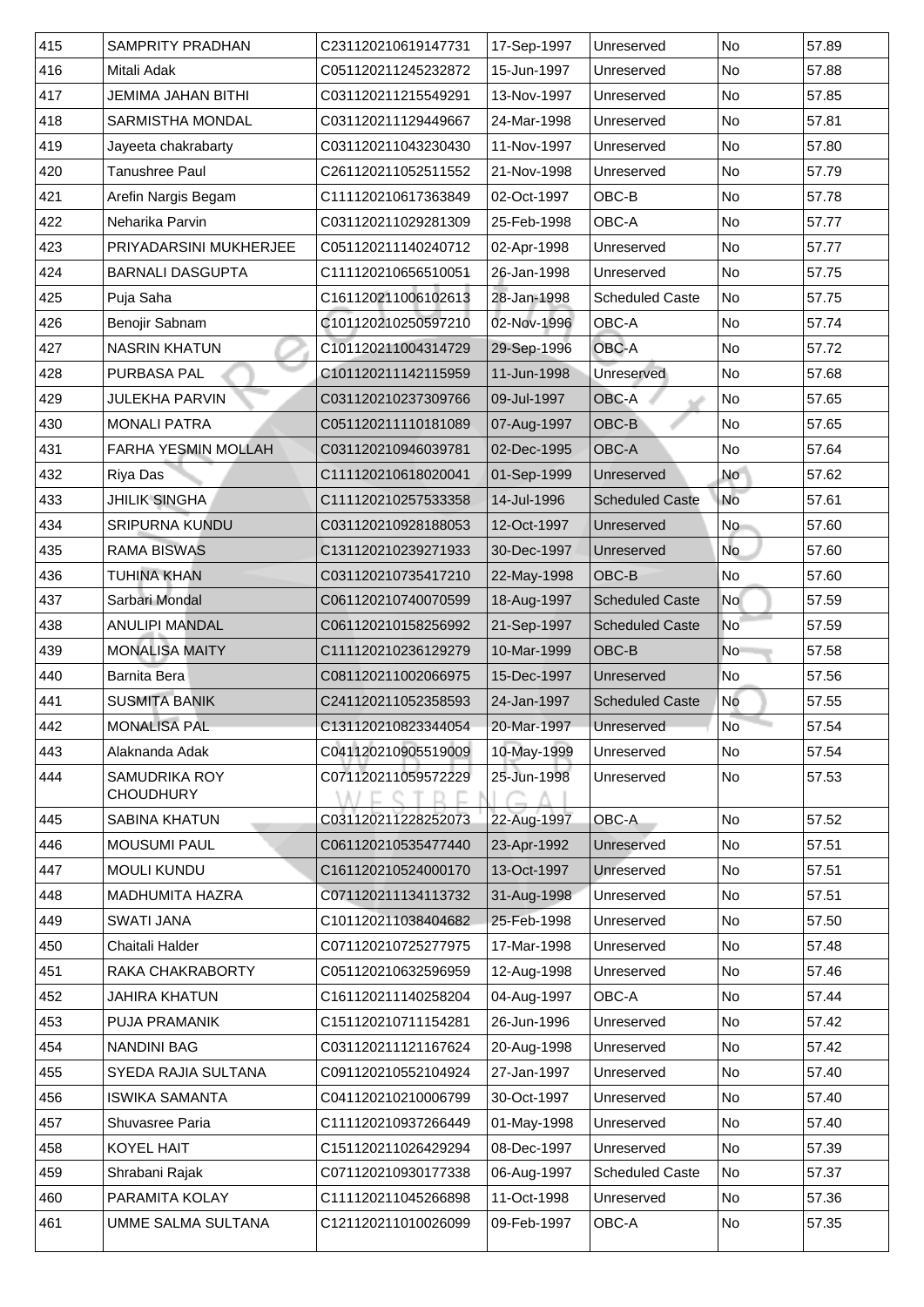| 462 | <b>Shreya Roy</b>          | C041120210154348940 | 18-Sep-1997 | <b>Scheduled Caste</b> | <b>No</b>                | 57.33 |
|-----|----------------------------|---------------------|-------------|------------------------|--------------------------|-------|
| 463 | <b>PARNA KAR</b>           | C111120210719588941 | 20-Oct-1997 | Unreserved             | No                       | 57.32 |
| 464 | Juli Pal                   | C071120210227194183 | 08-Sep-1998 | OBC-B                  | <b>No</b>                | 57.30 |
| 465 | Sahina Yeasmin             | C101120210304342013 | 21-Mar-1999 | <b>OBC-A</b>           | <b>No</b>                | 57.29 |
| 466 | ritusree Pattanayak        | C031120210441069153 | 04-Jan-1997 | Unreserved             | N <sub>o</sub>           | 57.28 |
| 467 | <b>PIYALI SAMANTA</b>      | C121120211110348948 | 24-Jul-1998 | <b>Scheduled Caste</b> | No                       | 57.28 |
| 468 | <b>HABIBA KHATUN</b>       | C051120210939434589 | 14-Aug-1998 | <b>OBC-A</b>           | <b>No</b>                | 57.26 |
| 469 | Masuda Sultana             | C111120210608299607 | 13-Sep-1996 | <b>OBC-A</b>           | <b>No</b>                | 57.25 |
| 470 | <b>SNIGDHA GHOSH</b>       | C161120210508557199 | 14-May-1997 | OBC-B                  | No                       | 57.25 |
| 471 | Rima Yeasmin               | C051120211128391036 | 28-Aug-1997 | <b>OBC-A</b>           | <b>No</b>                | 57.24 |
| 472 | <b>DONA DAS</b>            | C111120210215420052 | 20-Nov-1997 | Unreserved             | <b>No</b>                | 57.24 |
| 473 | <b>MAMONI GHOSH</b>        | C111120210729210433 | 28-Dec-1996 | Unreserved             | N <sub>o</sub>           | 57.23 |
| 474 | <b>SUMI DAS</b>            | C051120210908124109 | 27-Aug-1997 | <b>Scheduled Caste</b> | No                       | 57.23 |
| 475 | <b>Prakriti Mondal</b>     | C181120211126454397 | 28-Dec-1997 | Unreserved             | $\overline{\mathsf{No}}$ | 57.23 |
| 476 | <b>SUMONA PARVIN</b>       | C081120210706204629 | 12-Mar-1998 | OBC-A                  | N <sub>o</sub>           | 57.23 |
| 477 | <b>SUKRITI SAMANTA</b>     | C271120210719035049 | 08-May-1998 | Unreserved             | No                       | 57.23 |
| 478 | <b>RITUPARNA BISWAS</b>    | C111120210833568400 | 26-Aug-1997 | <b>Unreserved</b>      | No                       | 57.20 |
| 479 | <b>Bobita Mondal</b>       | C081120210953448386 | 27-Jan-1996 | Unreserved             | <b>No</b>                | 57.18 |
| 480 | PRITISHA CHAKRABORTY       | C141120210900447739 | 23-Jun-1997 | Unreserved             | <b>No</b>                | 57.17 |
| 481 | <b>ANINDITA GIRI</b>       | C111120211123256723 | 15-Dec-1997 | Unreserved             | <b>No</b>                | 57.17 |
| 482 | <b>ANNWESHA DAS</b>        | C091120211040238391 | 05-Aug-1998 | <b>Scheduled Caste</b> | <b>No</b>                | 57.17 |
| 483 | <b>LEENA MONDAL</b>        | C111120211232541610 | 03-Sep-1998 | <b>OBC-A</b>           | No                       | 57.17 |
| 484 | Ishita Pal                 | C141120211144192307 | 16-Nov-1996 | Unreserved             | No                       | 57.16 |
| 485 | Sadia Siddiki              | C041120210858485875 | 26-Oct-1998 | <b>OBC-A</b>           | <b>No</b>                | 57.14 |
| 486 | <b>SAHINA DAS</b>          | C121120211156089730 | 02-May-1995 | OBC-B                  | <b>No</b>                | 57.13 |
| 487 | <b>PRIYANKA GUPTA</b>      | C151120211247586797 | 08-Nov-1995 | OBC-B                  | No                       | 57.12 |
| 488 | Sahanaj khatun             | C081120210143469196 | 10-Aug-1997 | <b>OBC-A</b>           | No                       | 57.12 |
| 489 | <b>Sanchita Dutta</b>      | C041120211040149882 | 06-Dec-1997 | Unreserved             | No                       | 57.09 |
| 490 | Swagata Mondal             | C031120210506113547 | 04-Apr-1997 | <b>Scheduled Caste</b> | No                       | 57.05 |
| 491 | <b>SUNETRA DEY</b>         | C051120211148529923 | 02-Mar-1998 | Unreserved             | <b>No</b>                | 57.04 |
| 492 | <b>Aditi Guchhait</b>      | C161120210733286893 | 05-Aug-1997 | Unreserved             | No                       | 57.03 |
| 493 | <b>MOUSUMI MISTRY</b>      | C061120210927233375 | 26-Aug-1997 | Unreserved             | No                       | 57.03 |
| 494 | <b>MALLIKA MANDAL</b>      | C121120210653406000 | 25-Dec-1998 | <b>Scheduled Caste</b> | No                       | 57.02 |
| 495 | <b>SANANDA DAS</b>         | C071120211046063996 | 03-Jan-1996 | Unreserved             | <b>No</b>                | 57.01 |
| 496 | <b>SONIA YASMIN KHATUN</b> | C111120210136444162 | 11-Mar-1996 | <b>OBC-A</b>           | <b>No</b>                | 57.01 |
| 497 | <b>SARINA PARVIN</b>       | C131120210755026076 | 01-Aug-1996 | Unreserved             | No                       | 57.00 |
| 498 | <b>SREEPARNA BISWAS</b>    | C141120210203161259 | 06-Mar-1998 | <b>Scheduled Caste</b> | No                       | 57.00 |
| 499 | <b>SANGEETA HAIT</b>       | C031120210522010624 | 12-Feb-1997 | Unreserved             | <b>No</b>                | 56.98 |
| 500 | <b>RUMI CHOWRA</b>         | C071120211120009487 | 06-Jul-1999 | <b>Scheduled Caste</b> | N <sub>o</sub>           | 56.98 |
| 501 | <b>ANKITA MONDAL</b>       | C041120211258054045 | 15-Feb-1998 | <b>Scheduled Caste</b> | No                       | 56.97 |
| 502 | Srijita Sanyal             | C081120210949563956 | 18-Aug-1999 | Unreserved             | No                       | 56.96 |
| 503 | <b>SONALI DUTTA</b>        | C111120211211041694 | 21-Jun-1994 | OBC-B                  | No                       | 56.95 |
| 504 | Liza Dewan                 | C041120211124318609 | 28-Oct-1997 | OBC-B                  | No                       | 56.95 |
| 505 | Firoja khatun              | C121120210951223939 | 19-Feb-1996 | <b>OBC-A</b>           | No                       | 56.92 |
| 506 | Sabnur Islam               | C051120210934104513 | 22-Jan-1999 | <b>OBC-A</b>           | No                       | 56.92 |
| 507 | Manjusri Bag               | C101120210412515114 | 09-Feb-1999 | Unreserved             | No                       | 56.92 |
| 508 | <b>POULAMI KOLE</b>        | C221120211128234712 | 28-Sep-1999 | Unreserved             | N <sub>o</sub>           | 56.92 |
| 509 | <b>SUSMITA HAIT</b>        | C051120210941267767 | 10-Feb-1998 | <b>Scheduled Caste</b> | No                       | 56.89 |
|     |                            |                     |             |                        |                          |       |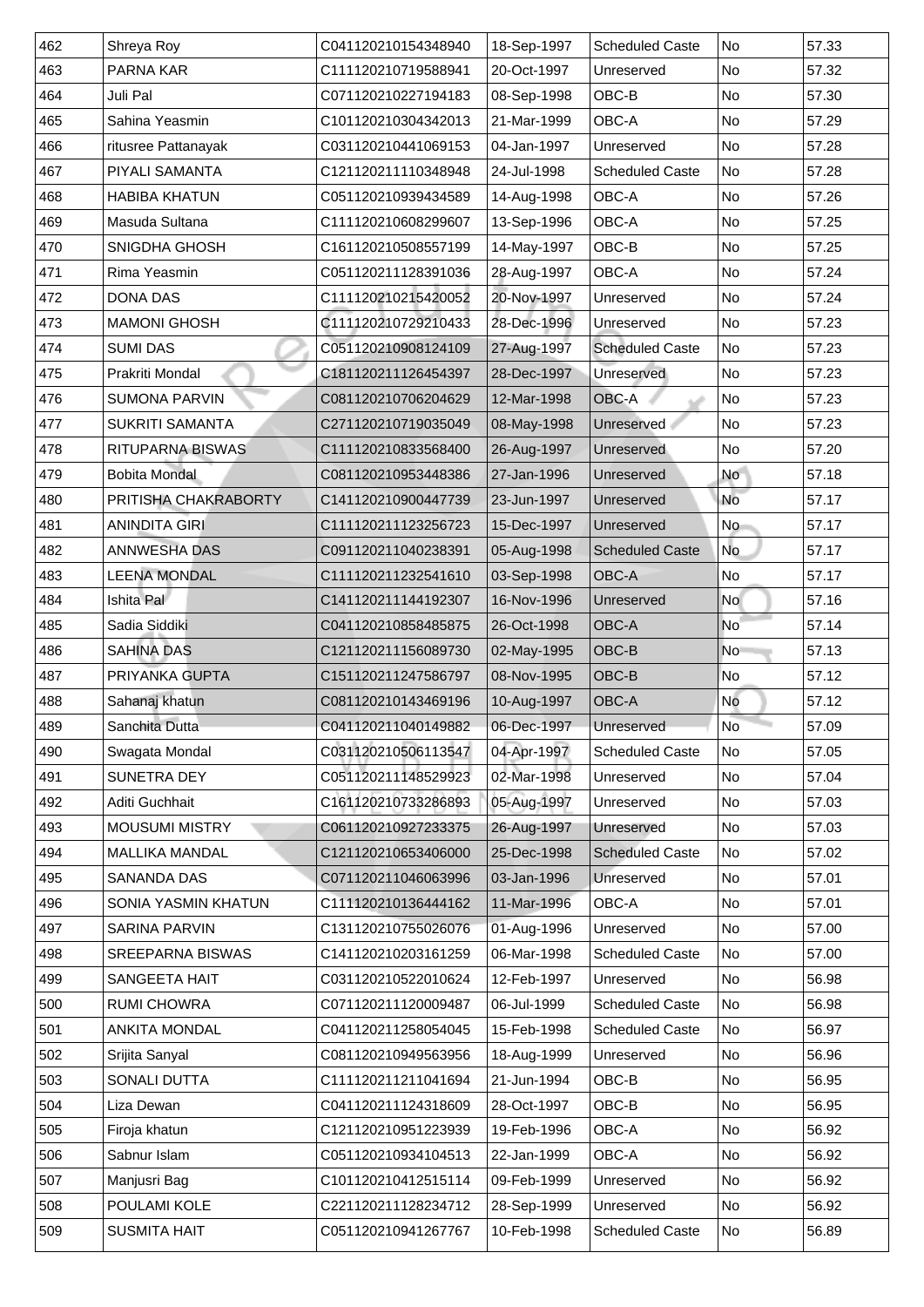| 510 | <b>PUJA ROUTH</b>                             | C091120210252384009 | 25-Jun-1998 | Unreserved             | <b>No</b>                | 56.88 |
|-----|-----------------------------------------------|---------------------|-------------|------------------------|--------------------------|-------|
| 511 | RIDWANA GOUCIKA                               | C121120211110142730 | 28-Jun-1994 | <b>OBC-A</b>           | No                       | 56.86 |
| 512 | Pallabi khatua                                | C121120210715061496 | 30-Nov-1996 | Unreserved             | <b>No</b>                | 56.86 |
| 513 | <b>SNEHA HALDER</b>                           | C111120211118475406 | 25-Oct-1997 | Unreserved             | No                       | 56.80 |
| 514 | Yearunnesha Khatun                            | C041120210927596393 | 29-Dec-1994 | OBC-A                  | No                       | 56.76 |
| 515 | <b>PATRALI BERA</b>                           | C111120210613141640 | 05-Dec-1996 | Unreserved             | N <sub>o</sub>           | 56.75 |
| 516 | <b>SHEULI HALDER</b>                          | C071120210324350650 | 01-May-1997 | <b>Scheduled Caste</b> | No                       | 56.72 |
| 517 | <b>Bidisha Ghosh</b>                          | C041120211158460638 | 06-May-1997 | Unreserved             | No                       | 56.71 |
| 518 | PRIYANKA MANDAL                               | C131120210337366569 | 04-Mar-1999 | <b>Scheduled Caste</b> | N <sub>o</sub>           | 56.71 |
| 519 | Riya saha                                     | C051120210624081030 | 05-Sep-1996 | <b>Scheduled Caste</b> | N <sub>o</sub>           | 56.70 |
| 520 | <b>SOUMYALINA GHOSH</b>                       | C111120211109252328 | 04-Apr-1999 | Unreserved             | No                       | 56.70 |
| 521 | Madhushree Banerjee                           | C101120210939458885 | 23-Sep-1996 | Unreserved             | N <sub>o</sub>           | 56.69 |
| 522 | <b>Shreya Das</b>                             | C031120211126553194 | 26-Nov-1996 | <b>Scheduled Caste</b> | N <sub>o</sub>           | 56.69 |
| 523 | <b>KOYEL SARKAR</b>                           | C081120210446411626 | 05-Nov-1997 | Unreserved             | No                       | 56.69 |
| 524 | <b>AYRIN KHATUN</b>                           | C071120210324577180 | 01-Apr-1997 | OBC-A                  | N <sub>o</sub>           | 56.67 |
| 525 | <b>Trisha Pradhan</b>                         | C111120210932577612 | 22-May-1994 | Unreserved             | N <sub>o</sub>           | 56.66 |
| 526 | <b>MITA PAUL</b>                              | C111120211023308269 | 28-Sep-1996 | <b>OBC-B</b>           | No                       | 56.66 |
| 527 | <b>MAHITON KHATUN</b>                         | C071120210903131297 | 02-Jan-1998 | <b>OBC-A</b>           | <b>No</b>                | 56.66 |
| 528 | Nabanita Debnath                              | C131120210249064008 | 05-Feb-1988 | Unreserved             | <b>No</b>                | 56.65 |
| 529 | <b>Prasanti Pradhan</b>                       | C081120211021254598 | 22-Feb-1996 | Unreserved             | No                       | 56.65 |
| 530 | <b>RIYA SARKAR</b>                            | C051120211109127530 | 25-Sep-1998 | Unreserved             | No                       | 56.65 |
| 531 | <b>SHAHNAZ PARVIN</b>                         | C061120211050393313 | 02-Mar-1997 | <b>OBC-A</b>           | $\overline{\mathsf{No}}$ | 56.63 |
| 532 | <b>DEBANJANA CHANDRA</b>                      | C111120210154486213 | 14-Dec-1995 | OBC-B                  | No                       | 56.62 |
| 533 | <b>SWASTI HAZRA</b>                           | C051120211256235665 | 29-Mar-1999 | Unreserved             | $\overline{\mathsf{No}}$ | 56.62 |
| 534 | <b>Srilekha Basak</b>                         | C101120211116413286 | 13-Jun-1998 | Unreserved             | No                       | 56.60 |
| 535 | <b>Mousumi Das</b>                            | C041120210554113954 | 27-Jul-1998 | Unreserved             | No                       | 56.60 |
| 536 | <b>UMA GHOSH</b>                              | C201120211155413231 | 21-Sep-1998 | Unreserved             | <b>No</b>                | 56.60 |
| 537 | <b>PURABI PATRA</b>                           | C121120210959303335 | 06-Dec-1996 | Unreserved             | No                       | 56.59 |
| 538 | <b>Bidisha Nath</b>                           | C211120210717150336 | 25-May-1996 | Unreserved             | N <sub>o</sub>           | 56.58 |
| 539 | Sanchari Saha                                 | C161120210907538122 | 04-Sep-1997 | <b>Scheduled Caste</b> | No                       | 56.58 |
| 540 | <b>MANIDIPA HALDER</b>                        | C071120210831145416 | 21-Sep-1997 | <b>Scheduled Caste</b> | No                       | 56.57 |
| 541 | <b>NABANITA GOSWAMI</b><br><b>CHAKRABORTY</b> | C111120211126050954 | 23-Apr-1992 | Unreserved             | No                       | 56.55 |
| 542 | <b>Arpita Das</b>                             | C131120210412157437 | 13-Jun-1996 | <b>Scheduled Caste</b> | No                       | 56.54 |
| 543 | <b>SUJATA DAS</b>                             | C131120211104441325 | 25-May-1997 | <b>Scheduled Caste</b> | N <sub>o</sub>           | 56.54 |
| 544 | <b>MOUSUMI BHUNIA</b>                         | C161120210721509098 | 06-May-1996 | Unreserved             | No                       | 56.53 |
| 545 | Tanuja Sardar                                 | C051120211120033725 | 21-Dec-1998 | <b>OBC-A</b>           | No                       | 56.52 |
| 546 | <b>TULI JANA</b>                              | C051120211206427921 | 03-Jun-1995 | Unreserved             | N <sub>o</sub>           | 56.51 |
| 547 | Srijita roy                                   | C031120210407415170 | 24-Sep-1997 | Unreserved             | N <sub>o</sub>           | 56.49 |
| 548 | Supriya Neogi                                 | C111120210721030804 | 18-Jun-1998 | Unreserved             | No                       | 56.49 |
| 549 | Farana Yesmin                                 | C111120210727278585 | 01-Aug-1996 | OBC-A                  | No                       | 56.48 |
| 550 | <b>SANCHAITA DAS</b>                          | C031120210122492648 | 05-Nov-1996 | <b>Scheduled Caste</b> | No                       | 56.48 |
| 551 | Riya Naskar                                   | C111120210441564994 | 23-Apr-1998 | <b>Scheduled Caste</b> | No                       | 56.47 |
| 552 | <b>SAHINA KHATUN</b>                          | C111120211221246209 | 19-Jan-1998 | OBC-A                  | No                       | 56.46 |
| 553 | <b>PUSPA SAMANTA</b>                          | C101120211045390483 | 09-Oct-1997 | Unreserved             | No                       | 56.45 |
| 554 | <b>Nurmahal Khatun</b>                        | C121120211032486526 | 26-Feb-1998 | <b>OBC-A</b>           | No                       | 56.45 |
| 555 | <b>TAMALI DAS</b>                             | C111120210823277834 | 02-Jan-1996 | <b>Scheduled Caste</b> | No                       | 56.44 |
| 556 | <b>JAYITA MAHATA</b>                          | C051120210954405212 | 16-Oct-1997 | Unreserved             | No                       | 56.44 |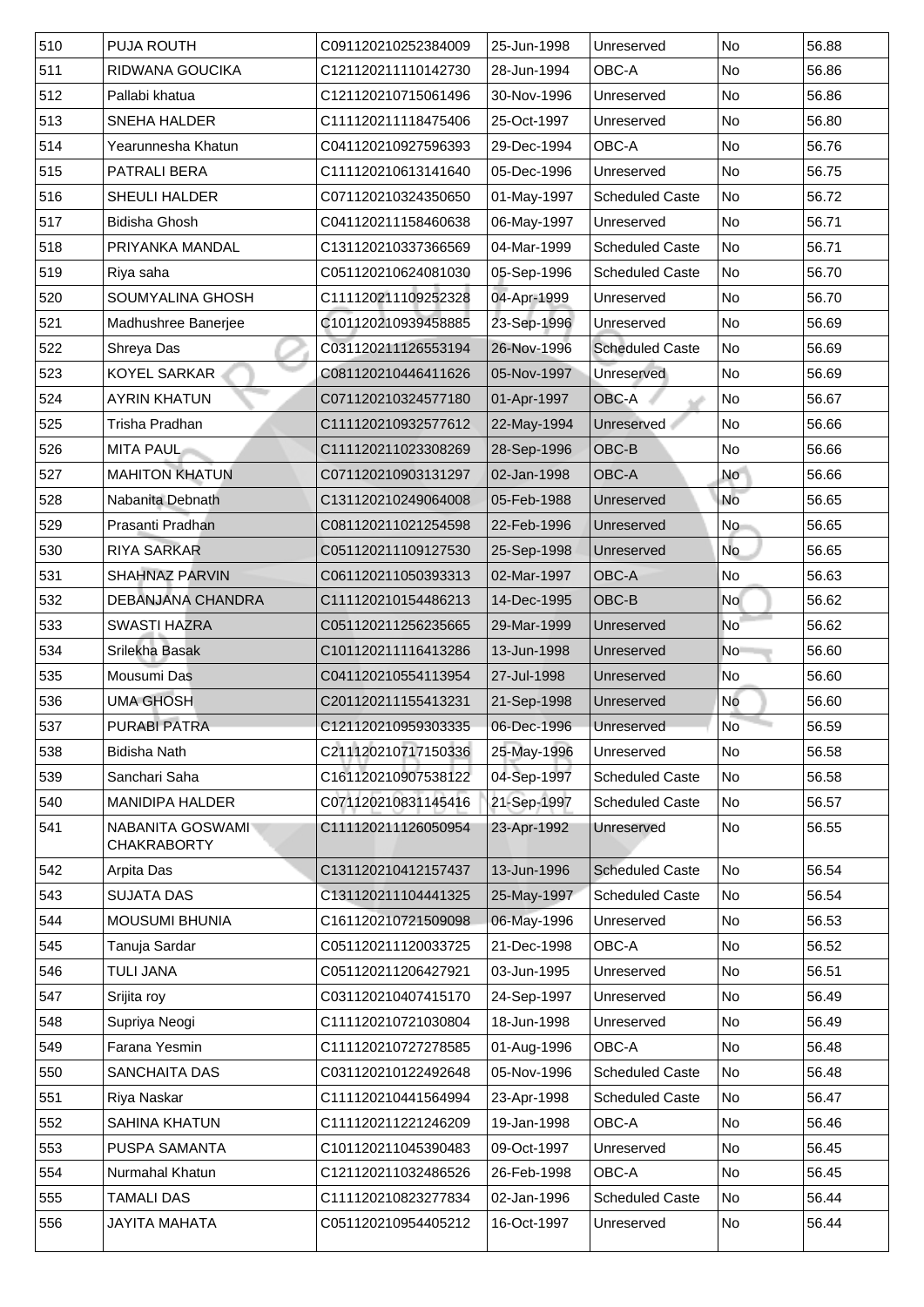|     | Manami Naskar             | C081120210130378841 | 22-Jun-1997 | <b>Scheduled Caste</b> | <b>No</b> | 56.43 |
|-----|---------------------------|---------------------|-------------|------------------------|-----------|-------|
| 558 | <b>RUPA GHOSH</b>         | C031120210712110766 | 29-Apr-1998 | Unreserved             | <b>No</b> | 56.39 |
| 559 | Moumita Gayen             | C101120211131218283 | 07-Jun-1995 | Unreserved             | No        | 56.38 |
| 560 | Debshikha Mohanta         | C081120210250346973 | 08-Jun-1995 | Unreserved             | No        | 56.37 |
| 561 | Gargi Majumdar            | C031120210531508015 | 27-Sep-1996 | <b>Scheduled Caste</b> | No        | 56.35 |
| 562 | <b>AISWARYA BHUNIA</b>    | C041120210131025258 | 01-Apr-1997 | Unreserved             | No        | 56.35 |
| 563 | <b>Shreya Ghosh</b>       | C101120210147397022 | 07-Jul-1998 | Unreserved             | No        | 56.35 |
| 564 | ANKITA BHATTACHARYA       | C051120211147205098 | 04-Oct-1998 | Unreserved             | <b>No</b> | 56.34 |
| 565 | <b>SUNITA MAITY</b>       | C051120210458317184 | 05-Aug-1996 | Unreserved             | No        | 56.32 |
| 566 | <b>RIYA HALDER</b>        | C141120210113529911 | 08-Dec-1997 | <b>Scheduled Caste</b> | No        | 56.31 |
| 567 | <b>Alina Mallick</b>      | C101120210259355158 | 01-Feb-1999 | OBC-B                  | <b>No</b> | 56.30 |
| 568 | <b>SUSMITA DAS</b>        | C261120210555292708 | 09-Dec-1995 | Unreserved             | <b>No</b> | 56.29 |
| 569 | <b>ARPITA BERA</b>        | C121120210147309736 | 01-Apr-1997 | <b>Unreserved</b>      | <b>No</b> | 56.27 |
| 570 | <b>Punia Sarkar</b>       | C041120210327029401 | 27-Sep-1998 | <b>Scheduled Caste</b> | No        | 56.27 |
| 571 | <b>RUKSAR BEGUM</b>       | C041120210449115856 | 08-Apr-1997 | OBC-A                  | No        | 56.25 |
| 572 | <b>ANJANA MAHATA</b>      | C111120211124103471 | 05-Feb-1998 | OBC-B                  | No        | 56.25 |
| 573 | <b>SUDESHNA MANNA</b>     | C121120210523055440 | 19-Jun-1998 | <b>Unreserved</b>      | No        | 56.25 |
| 574 | <b>ANKANA SAHA</b>        | C121120210122272602 | 14-Aug-1998 | Unreserved             | <b>No</b> | 56.25 |
| 575 | <b>RUMA PRAMANIK</b>      | C121120210940145349 | 15-Mar-1997 | Unreserved             | No        | 56.24 |
| 576 | <b>Prokriti Saha</b>      | C211120210404352817 | 22-Sep-1998 | Unreserved             | No        | 56.21 |
| 577 | <b>RINA SULTANA</b>       | C041120210728189466 | 02-May-1997 | <b>OBC-A</b>           | <b>No</b> | 56.19 |
| 578 | Afsana Rumi               | C111120211019024879 | 07-Dec-1997 | <b>OBC-A</b>           | No        | 56.19 |
| 579 | <b>PAULAMI MANNA</b>      | C081120210740291027 | 03-Apr-1993 | Unreserved             | No        | 56.17 |
| 580 | <b>Aytrayee Pal</b>       | C061120210833074623 | 20-Jan-1997 | OBC-B                  | <b>No</b> | 56.16 |
| 581 | <b>SUSHWETA DAS</b>       | C041120211243372112 | 17-Apr-1997 | Unreserved             | No        | 56.16 |
| 582 | <b>MANISHA MAHATA</b>     | C111120210630001078 | 14-Feb-1998 | OBC-B                  | <b>No</b> | 56.15 |
| 583 | <b>SANCHITA JANA</b>      | C181120211231456827 | 20-Feb-1998 | Unreserved             | No        | 56.15 |
| 584 | PAYEL BHATTACHARYA        | C151120210516198798 | 20-Feb-1998 | Unreserved             | <b>No</b> | 56.13 |
| 585 | <b>SUPARNA BERA</b>       | C111120211028188785 | 30-Sep-1997 | Unreserved             | No        |       |
|     |                           |                     |             |                        |           | 56.12 |
| 586 | <b>BARNALI TUDU</b>       | C141120211209542649 | 14-Oct-1997 | <b>Scheduled Tribe</b> | <b>No</b> | 56.11 |
| 587 | <b>ARZINA PARVIN KHAN</b> | C041120210111544471 | 01-Jan-1994 | <b>OBC-A</b>           | <b>No</b> | 56.10 |
| 588 | <b>Shabnam Parveen</b>    | C101120211121521268 | 24-Feb-1998 | Unreserved             | No        | 56.10 |
| 589 | <b>Sritama Ghosh</b>      | C111120210714119655 | 13-Mar-1999 | Unreserved             | <b>No</b> | 56.09 |
| 590 | <b>ANAMIKA UPADHYA</b>    | C111120211017523864 | 24-May-1994 | Unreserved             | No        | 56.08 |
| 591 | Santilata Bag             | C031120210118486915 | 02-Apr-1999 | <b>Scheduled Caste</b> | No        | 56.08 |
| 592 | <b>ARCHITA CHINI</b>      | C121120211134586369 | 18-Jun-1996 | Unreserved             | No        | 56.07 |
| 593 | <b>ANTARA NASKAR</b>      | C121120211202060770 | 09-Jul-1997 | <b>Scheduled Caste</b> | <b>No</b> | 56.06 |
| 594 | <b>PUJA SAMANTA</b>       | C091120210249379721 | 22-Jul-1998 | Unreserved             | No        | 56.05 |
| 595 | <b>HABIBA SIDDIKA</b>     | C051120210754125862 | 28-Nov-1997 | <b>OBC-A</b>           | No        | 56.04 |
| 596 | <b>SOHINI PAL</b>         | C111120210757087156 | 22-Dec-1997 | Unreserved             | No        | 56.04 |
| 597 | <b>CHAITALI SARKAR</b>    | C131120210628280189 | 19-Jul-1995 | <b>Scheduled Caste</b> | No        | 56.00 |
| 598 | <b>NILUFA KHATUN</b>      | C031120211217597226 | 23-Aug-1996 | Unreserved             | No        | 55.99 |
| 599 | <b>RAJIA KHATUN</b>       | C081120210422271158 | 12-Aug-1998 | <b>OBC-A</b>           | <b>No</b> | 55.99 |
| 600 | Doyel Chatterjee          | C051120210528140695 | 22-Feb-1999 | Unreserved             | No        | 55.99 |
| 601 | <b>INDRANI BERA</b>       | C031120210536583354 | 04-Sep-1997 | Unreserved             | No        | 55.98 |
| 602 | <b>UDITA GOSWAMI</b>      | C051120210914043822 | 22-Sep-1997 | Unreserved             | No        | 55.98 |
| 603 | Mayuri Das                | C051120211130182121 | 07-Jul-1997 | <b>Scheduled Caste</b> | No        | 55.95 |
| 604 | <b>SUBHRA BATABYAL</b>    | C081120210106447810 | 19-Oct-1997 | Unreserved             | No        | 55.94 |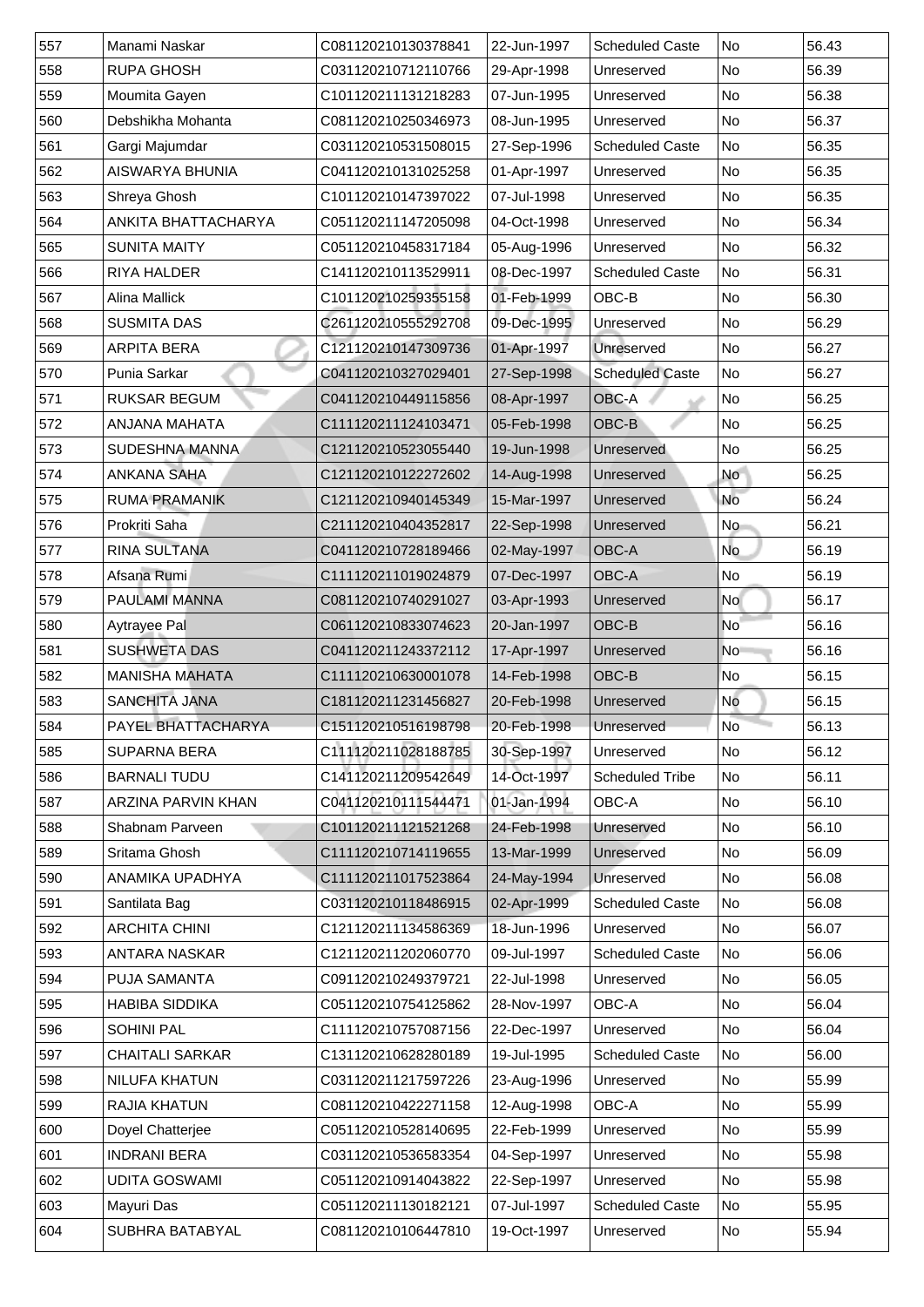|     | Priyanka Pal                | C041120210738255511 | 13-Dec-1997 | Unreserved             | <b>No</b> | 55.93 |
|-----|-----------------------------|---------------------|-------------|------------------------|-----------|-------|
| 606 | <b>MADHURI SAU</b>          | C121120210459048130 | 28-May-1995 | Unreserved             | <b>No</b> | 55.92 |
| 607 | <b>SUSMITA ROY</b>          | C081120210630259001 | 28-Oct-1995 | Unreserved             | No        | 55.91 |
| 608 | <b>TITIKSHA SARKAR</b>      | C061120210803370469 | 14-Apr-1998 | Unreserved             | <b>No</b> | 55.91 |
| 609 | PRIYANKA JANA               | C121120210832281130 | 26-Jun-1996 | Unreserved             | No        | 55.90 |
| 610 | <b>Rubina Biswas</b>        | C031120210509157546 | 12-Dec-1997 | <b>OBC-A</b>           | <b>No</b> | 55.89 |
| 611 | <b>RANGINA KHATUN</b>       | C111120210325206462 | 02-Mar-1995 | <b>OBC-A</b>           | <b>No</b> | 55.88 |
| 612 | <b>SHIPRA MAITY</b>         | C121120211050232680 | 08-Jun-1998 | Unreserved             | <b>No</b> | 55.88 |
| 613 | <b>MARSHALINA ROY</b>       | C071120210851079553 | 23-Aug-1995 | Unreserved             | No        | 55.87 |
| 614 | <b>ANANYA DALUI</b>         | C101120210307009267 | 22-Feb-1998 | Unreserved             | No        | 55.84 |
| 615 | <b>ANAMIKA BERA</b>         | C111120210500452612 | 03-Jun-1998 | Unreserved             | <b>No</b> | 55.84 |
| 616 | Debolina Roy                | C101120210122327753 | 23-Jan-1998 | <b>Scheduled Caste</b> | No        | 55.83 |
| 617 | Riya Kundu                  | C121120210535239548 | 15-Sep-1996 | <b>Unreserved</b>      | <b>No</b> | 55.82 |
| 618 | <b>ANKITA MAJUMDER</b>      | C041120210346237305 | 23-Aug-1997 | <b>Scheduled Caste</b> | No        | 55.82 |
| 619 | Sagarika Jana               | C111120210910047258 | 04-Sep-1998 | Unreserved             | No        | 55.81 |
| 620 | Pinki kuila                 | C041120211103372778 | 14-Jul-1996 | Unreserved             | No        | 55.79 |
| 621 | <b>SHAMPA ADITYA</b>        | C041120210940525095 | 25-Feb-1997 | <b>Unreserved</b>      | No        | 55.79 |
| 622 | <b>PAYEL SANNIGRAHI</b>     | C091120210555027190 | 19-Mar-1998 | Unreserved             | <b>No</b> | 55.78 |
| 623 | <b>Srestha Maity</b>        | C041120210715197075 | 21-Dec-1998 | Unreserved             | No        | 55.78 |
| 624 | <b>MAHUA DE</b>             | C181120211002036706 | 06-May-1996 | Unreserved             | <b>No</b> | 55.75 |
| 625 | Shikta Panda                | C091120211147541349 | 02-Aug-1996 | Unreserved             | <b>No</b> | 55.74 |
| 626 | <b>SUMANA ROY</b>           | C081120210957068211 | 13-Apr-1998 | <b>Scheduled Caste</b> | No        | 55.74 |
| 627 | <b>MOINA KHATUN</b>         | C111120211100592489 | 16-Apr-1998 | <b>OBC-A</b>           | <b>No</b> | 55.74 |
| 628 | Puja Sharma                 | C091120210404510408 | 24-Feb-1994 | Unreserved             | No        | 55.73 |
| 629 | <b>LILABATI BASKEY</b>      | C031120210424195926 | 04-Mar-1998 | <b>Scheduled Tribe</b> | No        | 55.72 |
| 630 | <b>HASINA KHATUN</b>        | C051120210447026489 | 02-Jan-1997 | <b>OBC-A</b>           | <b>No</b> | 55.71 |
| 631 | <b>Poulomi Das</b>          | C071120211034109863 | 21-Jan-1996 | Unreserved             | No        | 55.68 |
| 632 | Mumina Rahaman              | C041120210224005354 | 15-Feb-1996 | <b>OBC-A</b>           | <b>No</b> | 55.67 |
| 633 | <b>JHUMA MONDAL</b>         | C031120210126313989 | 26-May-1998 | <b>Scheduled Caste</b> | No        | 55.66 |
| 634 | Shubhrangi Banerjee         | C121120210323553661 |             |                        |           |       |
|     |                             |                     | 26-Jun-1998 | Unreserved             | <b>No</b> | 55.66 |
| 635 | <b>TIYASA RANA</b>          | C211120211112246173 | 05-Aug-1998 | OBC-B                  | <b>No</b> | 55.66 |
| 636 | <b>SENJUTI MONDAL</b>       | C031120210917099296 | 06-Sep-1997 | Unreserved             | No        | 55.65 |
| 637 | <b>ISANI BAG</b>            | C161120210906376640 | 13-May-1999 | <b>Scheduled Caste</b> | No        | 55.65 |
| 638 | <b>KRITTIKA BARIK</b>       | C111120210956261908 | 08-Nov-1997 | <b>Scheduled Caste</b> | <b>No</b> | 55.64 |
| 639 | <b>SATHI BHAKTA</b>         | C051120211009286568 | 05-Jul-1997 | Unreserved             | No        | 55.62 |
| 640 | <b>JOYNABA KHATUN</b>       | C211120211002234544 | 20-Apr-1998 | Unreserved             | No        | 55.62 |
| 641 | <b>MOUSUMI NASKAR</b>       | C061120210953383599 | 21-Dec-1997 | <b>Scheduled Caste</b> | <b>No</b> | 55.61 |
| 642 | <b>SUSMITA MANDAL</b>       | C091120211228241584 | 11-Jun-1998 | Unreserved             | <b>No</b> | 55.58 |
| 643 | <b>SURAVI ADAK</b>          | C111120211137484907 | 05-Jun-1996 | Unreserved             | <b>No</b> | 55.57 |
| 644 | <b>BITHIKA MONDAL</b>       | C131120210527105984 | 05-Sep-1996 | <b>Scheduled Caste</b> | No        | 55.57 |
| 645 | <b>RIJIYA SULTANA</b>       | C051120210938125347 | 12-Dec-1995 | <b>OBC-A</b>           | <b>No</b> | 55.56 |
| 646 | <b>KOSTURI MAITI</b>        | C071120210855577388 | 15-May-1997 | Unreserved             | No        | 55.55 |
| 647 | <b>PAYEL DEBNATH</b>        | C031120211204353322 | 13-Jun-1997 | <b>OBC-A</b>           | <b>No</b> | 55.53 |
| 648 | Sreejani Roy                | C041120210254275755 | 07-Sep-1997 | Unreserved             | No        | 55.50 |
| 649 | <b>BAISAKHI GHANTESWARI</b> | C081120210202015174 | 16-May-1998 | Unreserved             | No        | 55.50 |
| 650 | Anisha Das                  | C291120210505167527 | 29-Apr-1996 | Unreserved             | No        | 55.48 |
| 651 | <b>SAMAPTI DISHA</b>        | C161120211040239775 | 05-May-1996 | <b>OBC-A</b>           | No        | 55.45 |
| 652 | <b>SUDIPTA BAR</b>          | C121120210612446969 | 15-Nov-1997 | <b>Scheduled Caste</b> | No        | 55.44 |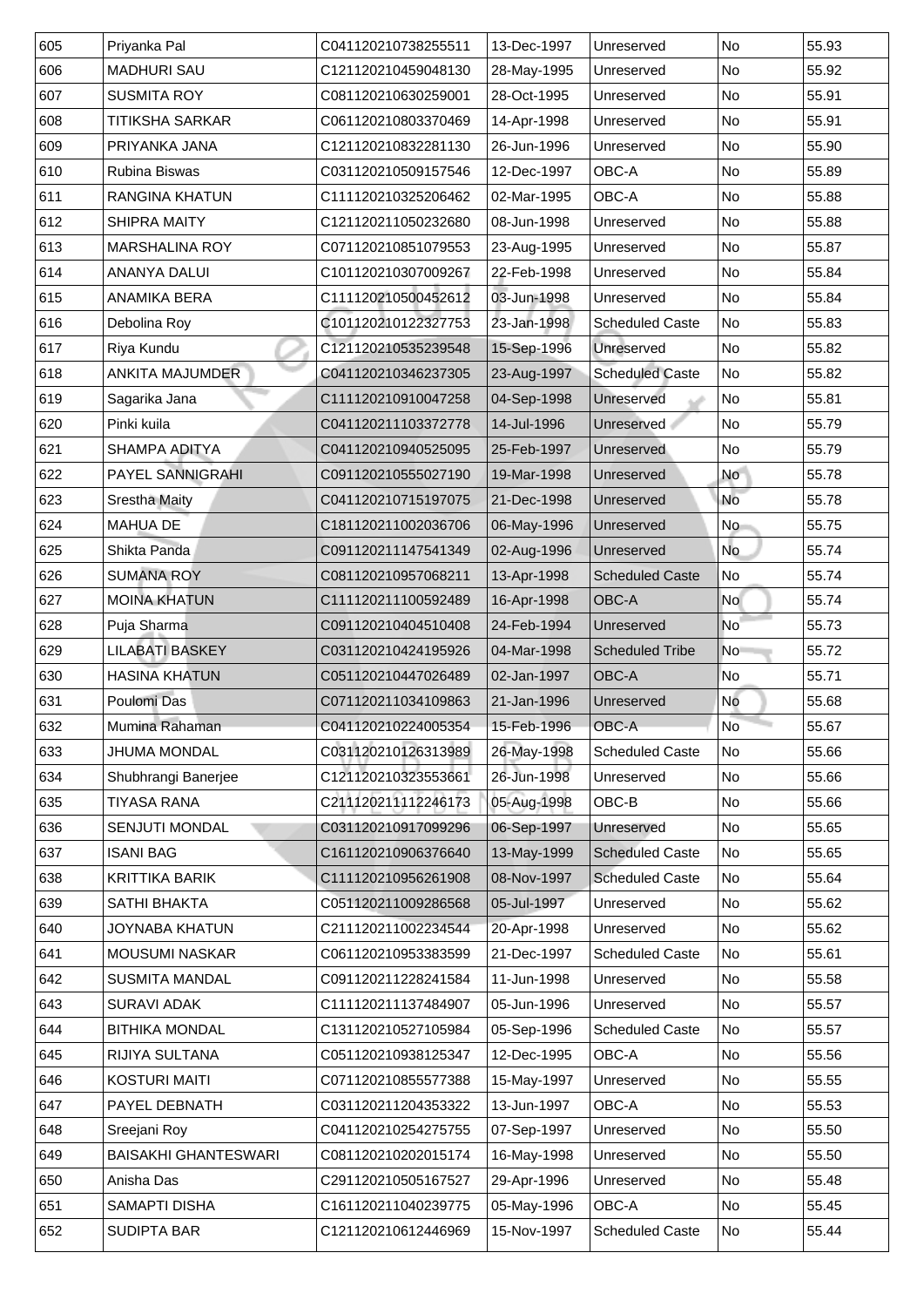| 653 | <b>SUPARNA HEMBRAM</b>       | C121120211134593493 | 12-Mar-1999 | <b>Scheduled Tribe</b>       | <b>No</b>      | 55.44 |
|-----|------------------------------|---------------------|-------------|------------------------------|----------------|-------|
| 654 | <b>Sneha Parveen</b>         | C041120211223430685 | 23-Jun-1997 | <b>OBC-A</b>                 | <b>No</b>      | 55.43 |
| 655 | Enakshi Dey                  | C261120211051347950 | 21-Sep-1997 | OBC-B                        | <b>No</b>      | 55.42 |
| 656 | <b>SUMAN SHEIKH</b>          | C151120210737409424 | 21-Jul-1998 | <b>OBC-A</b>                 | <b>No</b>      | 55.42 |
| 657 | RAKHI NANDI                  | C071120210616495293 | 21-Aug-1998 | Unreserved                   | No             | 55.40 |
| 658 | <b>NASRIN KHATUN</b>         | C151120210423234297 | 06-Sep-1995 | <b>OBC-A</b>                 | <b>No</b>      | 55.39 |
| 659 | <b>Rimpa Chowdhury</b>       | C121120210101188104 | 17-Sep-1996 | Unreserved                   | <b>No</b>      | 55.39 |
| 660 | <b>Jhilik Palui</b>          | C031120210500406569 | 11-Aug-1997 | OBC-B                        | No             | 55.39 |
| 661 | <b>JAYITA KONAR</b>          | C081120210636356217 | 14-Aug-1998 | <b>Scheduled Caste</b>       | <b>No</b>      | 55.38 |
| 662 | <b>CHAITALI RAJAK</b>        | C121120210555214397 | 27-Mar-1998 | <b>Scheduled Caste</b>       | No             | 55.35 |
| 663 | <b>MADHUMITA MANDAL</b>      | C111120210956459721 | 28-Jul-1996 | Unreserved                   | No             | 55.34 |
| 664 | <b>DIPANWITA MAITY</b>       | C031120211216189510 | 22-Jul-1999 | Unreserved                   | <b>No</b>      | 55.30 |
| 665 | <b>SUBHRA DE KARMAKAR</b>    | C041120210414137075 | 26-Apr-1997 | OBC-B                        | <b>No</b>      | 55.29 |
| 666 | <b>NAJNIN PARVIN</b>         | C191120211208150894 | 12-May-1997 | OBC-A                        | No             | 55.28 |
| 667 | NANDITA BHABUK               | C051120210524480412 | 09-Aug-1998 | <b>Scheduled Caste</b>       | No             | 55.22 |
| 866 | <b>DEBARATI ADITYA</b>       | C081120211016315310 | 30-Jun-1997 | <b>Unreserved</b>            | <b>No</b>      | 55.21 |
| 669 | PARAMITA JANA                | C181120210802425454 | 05-Dec-1996 | <b>Unreserved</b>            | No             | 55.20 |
| 670 | <b>KUMARIKA MAITY</b>        | C071120210728067352 | 26-Aug-1990 | Unreserved                   | <b>No</b>      | 55.19 |
| 671 | TANDRA CHAKRABORTY           | C171120210139169595 | 23-Jul-1996 | Unreserved                   | <b>No</b>      | 55.18 |
| 672 | <b>NABANITA GHOSH</b>        | C031120210606368324 | 20-Mar-1999 | Unreserved                   | Yes            | 55.18 |
| 673 | Rubaiya Nasrin Laskar        | C121120211007011437 | 01-May-1999 | <b>OBC-A</b>                 | No             | 55.18 |
| 674 | <b>TWINKLE SARKAR</b>        | C081120210757514369 | 13-Sep-1988 | Unreserved                   | <b>No</b>      | 55.17 |
| 675 | Arpita bera                  | C231120210541190286 | 02-May-1995 | Unreserved                   | <b>No</b>      | 55.17 |
| 676 | <b>SARIA KHATUN</b>          | C181120210700375119 | 29-Oct-1995 | <b>OBC-A</b>                 | N <sub>o</sub> | 55.17 |
| 677 | <b>NIBEDITA MAITY</b>        | C101120211159126802 | 31-Dec-1998 | Unreserved                   | <b>No</b>      | 55.17 |
| 678 | <b>SUSMITA BANERJEE</b>      | C151120210838056356 | 01-Jul-1996 | Unreserved                   | No             | 55.16 |
| 679 | <b>PAROMITA PAL</b>          | C081120210935435867 | 11-Dec-1998 | Unreserved                   | No             | 55.15 |
| 680 | <b>SANUARA KHATUN</b>        | C161120210756186714 | 27-Sep-1995 | $\overline{\big\vert}$ OBC-A | <b>No</b>      | 55.12 |
| 681 | <b>SHRABANI MAITY</b>        | C241120210658246856 | 08-Oct-1997 | Unreserved                   | No             | 55.12 |
| 682 | Dipti Pradhan                | C101120211039405255 | 20-Jun-1996 | <b>OBC-A</b>                 | <b>No</b>      | 55.09 |
| 683 | <b>FARHA SK</b>              | C041120210911090846 | 19-Jun-1999 | <b>OBC-A</b>                 | <b>No</b>      | 55.08 |
| 684 | Jhuma Mondal                 | C031120211244068455 | 25-Oct-1998 | <b>OBC-B</b>                 | <b>No</b>      | 55.06 |
| 685 | <b>MONISHA GHOSH</b>         | C031120210750526708 | 13-Aug-1998 | Unreserved                   | <b>No</b>      | 55.04 |
| 686 | <b>JESMIN KHATUN</b>         | C041120211053593669 | 10-Apr-1996 | <b>OBC-A</b>                 | No             | 55.01 |
| 687 | Priyanka Kundu               | C101120210125247609 | 12-Aug-1997 | <b>Scheduled Caste</b>       | <b>No</b>      | 55.01 |
| 886 | <b>SUSMITA PORIA</b>         | C061120210417357639 | 26-Jan-1996 | Unreserved                   | <b>No</b>      | 55.00 |
| 689 | <b>SUTIRTHA NANDI</b>        | C111120210558151387 | 27-Mar-1996 | Unreserved                   | <b>No</b>      | 55.00 |
| 690 | TUHINA KHATUN                | C071120211244444130 | 07-Mar-1997 | <b>OBC-A</b>                 | <b>No</b>      | 55.00 |
| 691 | <b>ANANYA MANDAL</b>         | C061120210457262752 | 15-Oct-1998 | <b>Scheduled Caste</b>       | No             | 55.00 |
| 692 | <b>Bidisha Bhattacharjee</b> | C111120210853043822 | 09-Nov-1997 | Unreserved                   | <b>No</b>      | 54.97 |
| 693 | <b>ARPITA PALOI</b>          | C041120210635421738 | 15-Jul-1997 | Unreserved                   | <b>No</b>      | 54.95 |
| 694 | <b>SUCHARITA MALLICK</b>     | C211120210142574018 | 20-Aug-1997 | <b>Scheduled Caste</b>       | No             | 54.95 |
| 695 | <b>BARNALI DAS</b>           | C261120210513041277 | 22-Sep-1997 | Unreserved                   | <b>No</b>      | 54.93 |
| 696 | <b>SAKILA KHATUN</b>         | C121120210545014652 | 15-Apr-1998 | <b>OBC-A</b>                 | No             | 54.92 |
| 697 | <b>RICKTA DEY</b>            | C061120211258428845 | 02-Jan-1998 | Unreserved                   | <b>No</b>      | 54.90 |
| 698 | <b>SAHANA PARVIN</b>         | C051120210933458306 | 04-Dec-1994 | <b>OBC-A</b>                 | No             | 54.85 |
| 699 | <b>PUJA BARMAN</b>           | C111120211056230451 | 15-Jan-1994 | <b>Scheduled Caste</b>       | <b>No</b>      | 54.83 |
| 700 | <b>AYSHA SULTANA</b>         | C101120211048281421 | 12-May-1997 | Unreserved                   | No             | 54.83 |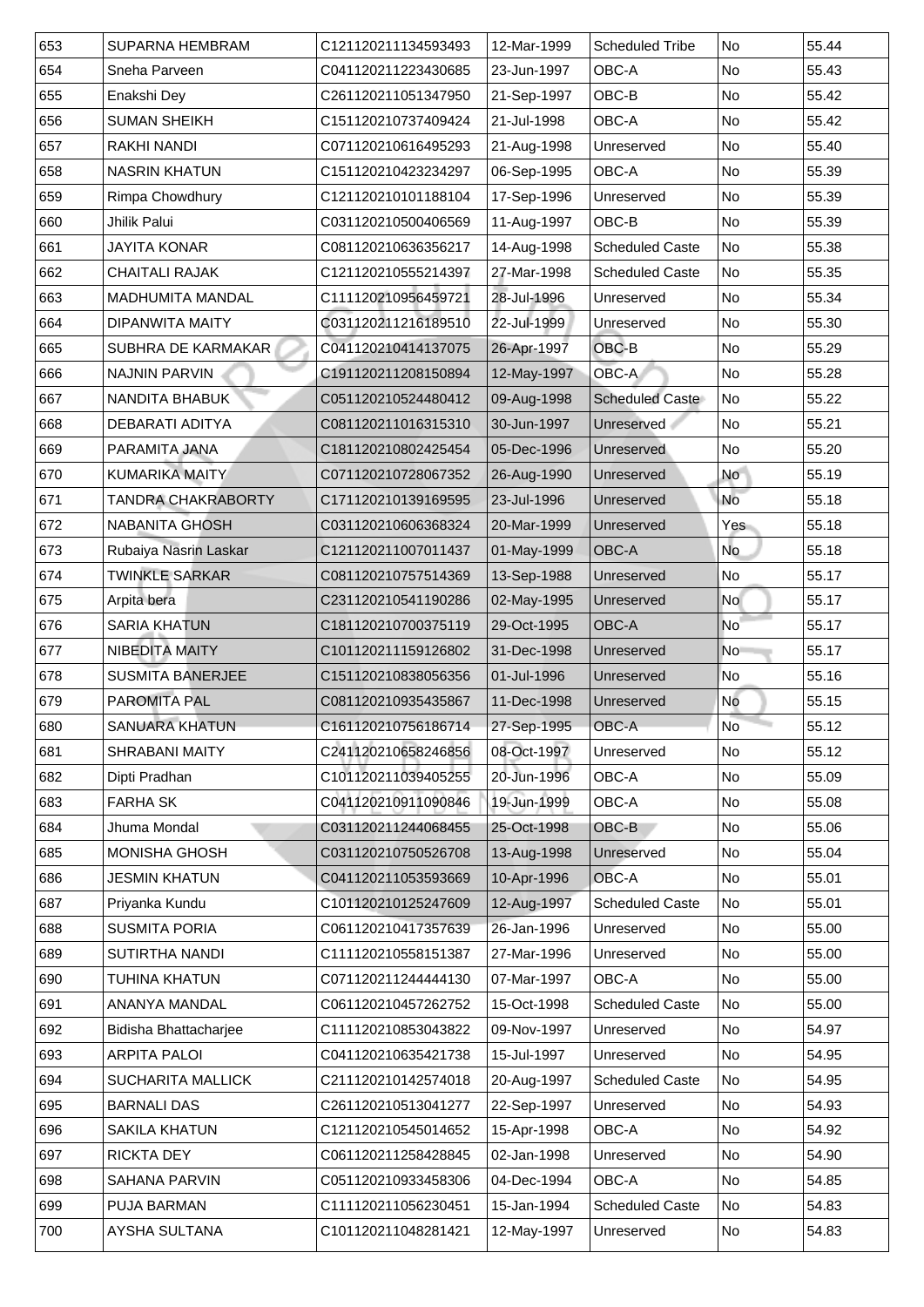| 702<br><b>No</b><br><b>SHATARUPA DAS</b><br>C201120211125067202<br>30-Oct-1992<br>54.81<br>Unreserved<br>703<br>03-May-1997<br>OBC-B<br>Amrita Sahu<br>No<br>54.81<br>C041120210805545410<br>22-Apr-1998<br><b>OBC-A</b><br><b>No</b><br>704<br><b>Naaznein Nahar</b><br>54.81<br>C061120210959165236<br><b>OBC-A</b><br>705<br><b>KAJRIN RAHAMAN</b><br>C101120211157071057<br>No<br>54.80<br>24-Jun-1998<br>706<br>No<br>Ashalata Mondal<br>02-Sep-1998<br><b>Scheduled Caste</b><br>54.80<br>C101120210304471799<br>707<br><b>Suparna Maity</b><br>06-May-1997<br>C111120210627442121<br>No<br>54.79<br>Unreserved<br>708<br><b>No</b><br><b>INDIRA TUDU</b><br>54.78<br>C131120210838329122<br>02-Jun-1999<br><b>Scheduled Tribe</b><br>709<br>Tanima Routh<br>No<br>54.75<br>C091120210857378735<br>22-Nov-1997<br>Unreserved<br>710<br>01-Sep-1998<br>OBC-B<br>Tiasa Kundu<br>C031120210702446394<br>No<br>54.75<br>711<br>10-Sep-1998<br><b>No</b><br><b>Ritika Bala</b><br>C101120210925525740<br>54.75<br>Unreserved<br>10-Sep-1997<br>OBC-B<br>712<br><b>SUBHRA MAHATA</b><br>C121120211202201895<br>No<br>54.73<br>713<br><b>OBC-A</b><br><b>No</b><br><b>SOMAIYA FARHIN</b><br>C111120211235557298<br>30-Dec-1994<br>54.72<br>714<br>OBC-A<br>MEHEJUBIN MALLICK<br>$\overline{\mathsf{No}}$<br>54.71<br>30-May-1999<br>C121120210352227548<br>715<br><b>SABITA RANI PATRA</b><br>05-Aug-1997<br>N <sub>o</sub><br>C291120210708167844<br>54.69<br>Unreserved<br>04-Sep-1997<br>716<br><b>OBC-A</b><br><b>MANUARA KHATUN</b><br>C111120211135225684<br>No<br>54.69<br>OBC-B<br>717<br><b>SUMANA PARVIN</b><br>C101120211226384649<br>02-Feb-1996<br>No<br>54.66<br>718<br><b>No</b><br>PRIYA MANDAL<br>24-May-1997<br><b>Scheduled Caste</b><br>54.66<br>C041120210401371599<br>719<br><b>ANIMA CHAKRABORTY</b><br>No<br>C061120210805447032<br>17-Dec-1997<br>54.65<br>Unreserved<br>720<br><b>SANGITA MANDAL</b><br><b>Scheduled Caste</b><br>N <sub>o</sub><br>C131120211102550651<br>02-Jan-1998<br>54.57<br><b>No</b><br>721<br><b>POULOMIDAS</b><br>29-Sep-1998<br>C041120210916487885<br><b>Scheduled Caste</b><br>54.57<br>722<br><b>HASINA KHATUN</b><br>23-May-1996<br>C291120210957134960<br>No<br>Unreserved<br>54.56<br>723<br><b>SAKILA BANU</b><br><b>OBC-A</b><br><b>No</b><br>C161120211205399361<br>02-Mar-1996<br>54.55<br>724<br><b>MINARVA GHARAMI</b><br>54.55<br>C071120211122431339<br>14-Jun-1998<br><b>Scheduled Caste</b><br>Yes<br>725<br><b>SUSMITA SARKAR</b><br>11-May-1998<br>54.54<br>C211120210924498687<br>No<br>Unreserved<br>726<br><b>DEBLINA RAY</b><br>18-Apr-1997<br>No<br>C101120210419025799<br><b>Scheduled Caste</b><br>54.52<br>727<br><b>JANNATUL FERDOUSI</b><br>15-Sep-1997<br><b>OBC-A</b><br>C041120210445159513<br>  No<br>54.49<br>728<br>$\overline{\mathsf{No}}$<br>C041120210435411706<br>02-Feb-1997<br><b>Scheduled Caste</b><br>54.48<br>Lipika barman<br>729<br>24-May-1999<br><b>SONAMONI NANDI</b><br>54.48<br>C171120210810056774<br>No<br>Unreserved<br>06-Aug-1996<br>730<br>C031120211111486425<br><b>OBC-A</b><br><b>No</b><br><b>REXONA KHATUN</b><br>54.46<br>731<br><b>AYEKA NASRIN</b><br>C061120211208566479<br>22-Jul-1997<br><b>OBC-A</b><br>No<br>54.43<br>732<br><b>ANKITA SAMANTA</b><br>No<br>54.43<br>C031120211213489386<br>09-Oct-1997<br>Unreserved<br>733<br><b>SUCHETA POI</b><br>No<br>C111120210437071727<br>27-Mar-1998<br>54.43<br>Unreserved<br>734<br><b>PRASHNA RAI</b><br>C221120210333450861<br>24-Sep-1995<br>N <sub>o</sub><br>Unreserved<br>54.42<br>735<br><b>SRABONTI ROOJ</b><br>18-May-1986<br>OBC-B<br>C111120210939160521<br>No<br>54.41<br>736<br>Priyamvada Singh Rajput<br>C181120211119525810<br>17-Dec-1994<br>No<br>54.40<br>Unreserved<br>737<br><b>SHAMPA BANERJEE</b><br>21-Apr-1997<br>No<br>54.40<br>C121120211205086124<br>Unreserved<br><b>No</b><br>738<br><b>AMRITA GARAI</b><br>C131120210800360264<br>17-Aug-1997<br>54.39<br>Unreserved<br>739<br><b>No</b><br><b>SUBARNA SAIN</b><br>15-Aug-1997<br>Unreserved<br>54.38<br>C171120210802002653<br>740<br>01-Aug-1998<br><b>OBC-A</b><br><b>No</b><br><b>Farhin Tamanna</b><br>C111120210628423437<br>54.37<br>741<br>Sumana Hazari<br>08-Apr-1998<br>N <sub>o</sub><br>54.36<br>C041120211011422362<br>Unreserved<br>742<br>Puja Khutia<br>C101120210153582356<br>11-Jun-1997<br>OBC-B<br><b>No</b><br>54.35<br>743<br>PARAMITA MANDAL<br><b>Scheduled Caste</b><br>No<br>54.35<br>C051120211004074632<br>24-Jan-1998<br>744<br><b>OBC-A</b><br>No<br>LILUFA YASMIN<br>C061120211121464624<br>01-Jul-1998<br>54.34<br>745<br>24-Apr-1995<br>No<br><b>ASHESA HANRA</b><br>C111120210728086803<br>54.33<br>Unreserved<br>746<br><b>Scheduled Caste</b><br><b>TANIYA DAS</b><br>C041120210502188861<br>18-Mar-1997<br>No<br>54.33<br>747<br>Kalyani Patra<br>06-Mar-1995<br>C111120210552083310<br>No<br>54.32<br>Unreserved<br>748<br><b>CHITRA PAL</b><br>19-Sep-1998<br>C171120211116518527<br>Unreserved<br>N <sub>o</sub><br>54.31 | 701 | <b>BANASREE MAITI</b> | C121120211117037526 | 18-Jan-1998 | Unreserved | <b>No</b> | 54.83 |
|--------------------------------------------------------------------------------------------------------------------------------------------------------------------------------------------------------------------------------------------------------------------------------------------------------------------------------------------------------------------------------------------------------------------------------------------------------------------------------------------------------------------------------------------------------------------------------------------------------------------------------------------------------------------------------------------------------------------------------------------------------------------------------------------------------------------------------------------------------------------------------------------------------------------------------------------------------------------------------------------------------------------------------------------------------------------------------------------------------------------------------------------------------------------------------------------------------------------------------------------------------------------------------------------------------------------------------------------------------------------------------------------------------------------------------------------------------------------------------------------------------------------------------------------------------------------------------------------------------------------------------------------------------------------------------------------------------------------------------------------------------------------------------------------------------------------------------------------------------------------------------------------------------------------------------------------------------------------------------------------------------------------------------------------------------------------------------------------------------------------------------------------------------------------------------------------------------------------------------------------------------------------------------------------------------------------------------------------------------------------------------------------------------------------------------------------------------------------------------------------------------------------------------------------------------------------------------------------------------------------------------------------------------------------------------------------------------------------------------------------------------------------------------------------------------------------------------------------------------------------------------------------------------------------------------------------------------------------------------------------------------------------------------------------------------------------------------------------------------------------------------------------------------------------------------------------------------------------------------------------------------------------------------------------------------------------------------------------------------------------------------------------------------------------------------------------------------------------------------------------------------------------------------------------------------------------------------------------------------------------------------------------------------------------------------------------------------------------------------------------------------------------------------------------------------------------------------------------------------------------------------------------------------------------------------------------------------------------------------------------------------------------------------------------------------------------------------------------------------------------------------------------------------------------------------------------------------------------------------------------------------------------------------------------------------------------------------------------------------------------------------------------------------------------------------------------------------------------------------------------------------------------------------------------------------------------------------------------------------------------------------------------------------------------------------------------------------------------------------------------------------------------------------------------------------------------------------------------------------------------------------------------------------------------------------------------------------------------------------------------------------------------------|-----|-----------------------|---------------------|-------------|------------|-----------|-------|
|                                                                                                                                                                                                                                                                                                                                                                                                                                                                                                                                                                                                                                                                                                                                                                                                                                                                                                                                                                                                                                                                                                                                                                                                                                                                                                                                                                                                                                                                                                                                                                                                                                                                                                                                                                                                                                                                                                                                                                                                                                                                                                                                                                                                                                                                                                                                                                                                                                                                                                                                                                                                                                                                                                                                                                                                                                                                                                                                                                                                                                                                                                                                                                                                                                                                                                                                                                                                                                                                                                                                                                                                                                                                                                                                                                                                                                                                                                                                                                                                                                                                                                                                                                                                                                                                                                                                                                                                                                                                                                                                                                                                                                                                                                                                                                                                                                                                                                                                                                                                                          |     |                       |                     |             |            |           |       |
|                                                                                                                                                                                                                                                                                                                                                                                                                                                                                                                                                                                                                                                                                                                                                                                                                                                                                                                                                                                                                                                                                                                                                                                                                                                                                                                                                                                                                                                                                                                                                                                                                                                                                                                                                                                                                                                                                                                                                                                                                                                                                                                                                                                                                                                                                                                                                                                                                                                                                                                                                                                                                                                                                                                                                                                                                                                                                                                                                                                                                                                                                                                                                                                                                                                                                                                                                                                                                                                                                                                                                                                                                                                                                                                                                                                                                                                                                                                                                                                                                                                                                                                                                                                                                                                                                                                                                                                                                                                                                                                                                                                                                                                                                                                                                                                                                                                                                                                                                                                                                          |     |                       |                     |             |            |           |       |
|                                                                                                                                                                                                                                                                                                                                                                                                                                                                                                                                                                                                                                                                                                                                                                                                                                                                                                                                                                                                                                                                                                                                                                                                                                                                                                                                                                                                                                                                                                                                                                                                                                                                                                                                                                                                                                                                                                                                                                                                                                                                                                                                                                                                                                                                                                                                                                                                                                                                                                                                                                                                                                                                                                                                                                                                                                                                                                                                                                                                                                                                                                                                                                                                                                                                                                                                                                                                                                                                                                                                                                                                                                                                                                                                                                                                                                                                                                                                                                                                                                                                                                                                                                                                                                                                                                                                                                                                                                                                                                                                                                                                                                                                                                                                                                                                                                                                                                                                                                                                                          |     |                       |                     |             |            |           |       |
|                                                                                                                                                                                                                                                                                                                                                                                                                                                                                                                                                                                                                                                                                                                                                                                                                                                                                                                                                                                                                                                                                                                                                                                                                                                                                                                                                                                                                                                                                                                                                                                                                                                                                                                                                                                                                                                                                                                                                                                                                                                                                                                                                                                                                                                                                                                                                                                                                                                                                                                                                                                                                                                                                                                                                                                                                                                                                                                                                                                                                                                                                                                                                                                                                                                                                                                                                                                                                                                                                                                                                                                                                                                                                                                                                                                                                                                                                                                                                                                                                                                                                                                                                                                                                                                                                                                                                                                                                                                                                                                                                                                                                                                                                                                                                                                                                                                                                                                                                                                                                          |     |                       |                     |             |            |           |       |
|                                                                                                                                                                                                                                                                                                                                                                                                                                                                                                                                                                                                                                                                                                                                                                                                                                                                                                                                                                                                                                                                                                                                                                                                                                                                                                                                                                                                                                                                                                                                                                                                                                                                                                                                                                                                                                                                                                                                                                                                                                                                                                                                                                                                                                                                                                                                                                                                                                                                                                                                                                                                                                                                                                                                                                                                                                                                                                                                                                                                                                                                                                                                                                                                                                                                                                                                                                                                                                                                                                                                                                                                                                                                                                                                                                                                                                                                                                                                                                                                                                                                                                                                                                                                                                                                                                                                                                                                                                                                                                                                                                                                                                                                                                                                                                                                                                                                                                                                                                                                                          |     |                       |                     |             |            |           |       |
|                                                                                                                                                                                                                                                                                                                                                                                                                                                                                                                                                                                                                                                                                                                                                                                                                                                                                                                                                                                                                                                                                                                                                                                                                                                                                                                                                                                                                                                                                                                                                                                                                                                                                                                                                                                                                                                                                                                                                                                                                                                                                                                                                                                                                                                                                                                                                                                                                                                                                                                                                                                                                                                                                                                                                                                                                                                                                                                                                                                                                                                                                                                                                                                                                                                                                                                                                                                                                                                                                                                                                                                                                                                                                                                                                                                                                                                                                                                                                                                                                                                                                                                                                                                                                                                                                                                                                                                                                                                                                                                                                                                                                                                                                                                                                                                                                                                                                                                                                                                                                          |     |                       |                     |             |            |           |       |
|                                                                                                                                                                                                                                                                                                                                                                                                                                                                                                                                                                                                                                                                                                                                                                                                                                                                                                                                                                                                                                                                                                                                                                                                                                                                                                                                                                                                                                                                                                                                                                                                                                                                                                                                                                                                                                                                                                                                                                                                                                                                                                                                                                                                                                                                                                                                                                                                                                                                                                                                                                                                                                                                                                                                                                                                                                                                                                                                                                                                                                                                                                                                                                                                                                                                                                                                                                                                                                                                                                                                                                                                                                                                                                                                                                                                                                                                                                                                                                                                                                                                                                                                                                                                                                                                                                                                                                                                                                                                                                                                                                                                                                                                                                                                                                                                                                                                                                                                                                                                                          |     |                       |                     |             |            |           |       |
|                                                                                                                                                                                                                                                                                                                                                                                                                                                                                                                                                                                                                                                                                                                                                                                                                                                                                                                                                                                                                                                                                                                                                                                                                                                                                                                                                                                                                                                                                                                                                                                                                                                                                                                                                                                                                                                                                                                                                                                                                                                                                                                                                                                                                                                                                                                                                                                                                                                                                                                                                                                                                                                                                                                                                                                                                                                                                                                                                                                                                                                                                                                                                                                                                                                                                                                                                                                                                                                                                                                                                                                                                                                                                                                                                                                                                                                                                                                                                                                                                                                                                                                                                                                                                                                                                                                                                                                                                                                                                                                                                                                                                                                                                                                                                                                                                                                                                                                                                                                                                          |     |                       |                     |             |            |           |       |
|                                                                                                                                                                                                                                                                                                                                                                                                                                                                                                                                                                                                                                                                                                                                                                                                                                                                                                                                                                                                                                                                                                                                                                                                                                                                                                                                                                                                                                                                                                                                                                                                                                                                                                                                                                                                                                                                                                                                                                                                                                                                                                                                                                                                                                                                                                                                                                                                                                                                                                                                                                                                                                                                                                                                                                                                                                                                                                                                                                                                                                                                                                                                                                                                                                                                                                                                                                                                                                                                                                                                                                                                                                                                                                                                                                                                                                                                                                                                                                                                                                                                                                                                                                                                                                                                                                                                                                                                                                                                                                                                                                                                                                                                                                                                                                                                                                                                                                                                                                                                                          |     |                       |                     |             |            |           |       |
|                                                                                                                                                                                                                                                                                                                                                                                                                                                                                                                                                                                                                                                                                                                                                                                                                                                                                                                                                                                                                                                                                                                                                                                                                                                                                                                                                                                                                                                                                                                                                                                                                                                                                                                                                                                                                                                                                                                                                                                                                                                                                                                                                                                                                                                                                                                                                                                                                                                                                                                                                                                                                                                                                                                                                                                                                                                                                                                                                                                                                                                                                                                                                                                                                                                                                                                                                                                                                                                                                                                                                                                                                                                                                                                                                                                                                                                                                                                                                                                                                                                                                                                                                                                                                                                                                                                                                                                                                                                                                                                                                                                                                                                                                                                                                                                                                                                                                                                                                                                                                          |     |                       |                     |             |            |           |       |
|                                                                                                                                                                                                                                                                                                                                                                                                                                                                                                                                                                                                                                                                                                                                                                                                                                                                                                                                                                                                                                                                                                                                                                                                                                                                                                                                                                                                                                                                                                                                                                                                                                                                                                                                                                                                                                                                                                                                                                                                                                                                                                                                                                                                                                                                                                                                                                                                                                                                                                                                                                                                                                                                                                                                                                                                                                                                                                                                                                                                                                                                                                                                                                                                                                                                                                                                                                                                                                                                                                                                                                                                                                                                                                                                                                                                                                                                                                                                                                                                                                                                                                                                                                                                                                                                                                                                                                                                                                                                                                                                                                                                                                                                                                                                                                                                                                                                                                                                                                                                                          |     |                       |                     |             |            |           |       |
|                                                                                                                                                                                                                                                                                                                                                                                                                                                                                                                                                                                                                                                                                                                                                                                                                                                                                                                                                                                                                                                                                                                                                                                                                                                                                                                                                                                                                                                                                                                                                                                                                                                                                                                                                                                                                                                                                                                                                                                                                                                                                                                                                                                                                                                                                                                                                                                                                                                                                                                                                                                                                                                                                                                                                                                                                                                                                                                                                                                                                                                                                                                                                                                                                                                                                                                                                                                                                                                                                                                                                                                                                                                                                                                                                                                                                                                                                                                                                                                                                                                                                                                                                                                                                                                                                                                                                                                                                                                                                                                                                                                                                                                                                                                                                                                                                                                                                                                                                                                                                          |     |                       |                     |             |            |           |       |
|                                                                                                                                                                                                                                                                                                                                                                                                                                                                                                                                                                                                                                                                                                                                                                                                                                                                                                                                                                                                                                                                                                                                                                                                                                                                                                                                                                                                                                                                                                                                                                                                                                                                                                                                                                                                                                                                                                                                                                                                                                                                                                                                                                                                                                                                                                                                                                                                                                                                                                                                                                                                                                                                                                                                                                                                                                                                                                                                                                                                                                                                                                                                                                                                                                                                                                                                                                                                                                                                                                                                                                                                                                                                                                                                                                                                                                                                                                                                                                                                                                                                                                                                                                                                                                                                                                                                                                                                                                                                                                                                                                                                                                                                                                                                                                                                                                                                                                                                                                                                                          |     |                       |                     |             |            |           |       |
|                                                                                                                                                                                                                                                                                                                                                                                                                                                                                                                                                                                                                                                                                                                                                                                                                                                                                                                                                                                                                                                                                                                                                                                                                                                                                                                                                                                                                                                                                                                                                                                                                                                                                                                                                                                                                                                                                                                                                                                                                                                                                                                                                                                                                                                                                                                                                                                                                                                                                                                                                                                                                                                                                                                                                                                                                                                                                                                                                                                                                                                                                                                                                                                                                                                                                                                                                                                                                                                                                                                                                                                                                                                                                                                                                                                                                                                                                                                                                                                                                                                                                                                                                                                                                                                                                                                                                                                                                                                                                                                                                                                                                                                                                                                                                                                                                                                                                                                                                                                                                          |     |                       |                     |             |            |           |       |
|                                                                                                                                                                                                                                                                                                                                                                                                                                                                                                                                                                                                                                                                                                                                                                                                                                                                                                                                                                                                                                                                                                                                                                                                                                                                                                                                                                                                                                                                                                                                                                                                                                                                                                                                                                                                                                                                                                                                                                                                                                                                                                                                                                                                                                                                                                                                                                                                                                                                                                                                                                                                                                                                                                                                                                                                                                                                                                                                                                                                                                                                                                                                                                                                                                                                                                                                                                                                                                                                                                                                                                                                                                                                                                                                                                                                                                                                                                                                                                                                                                                                                                                                                                                                                                                                                                                                                                                                                                                                                                                                                                                                                                                                                                                                                                                                                                                                                                                                                                                                                          |     |                       |                     |             |            |           |       |
|                                                                                                                                                                                                                                                                                                                                                                                                                                                                                                                                                                                                                                                                                                                                                                                                                                                                                                                                                                                                                                                                                                                                                                                                                                                                                                                                                                                                                                                                                                                                                                                                                                                                                                                                                                                                                                                                                                                                                                                                                                                                                                                                                                                                                                                                                                                                                                                                                                                                                                                                                                                                                                                                                                                                                                                                                                                                                                                                                                                                                                                                                                                                                                                                                                                                                                                                                                                                                                                                                                                                                                                                                                                                                                                                                                                                                                                                                                                                                                                                                                                                                                                                                                                                                                                                                                                                                                                                                                                                                                                                                                                                                                                                                                                                                                                                                                                                                                                                                                                                                          |     |                       |                     |             |            |           |       |
|                                                                                                                                                                                                                                                                                                                                                                                                                                                                                                                                                                                                                                                                                                                                                                                                                                                                                                                                                                                                                                                                                                                                                                                                                                                                                                                                                                                                                                                                                                                                                                                                                                                                                                                                                                                                                                                                                                                                                                                                                                                                                                                                                                                                                                                                                                                                                                                                                                                                                                                                                                                                                                                                                                                                                                                                                                                                                                                                                                                                                                                                                                                                                                                                                                                                                                                                                                                                                                                                                                                                                                                                                                                                                                                                                                                                                                                                                                                                                                                                                                                                                                                                                                                                                                                                                                                                                                                                                                                                                                                                                                                                                                                                                                                                                                                                                                                                                                                                                                                                                          |     |                       |                     |             |            |           |       |
|                                                                                                                                                                                                                                                                                                                                                                                                                                                                                                                                                                                                                                                                                                                                                                                                                                                                                                                                                                                                                                                                                                                                                                                                                                                                                                                                                                                                                                                                                                                                                                                                                                                                                                                                                                                                                                                                                                                                                                                                                                                                                                                                                                                                                                                                                                                                                                                                                                                                                                                                                                                                                                                                                                                                                                                                                                                                                                                                                                                                                                                                                                                                                                                                                                                                                                                                                                                                                                                                                                                                                                                                                                                                                                                                                                                                                                                                                                                                                                                                                                                                                                                                                                                                                                                                                                                                                                                                                                                                                                                                                                                                                                                                                                                                                                                                                                                                                                                                                                                                                          |     |                       |                     |             |            |           |       |
|                                                                                                                                                                                                                                                                                                                                                                                                                                                                                                                                                                                                                                                                                                                                                                                                                                                                                                                                                                                                                                                                                                                                                                                                                                                                                                                                                                                                                                                                                                                                                                                                                                                                                                                                                                                                                                                                                                                                                                                                                                                                                                                                                                                                                                                                                                                                                                                                                                                                                                                                                                                                                                                                                                                                                                                                                                                                                                                                                                                                                                                                                                                                                                                                                                                                                                                                                                                                                                                                                                                                                                                                                                                                                                                                                                                                                                                                                                                                                                                                                                                                                                                                                                                                                                                                                                                                                                                                                                                                                                                                                                                                                                                                                                                                                                                                                                                                                                                                                                                                                          |     |                       |                     |             |            |           |       |
|                                                                                                                                                                                                                                                                                                                                                                                                                                                                                                                                                                                                                                                                                                                                                                                                                                                                                                                                                                                                                                                                                                                                                                                                                                                                                                                                                                                                                                                                                                                                                                                                                                                                                                                                                                                                                                                                                                                                                                                                                                                                                                                                                                                                                                                                                                                                                                                                                                                                                                                                                                                                                                                                                                                                                                                                                                                                                                                                                                                                                                                                                                                                                                                                                                                                                                                                                                                                                                                                                                                                                                                                                                                                                                                                                                                                                                                                                                                                                                                                                                                                                                                                                                                                                                                                                                                                                                                                                                                                                                                                                                                                                                                                                                                                                                                                                                                                                                                                                                                                                          |     |                       |                     |             |            |           |       |
|                                                                                                                                                                                                                                                                                                                                                                                                                                                                                                                                                                                                                                                                                                                                                                                                                                                                                                                                                                                                                                                                                                                                                                                                                                                                                                                                                                                                                                                                                                                                                                                                                                                                                                                                                                                                                                                                                                                                                                                                                                                                                                                                                                                                                                                                                                                                                                                                                                                                                                                                                                                                                                                                                                                                                                                                                                                                                                                                                                                                                                                                                                                                                                                                                                                                                                                                                                                                                                                                                                                                                                                                                                                                                                                                                                                                                                                                                                                                                                                                                                                                                                                                                                                                                                                                                                                                                                                                                                                                                                                                                                                                                                                                                                                                                                                                                                                                                                                                                                                                                          |     |                       |                     |             |            |           |       |
|                                                                                                                                                                                                                                                                                                                                                                                                                                                                                                                                                                                                                                                                                                                                                                                                                                                                                                                                                                                                                                                                                                                                                                                                                                                                                                                                                                                                                                                                                                                                                                                                                                                                                                                                                                                                                                                                                                                                                                                                                                                                                                                                                                                                                                                                                                                                                                                                                                                                                                                                                                                                                                                                                                                                                                                                                                                                                                                                                                                                                                                                                                                                                                                                                                                                                                                                                                                                                                                                                                                                                                                                                                                                                                                                                                                                                                                                                                                                                                                                                                                                                                                                                                                                                                                                                                                                                                                                                                                                                                                                                                                                                                                                                                                                                                                                                                                                                                                                                                                                                          |     |                       |                     |             |            |           |       |
|                                                                                                                                                                                                                                                                                                                                                                                                                                                                                                                                                                                                                                                                                                                                                                                                                                                                                                                                                                                                                                                                                                                                                                                                                                                                                                                                                                                                                                                                                                                                                                                                                                                                                                                                                                                                                                                                                                                                                                                                                                                                                                                                                                                                                                                                                                                                                                                                                                                                                                                                                                                                                                                                                                                                                                                                                                                                                                                                                                                                                                                                                                                                                                                                                                                                                                                                                                                                                                                                                                                                                                                                                                                                                                                                                                                                                                                                                                                                                                                                                                                                                                                                                                                                                                                                                                                                                                                                                                                                                                                                                                                                                                                                                                                                                                                                                                                                                                                                                                                                                          |     |                       |                     |             |            |           |       |
|                                                                                                                                                                                                                                                                                                                                                                                                                                                                                                                                                                                                                                                                                                                                                                                                                                                                                                                                                                                                                                                                                                                                                                                                                                                                                                                                                                                                                                                                                                                                                                                                                                                                                                                                                                                                                                                                                                                                                                                                                                                                                                                                                                                                                                                                                                                                                                                                                                                                                                                                                                                                                                                                                                                                                                                                                                                                                                                                                                                                                                                                                                                                                                                                                                                                                                                                                                                                                                                                                                                                                                                                                                                                                                                                                                                                                                                                                                                                                                                                                                                                                                                                                                                                                                                                                                                                                                                                                                                                                                                                                                                                                                                                                                                                                                                                                                                                                                                                                                                                                          |     |                       |                     |             |            |           |       |
|                                                                                                                                                                                                                                                                                                                                                                                                                                                                                                                                                                                                                                                                                                                                                                                                                                                                                                                                                                                                                                                                                                                                                                                                                                                                                                                                                                                                                                                                                                                                                                                                                                                                                                                                                                                                                                                                                                                                                                                                                                                                                                                                                                                                                                                                                                                                                                                                                                                                                                                                                                                                                                                                                                                                                                                                                                                                                                                                                                                                                                                                                                                                                                                                                                                                                                                                                                                                                                                                                                                                                                                                                                                                                                                                                                                                                                                                                                                                                                                                                                                                                                                                                                                                                                                                                                                                                                                                                                                                                                                                                                                                                                                                                                                                                                                                                                                                                                                                                                                                                          |     |                       |                     |             |            |           |       |
|                                                                                                                                                                                                                                                                                                                                                                                                                                                                                                                                                                                                                                                                                                                                                                                                                                                                                                                                                                                                                                                                                                                                                                                                                                                                                                                                                                                                                                                                                                                                                                                                                                                                                                                                                                                                                                                                                                                                                                                                                                                                                                                                                                                                                                                                                                                                                                                                                                                                                                                                                                                                                                                                                                                                                                                                                                                                                                                                                                                                                                                                                                                                                                                                                                                                                                                                                                                                                                                                                                                                                                                                                                                                                                                                                                                                                                                                                                                                                                                                                                                                                                                                                                                                                                                                                                                                                                                                                                                                                                                                                                                                                                                                                                                                                                                                                                                                                                                                                                                                                          |     |                       |                     |             |            |           |       |
|                                                                                                                                                                                                                                                                                                                                                                                                                                                                                                                                                                                                                                                                                                                                                                                                                                                                                                                                                                                                                                                                                                                                                                                                                                                                                                                                                                                                                                                                                                                                                                                                                                                                                                                                                                                                                                                                                                                                                                                                                                                                                                                                                                                                                                                                                                                                                                                                                                                                                                                                                                                                                                                                                                                                                                                                                                                                                                                                                                                                                                                                                                                                                                                                                                                                                                                                                                                                                                                                                                                                                                                                                                                                                                                                                                                                                                                                                                                                                                                                                                                                                                                                                                                                                                                                                                                                                                                                                                                                                                                                                                                                                                                                                                                                                                                                                                                                                                                                                                                                                          |     |                       |                     |             |            |           |       |
|                                                                                                                                                                                                                                                                                                                                                                                                                                                                                                                                                                                                                                                                                                                                                                                                                                                                                                                                                                                                                                                                                                                                                                                                                                                                                                                                                                                                                                                                                                                                                                                                                                                                                                                                                                                                                                                                                                                                                                                                                                                                                                                                                                                                                                                                                                                                                                                                                                                                                                                                                                                                                                                                                                                                                                                                                                                                                                                                                                                                                                                                                                                                                                                                                                                                                                                                                                                                                                                                                                                                                                                                                                                                                                                                                                                                                                                                                                                                                                                                                                                                                                                                                                                                                                                                                                                                                                                                                                                                                                                                                                                                                                                                                                                                                                                                                                                                                                                                                                                                                          |     |                       |                     |             |            |           |       |
|                                                                                                                                                                                                                                                                                                                                                                                                                                                                                                                                                                                                                                                                                                                                                                                                                                                                                                                                                                                                                                                                                                                                                                                                                                                                                                                                                                                                                                                                                                                                                                                                                                                                                                                                                                                                                                                                                                                                                                                                                                                                                                                                                                                                                                                                                                                                                                                                                                                                                                                                                                                                                                                                                                                                                                                                                                                                                                                                                                                                                                                                                                                                                                                                                                                                                                                                                                                                                                                                                                                                                                                                                                                                                                                                                                                                                                                                                                                                                                                                                                                                                                                                                                                                                                                                                                                                                                                                                                                                                                                                                                                                                                                                                                                                                                                                                                                                                                                                                                                                                          |     |                       |                     |             |            |           |       |
|                                                                                                                                                                                                                                                                                                                                                                                                                                                                                                                                                                                                                                                                                                                                                                                                                                                                                                                                                                                                                                                                                                                                                                                                                                                                                                                                                                                                                                                                                                                                                                                                                                                                                                                                                                                                                                                                                                                                                                                                                                                                                                                                                                                                                                                                                                                                                                                                                                                                                                                                                                                                                                                                                                                                                                                                                                                                                                                                                                                                                                                                                                                                                                                                                                                                                                                                                                                                                                                                                                                                                                                                                                                                                                                                                                                                                                                                                                                                                                                                                                                                                                                                                                                                                                                                                                                                                                                                                                                                                                                                                                                                                                                                                                                                                                                                                                                                                                                                                                                                                          |     |                       |                     |             |            |           |       |
|                                                                                                                                                                                                                                                                                                                                                                                                                                                                                                                                                                                                                                                                                                                                                                                                                                                                                                                                                                                                                                                                                                                                                                                                                                                                                                                                                                                                                                                                                                                                                                                                                                                                                                                                                                                                                                                                                                                                                                                                                                                                                                                                                                                                                                                                                                                                                                                                                                                                                                                                                                                                                                                                                                                                                                                                                                                                                                                                                                                                                                                                                                                                                                                                                                                                                                                                                                                                                                                                                                                                                                                                                                                                                                                                                                                                                                                                                                                                                                                                                                                                                                                                                                                                                                                                                                                                                                                                                                                                                                                                                                                                                                                                                                                                                                                                                                                                                                                                                                                                                          |     |                       |                     |             |            |           |       |
|                                                                                                                                                                                                                                                                                                                                                                                                                                                                                                                                                                                                                                                                                                                                                                                                                                                                                                                                                                                                                                                                                                                                                                                                                                                                                                                                                                                                                                                                                                                                                                                                                                                                                                                                                                                                                                                                                                                                                                                                                                                                                                                                                                                                                                                                                                                                                                                                                                                                                                                                                                                                                                                                                                                                                                                                                                                                                                                                                                                                                                                                                                                                                                                                                                                                                                                                                                                                                                                                                                                                                                                                                                                                                                                                                                                                                                                                                                                                                                                                                                                                                                                                                                                                                                                                                                                                                                                                                                                                                                                                                                                                                                                                                                                                                                                                                                                                                                                                                                                                                          |     |                       |                     |             |            |           |       |
|                                                                                                                                                                                                                                                                                                                                                                                                                                                                                                                                                                                                                                                                                                                                                                                                                                                                                                                                                                                                                                                                                                                                                                                                                                                                                                                                                                                                                                                                                                                                                                                                                                                                                                                                                                                                                                                                                                                                                                                                                                                                                                                                                                                                                                                                                                                                                                                                                                                                                                                                                                                                                                                                                                                                                                                                                                                                                                                                                                                                                                                                                                                                                                                                                                                                                                                                                                                                                                                                                                                                                                                                                                                                                                                                                                                                                                                                                                                                                                                                                                                                                                                                                                                                                                                                                                                                                                                                                                                                                                                                                                                                                                                                                                                                                                                                                                                                                                                                                                                                                          |     |                       |                     |             |            |           |       |
|                                                                                                                                                                                                                                                                                                                                                                                                                                                                                                                                                                                                                                                                                                                                                                                                                                                                                                                                                                                                                                                                                                                                                                                                                                                                                                                                                                                                                                                                                                                                                                                                                                                                                                                                                                                                                                                                                                                                                                                                                                                                                                                                                                                                                                                                                                                                                                                                                                                                                                                                                                                                                                                                                                                                                                                                                                                                                                                                                                                                                                                                                                                                                                                                                                                                                                                                                                                                                                                                                                                                                                                                                                                                                                                                                                                                                                                                                                                                                                                                                                                                                                                                                                                                                                                                                                                                                                                                                                                                                                                                                                                                                                                                                                                                                                                                                                                                                                                                                                                                                          |     |                       |                     |             |            |           |       |
|                                                                                                                                                                                                                                                                                                                                                                                                                                                                                                                                                                                                                                                                                                                                                                                                                                                                                                                                                                                                                                                                                                                                                                                                                                                                                                                                                                                                                                                                                                                                                                                                                                                                                                                                                                                                                                                                                                                                                                                                                                                                                                                                                                                                                                                                                                                                                                                                                                                                                                                                                                                                                                                                                                                                                                                                                                                                                                                                                                                                                                                                                                                                                                                                                                                                                                                                                                                                                                                                                                                                                                                                                                                                                                                                                                                                                                                                                                                                                                                                                                                                                                                                                                                                                                                                                                                                                                                                                                                                                                                                                                                                                                                                                                                                                                                                                                                                                                                                                                                                                          |     |                       |                     |             |            |           |       |
|                                                                                                                                                                                                                                                                                                                                                                                                                                                                                                                                                                                                                                                                                                                                                                                                                                                                                                                                                                                                                                                                                                                                                                                                                                                                                                                                                                                                                                                                                                                                                                                                                                                                                                                                                                                                                                                                                                                                                                                                                                                                                                                                                                                                                                                                                                                                                                                                                                                                                                                                                                                                                                                                                                                                                                                                                                                                                                                                                                                                                                                                                                                                                                                                                                                                                                                                                                                                                                                                                                                                                                                                                                                                                                                                                                                                                                                                                                                                                                                                                                                                                                                                                                                                                                                                                                                                                                                                                                                                                                                                                                                                                                                                                                                                                                                                                                                                                                                                                                                                                          |     |                       |                     |             |            |           |       |
|                                                                                                                                                                                                                                                                                                                                                                                                                                                                                                                                                                                                                                                                                                                                                                                                                                                                                                                                                                                                                                                                                                                                                                                                                                                                                                                                                                                                                                                                                                                                                                                                                                                                                                                                                                                                                                                                                                                                                                                                                                                                                                                                                                                                                                                                                                                                                                                                                                                                                                                                                                                                                                                                                                                                                                                                                                                                                                                                                                                                                                                                                                                                                                                                                                                                                                                                                                                                                                                                                                                                                                                                                                                                                                                                                                                                                                                                                                                                                                                                                                                                                                                                                                                                                                                                                                                                                                                                                                                                                                                                                                                                                                                                                                                                                                                                                                                                                                                                                                                                                          |     |                       |                     |             |            |           |       |
|                                                                                                                                                                                                                                                                                                                                                                                                                                                                                                                                                                                                                                                                                                                                                                                                                                                                                                                                                                                                                                                                                                                                                                                                                                                                                                                                                                                                                                                                                                                                                                                                                                                                                                                                                                                                                                                                                                                                                                                                                                                                                                                                                                                                                                                                                                                                                                                                                                                                                                                                                                                                                                                                                                                                                                                                                                                                                                                                                                                                                                                                                                                                                                                                                                                                                                                                                                                                                                                                                                                                                                                                                                                                                                                                                                                                                                                                                                                                                                                                                                                                                                                                                                                                                                                                                                                                                                                                                                                                                                                                                                                                                                                                                                                                                                                                                                                                                                                                                                                                                          |     |                       |                     |             |            |           |       |
|                                                                                                                                                                                                                                                                                                                                                                                                                                                                                                                                                                                                                                                                                                                                                                                                                                                                                                                                                                                                                                                                                                                                                                                                                                                                                                                                                                                                                                                                                                                                                                                                                                                                                                                                                                                                                                                                                                                                                                                                                                                                                                                                                                                                                                                                                                                                                                                                                                                                                                                                                                                                                                                                                                                                                                                                                                                                                                                                                                                                                                                                                                                                                                                                                                                                                                                                                                                                                                                                                                                                                                                                                                                                                                                                                                                                                                                                                                                                                                                                                                                                                                                                                                                                                                                                                                                                                                                                                                                                                                                                                                                                                                                                                                                                                                                                                                                                                                                                                                                                                          |     |                       |                     |             |            |           |       |
|                                                                                                                                                                                                                                                                                                                                                                                                                                                                                                                                                                                                                                                                                                                                                                                                                                                                                                                                                                                                                                                                                                                                                                                                                                                                                                                                                                                                                                                                                                                                                                                                                                                                                                                                                                                                                                                                                                                                                                                                                                                                                                                                                                                                                                                                                                                                                                                                                                                                                                                                                                                                                                                                                                                                                                                                                                                                                                                                                                                                                                                                                                                                                                                                                                                                                                                                                                                                                                                                                                                                                                                                                                                                                                                                                                                                                                                                                                                                                                                                                                                                                                                                                                                                                                                                                                                                                                                                                                                                                                                                                                                                                                                                                                                                                                                                                                                                                                                                                                                                                          |     |                       |                     |             |            |           |       |
|                                                                                                                                                                                                                                                                                                                                                                                                                                                                                                                                                                                                                                                                                                                                                                                                                                                                                                                                                                                                                                                                                                                                                                                                                                                                                                                                                                                                                                                                                                                                                                                                                                                                                                                                                                                                                                                                                                                                                                                                                                                                                                                                                                                                                                                                                                                                                                                                                                                                                                                                                                                                                                                                                                                                                                                                                                                                                                                                                                                                                                                                                                                                                                                                                                                                                                                                                                                                                                                                                                                                                                                                                                                                                                                                                                                                                                                                                                                                                                                                                                                                                                                                                                                                                                                                                                                                                                                                                                                                                                                                                                                                                                                                                                                                                                                                                                                                                                                                                                                                                          |     |                       |                     |             |            |           |       |
|                                                                                                                                                                                                                                                                                                                                                                                                                                                                                                                                                                                                                                                                                                                                                                                                                                                                                                                                                                                                                                                                                                                                                                                                                                                                                                                                                                                                                                                                                                                                                                                                                                                                                                                                                                                                                                                                                                                                                                                                                                                                                                                                                                                                                                                                                                                                                                                                                                                                                                                                                                                                                                                                                                                                                                                                                                                                                                                                                                                                                                                                                                                                                                                                                                                                                                                                                                                                                                                                                                                                                                                                                                                                                                                                                                                                                                                                                                                                                                                                                                                                                                                                                                                                                                                                                                                                                                                                                                                                                                                                                                                                                                                                                                                                                                                                                                                                                                                                                                                                                          |     |                       |                     |             |            |           |       |
|                                                                                                                                                                                                                                                                                                                                                                                                                                                                                                                                                                                                                                                                                                                                                                                                                                                                                                                                                                                                                                                                                                                                                                                                                                                                                                                                                                                                                                                                                                                                                                                                                                                                                                                                                                                                                                                                                                                                                                                                                                                                                                                                                                                                                                                                                                                                                                                                                                                                                                                                                                                                                                                                                                                                                                                                                                                                                                                                                                                                                                                                                                                                                                                                                                                                                                                                                                                                                                                                                                                                                                                                                                                                                                                                                                                                                                                                                                                                                                                                                                                                                                                                                                                                                                                                                                                                                                                                                                                                                                                                                                                                                                                                                                                                                                                                                                                                                                                                                                                                                          |     |                       |                     |             |            |           |       |
|                                                                                                                                                                                                                                                                                                                                                                                                                                                                                                                                                                                                                                                                                                                                                                                                                                                                                                                                                                                                                                                                                                                                                                                                                                                                                                                                                                                                                                                                                                                                                                                                                                                                                                                                                                                                                                                                                                                                                                                                                                                                                                                                                                                                                                                                                                                                                                                                                                                                                                                                                                                                                                                                                                                                                                                                                                                                                                                                                                                                                                                                                                                                                                                                                                                                                                                                                                                                                                                                                                                                                                                                                                                                                                                                                                                                                                                                                                                                                                                                                                                                                                                                                                                                                                                                                                                                                                                                                                                                                                                                                                                                                                                                                                                                                                                                                                                                                                                                                                                                                          |     |                       |                     |             |            |           |       |
|                                                                                                                                                                                                                                                                                                                                                                                                                                                                                                                                                                                                                                                                                                                                                                                                                                                                                                                                                                                                                                                                                                                                                                                                                                                                                                                                                                                                                                                                                                                                                                                                                                                                                                                                                                                                                                                                                                                                                                                                                                                                                                                                                                                                                                                                                                                                                                                                                                                                                                                                                                                                                                                                                                                                                                                                                                                                                                                                                                                                                                                                                                                                                                                                                                                                                                                                                                                                                                                                                                                                                                                                                                                                                                                                                                                                                                                                                                                                                                                                                                                                                                                                                                                                                                                                                                                                                                                                                                                                                                                                                                                                                                                                                                                                                                                                                                                                                                                                                                                                                          |     |                       |                     |             |            |           |       |
|                                                                                                                                                                                                                                                                                                                                                                                                                                                                                                                                                                                                                                                                                                                                                                                                                                                                                                                                                                                                                                                                                                                                                                                                                                                                                                                                                                                                                                                                                                                                                                                                                                                                                                                                                                                                                                                                                                                                                                                                                                                                                                                                                                                                                                                                                                                                                                                                                                                                                                                                                                                                                                                                                                                                                                                                                                                                                                                                                                                                                                                                                                                                                                                                                                                                                                                                                                                                                                                                                                                                                                                                                                                                                                                                                                                                                                                                                                                                                                                                                                                                                                                                                                                                                                                                                                                                                                                                                                                                                                                                                                                                                                                                                                                                                                                                                                                                                                                                                                                                                          |     |                       |                     |             |            |           |       |
|                                                                                                                                                                                                                                                                                                                                                                                                                                                                                                                                                                                                                                                                                                                                                                                                                                                                                                                                                                                                                                                                                                                                                                                                                                                                                                                                                                                                                                                                                                                                                                                                                                                                                                                                                                                                                                                                                                                                                                                                                                                                                                                                                                                                                                                                                                                                                                                                                                                                                                                                                                                                                                                                                                                                                                                                                                                                                                                                                                                                                                                                                                                                                                                                                                                                                                                                                                                                                                                                                                                                                                                                                                                                                                                                                                                                                                                                                                                                                                                                                                                                                                                                                                                                                                                                                                                                                                                                                                                                                                                                                                                                                                                                                                                                                                                                                                                                                                                                                                                                                          |     |                       |                     |             |            |           |       |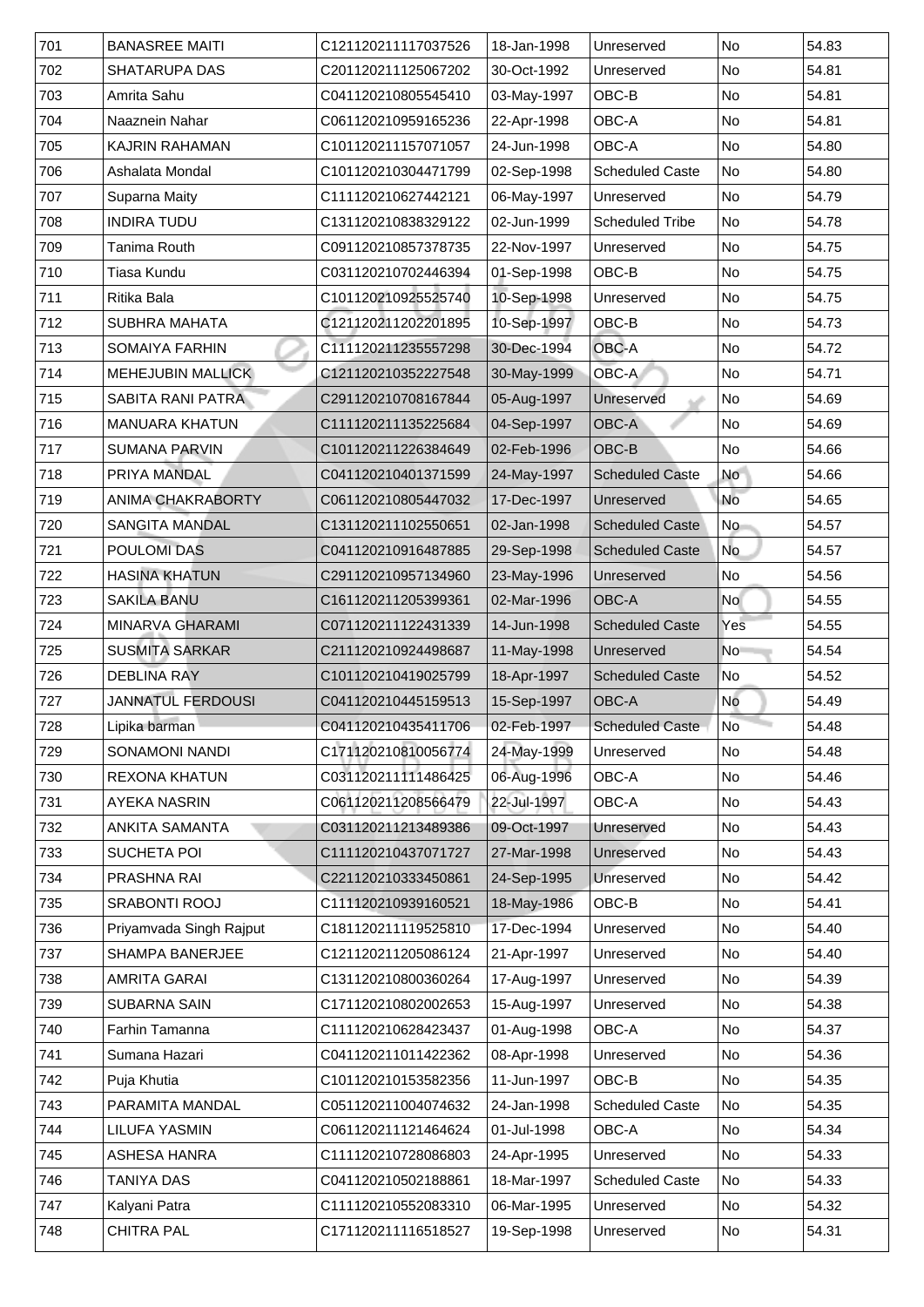| 749 | Baijayanti Das             | C121120210454510098 | 07-Nov-1996 | <b>Scheduled Caste</b> | No             | 54.30 |
|-----|----------------------------|---------------------|-------------|------------------------|----------------|-------|
| 750 | <b>MALABIKA PATRA</b>      | C071120210133589752 | 27-Dec-1996 | Unreserved             | <b>No</b>      | 54.25 |
| 751 | <b>ETI MONDAL</b>          | C051120211120019674 | 30-Oct-1997 | <b>Scheduled Caste</b> | No             | 54.24 |
| 752 | <b>SWARALAXMI MAHATO</b>   | C161120211026030493 | 05-Feb-1996 | Unreserved             | No             | 54.23 |
| 753 | <b>SWAGATA RATH</b>        | C041120211110391545 | 24-Aug-1998 | Unreserved             | No             | 54.22 |
| 754 | <b>CHHUTI BHAUMIK</b>      | C131120210201340937 | 18-Feb-1996 | Unreserved             | No             | 54.18 |
| 755 | <b>SRABANTI MANDAL</b>     | C171120210424189601 | 15-Jul-1989 | OBC-B                  | No             | 54.17 |
| 756 | <b>SUROVI SAHANAZ</b>      | C051120210852498680 | 03-Mar-1996 | <b>OBC-A</b>           | <b>No</b>      | 54.15 |
| 757 | Ankita Hazra               | C041120210257325512 | 11-Jun-1996 | Unreserved             | No             | 54.15 |
| 758 | <b>SOMA MONDAL</b>         | C061120211005159999 | 15-Feb-1996 | <b>Scheduled Caste</b> | N <sub>o</sub> | 54.14 |
| 759 | <b>DIOTIMA SARKAR</b>      | C121120211129336349 | 19-Mar-1996 | Unreserved             | No             | 54.14 |
| 760 | <b>SUPARNA ROY</b>         | C181120210736075897 | 13-Jan-1997 | <b>Scheduled Caste</b> | N <sub>o</sub> | 54.12 |
| 761 | <b>PIU SAHA</b>            | C101120211047100102 | 21-Jan-1997 | <b>Scheduled Caste</b> | No             | 54.12 |
| 762 | <b>RUPASREE DAS</b>        | C221120210826150401 | 07-Mar-1997 | <b>Scheduled Caste</b> | No             | 54.12 |
| 763 | <b>PURBASHA PAHARI</b>     | C131120210841301709 | 30-Oct-1997 | Unreserved             | N <sub>o</sub> | 54.11 |
| 764 | <b>SUPRIYA GHOSH</b>       | C111120210617155204 | 12-Apr-1997 | OBC-B                  | No             | 54.10 |
| 765 | <b>OLIVIYA KABIR</b>       | C031120211045390237 | 06-May-1996 | OBC-A                  | No             | 54.04 |
| 766 | Sabana Sarkar              | C041120210857074646 | 05-Aug-1997 | <b>OBC-A</b>           | <b>No</b>      | 54.03 |
| 767 | <b>RUCKHSENA KHATUN</b>    | C061120211123455010 | 02-Dec-1997 | <b>OBC-A</b>           | No             | 54.03 |
| 768 | <b>SUKRIYA KHATUN</b>      | C051120211123421066 | 04-Oct-1996 | <b>OBC-A</b>           | <b>No</b>      | 53.96 |
| 769 | <b>NILUFAR YEASMIN</b>     | C131120210345567832 | 02-May-1998 | <b>OBC-A</b>           | <b>No</b>      | 53.93 |
| 770 | Angira Basu                | C141120210809463596 | 19-Feb-1997 | Unreserved             | No             | 53.92 |
| 771 | <b>AISHWARYA GHOSH</b>     | C101120210315548053 | 28-Feb-1998 | OBC-B                  | <b>No</b>      | 53.92 |
| 772 | PURNIMA MANNA              | C091120210352441221 | 04-Nov-1998 | OBC-B                  | Yes            | 53.91 |
| 773 | <b>SUKANYA CHAKRABORTY</b> | C121120211028282087 | 24-Jan-1998 | Unreserved             | No             | 53.90 |
| 774 | <b>SMRITIKANA RAJWAR</b>   | C111120210857553750 | 25-Apr-1998 | <b>Scheduled Caste</b> | No             | 53.86 |
| 775 | Payel mal                  | C051120210937591068 | 16-Aug-1998 | <b>Scheduled Caste</b> | No             | 53.86 |
| 776 | <b>TANIYA MAITI</b>        | C141120210433019520 | 29-Jul-1998 | Unreserved             | No             | 53.85 |
| 777 | Shrabani Mandal            | C031120211259121924 | 16-Jun-1998 | Unreserved             | No             | 53.84 |
| 778 | Riya dey                   | C031120210734175813 | 15-Oct-1996 | Unreserved             | <b>No</b>      | 53.83 |
| 779 | <b>DIVYA ORAON</b>         | C071120211133264861 | 09-Sep-1993 | <b>Scheduled Tribe</b> | No             | 53.82 |
| 780 | <b>PAWEENA SINHA</b>       | C251120210505378714 | 17-Jun-1995 | Unreserved             | No             | 53.82 |
| 781 | <b>PRITI SINGH</b>         | C061120211146304424 | 06-Jun-1996 | Unreserved             | No             | 53.82 |
| 782 | <b>Cameliya Sarkar</b>     | C101120210402522899 | 19-Aug-1998 | <b>Scheduled Caste</b> | No             | 53.82 |
| 783 | <b>SANIYA RAY</b>          | C111120210110402205 | 05-Feb-1999 | Unreserved             | No             | 53.82 |
| 784 | <b>Nikhat Nazmi</b>        | C101120210234369327 | 05-Jan-1995 | <b>OBC-A</b>           | No             | 53.81 |
| 785 | <b>UMA SING SARDAR</b>     | C111120210542277291 | 16-Feb-1996 | <b>Scheduled Tribe</b> | <b>No</b>      | 53.81 |
| 786 | <b>Tiyasha Shaw</b>        | C081120210542388543 | 12-Jul-1998 | Unreserved             | <b>No</b>      | 53.80 |
| 787 | Nourin Parvin              | C101120210918460417 | 12-Apr-1997 | <b>OBC-A</b>           | <b>No</b>      | 53.79 |
| 788 | NEHA ROY                   | C131120210243190645 | 20-Jan-1998 | <b>Scheduled Caste</b> | No             | 53.77 |
| 789 | <b>SRABANI GHOSH</b>       | C051120210107310750 | 31-Jul-1999 | OBC-B                  | No             | 53.77 |
| 790 | <b>FAHMIDA PARVIN</b>      | C051120210925522574 | 06-Oct-1996 | <b>OBC-A</b>           | <b>No</b>      | 53.74 |
| 791 | <b>Shukla Sarkar</b>       | C031120210516032935 | 18-Dec-1998 | <b>Scheduled Caste</b> | No             | 53.73 |
| 792 | <b>Shreyashree Sarkar</b>  | C141120210545087410 | 12-Mar-1995 | Unreserved             | No             | 53.71 |
| 793 | <b>SANCHITA DAS</b>        | C071120211109058677 | 10-May-1997 | OBC-B                  | No             | 53.69 |
| 794 | <b>RUPALI SAREN</b>        | C111120210530495102 | 07-Oct-1997 | <b>Scheduled Tribe</b> | No             | 53.67 |
| 795 | Sangita pal                | C191120211130251153 | 14-Sep-1994 | Unreserved             | No             | 53.65 |
| 796 | Ananya Biswas              | C091120210419013847 | 16-Nov-1995 | <b>Scheduled Caste</b> | No             | 53.63 |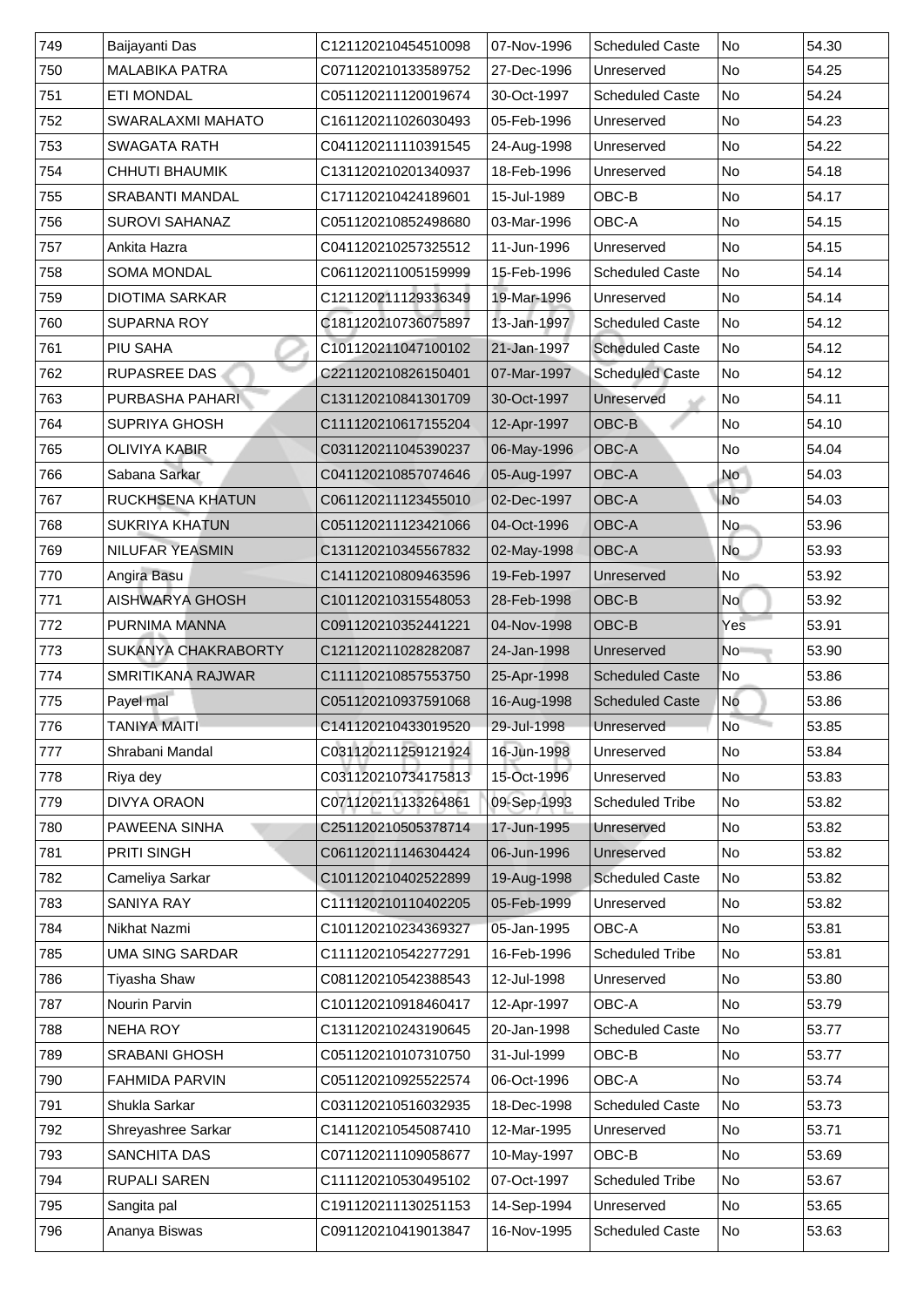| 797 | <b>MANJU PATRA</b>         | C051120210609409976 | 02-Jan-1996 | Unreserved             | <b>No</b>      | 53.63 |
|-----|----------------------------|---------------------|-------------|------------------------|----------------|-------|
| 798 | <b>Shreosee Bhowmick</b>   | C091120210752182603 | 26-Sep-1996 | Unreserved             | <b>No</b>      | 53.61 |
| 799 | <b>SUSMITA JANA</b>        | C051120211235261906 | 26-Jul-1997 | Unreserved             | No             | 53.61 |
| 800 | <b>Sneha Das</b>           | C031120211132061204 | 11-Apr-1998 | <b>Scheduled Caste</b> | <b>No</b>      | 53.60 |
| 801 | <b>SHABNAM RAHMAN</b>      | C151120211140117118 | 26-Aug-1999 | <b>OBC-A</b>           | <b>No</b>      | 53.60 |
| 802 | <b>MOUMITA DAS</b>         | C031120211255396131 | 07-Dec-1995 | <b>Scheduled Caste</b> | <b>No</b>      | 53.59 |
| 803 | Sujala Hembrom             | C041120211034070583 | 18-Nov-1997 | <b>Scheduled Tribe</b> | <b>No</b>      | 53.57 |
| 804 | <b>MOUMITA KARMAKAR</b>    | C121120210149533551 | 14-May-1997 | OBC-B                  | No             | 53.56 |
| 805 | Satabdi Mondal             | C101120210421539342 | 25-Apr-1991 | Unreserved             | No             | 53.55 |
| 806 | <b>MAHAMUDA BEGUM</b>      | C121120211204244181 | 12-Apr-1997 | <b>OBC-A</b>           | <b>No</b>      | 53.55 |
| 807 | Mouli kar                  | C101120211055551281 | 27-Aug-1997 | Unreserved             | <b>No</b>      | 53.55 |
| 808 | Lipika Bera                | C041120210138343317 | 27-Aug-1997 | <b>Scheduled Caste</b> | No             | 53.53 |
| 809 | <b>Barnali Maity</b>       | C051120210332504088 | 01-Feb-1997 | <b>Unreserved</b>      | <b>No</b>      | 53.51 |
| 810 | <b>DEBOSHREE HALDER</b>    | C161120210838387134 | 09-Jan-1999 | <b>Scheduled Caste</b> | No             | 53.48 |
| 811 | <b>MOUMITA BISWAS</b>      | C201120211131499311 | 09-Apr-1997 | <b>Scheduled Caste</b> | No             | 53.45 |
| 812 | <b>Moumita Mandal</b>      | C121120210537111063 | 22-Apr-1999 | <b>Scheduled Caste</b> | <b>No</b>      | 53.45 |
| 813 | <b>FARHA NAAZ</b>          | C111120210125267186 | 09-Sep-1997 | <b>OBC-A</b>           | <b>No</b>      | 53.43 |
| 814 | <b>SAMAPTI MONDAL</b>      | C111120211201146940 | 15-Dec-1998 | <b>Scheduled Caste</b> | No             | 53.43 |
| 815 | <b>APARNA BAYEN</b>        | C051120210934378637 | 27-Sep-1997 | Unreserved             | <b>No</b>      | 53.42 |
| 816 | <b>Pubali Das</b>          | C041120210712059184 | 05-May-1997 | Unreserved             | No             | 53.40 |
| 817 | <b>RASHMITA DAS</b>        | C081120211009187507 | 12-Dec-1996 | OBC-B                  | <b>No</b>      | 53.38 |
| 818 | <b>RAJASREE SEN</b>        | C131120210717189410 | 05-Jul-1997 | Unreserved             | No             | 53.38 |
| 819 | <b>SOMDATTA MONDAL</b>     | C111120211057450375 | 25-Dec-1998 | Unreserved             | No             | 53.38 |
| 820 | Ayantika Maji              | C111120210812480328 | 14-Jul-1998 | Unreserved             | <b>No</b>      | 53.37 |
| 821 | <b>Wasima Khatun</b>       | C131120210545513863 | 13-Jan-1997 | <b>OBC-A</b>           | N <sub>o</sub> | 53.36 |
| 822 | <b>Bidisha Samadder</b>    | C031120211104019785 | 06-Oct-1997 | <b>Scheduled Caste</b> | No             | 53.36 |
| 823 | <b>BIPASHA CHAKRABARTY</b> | C081120211057116108 | 08-Jul-1995 | Unreserved             | No             | 53.35 |
| 824 | Srabanti maity             | C031120211107049779 | 29-Apr-1998 | Unreserved             | <b>No</b>      | 53.35 |
| 825 | <b>Priya Mondal</b>        | C051120210442454699 | 02-Apr-1999 | <b>Scheduled Caste</b> | No             | 53.35 |
| 826 | <b>SUDIPTA SASMAL</b>      | C121120210648070449 | 30-Sep-1999 | Unreserved             | No             | 53.35 |
| 827 | <b>JESMIN SULTANA</b>      | C051120210738503878 | 12-Feb-1995 | <b>OBC-A</b>           | <b>No</b>      | 53.32 |
| 828 | <b>SUSHAMA GOSWAMI</b>     | C041120210836178624 | 03-Aug-1996 | Unreserved             | No             | 53.31 |
| 829 | <b>SUSMITA MANDAL</b>      | C051120210926403585 | 08-Feb-1997 | <b>Scheduled Caste</b> | No             | 53.31 |
| 830 | NANDITA KARAN              | C111120210155176067 | 01-Oct-1993 | Unreserved             | No             | 53.30 |
| 831 | <b>Maitreyee Roy</b>       | C101120210410593549 | 20-Nov-1998 | Unreserved             | No             | 53.30 |
| 832 | <b>KALPANA ROY</b>         | C091120210959157719 | 16-Mar-1993 | <b>Scheduled Caste</b> | No             | 53.29 |
| 833 | Baishakhi Chakraborty      | C091120210957040555 | 19-Jun-1996 | Unreserved             | <b>No</b>      | 53.29 |
| 834 | <b>SAMUNA NASRIN</b>       | C041120210415509269 | 02-Nov-1997 | <b>OBC-A</b>           | <b>No</b>      | 53.29 |
| 835 | <b>SUBHASHREE SAHA</b>     | C111120211218072524 | 19-Nov-1996 | OBC-B                  | No             | 53.28 |
| 836 | Joyita Jana                | C051120210922399220 | 28-Jan-1998 | <b>Scheduled Caste</b> | No             | 53.28 |
| 837 | Sujata Rani Parai          | C031120210956171627 | 06-Feb-1996 | Unreserved             | <b>No</b>      | 53.26 |
| 838 | Jhuma Sarkar               | C081120211021271375 | 11-Nov-1998 | <b>Scheduled Caste</b> | No             | 53.25 |
| 839 | <b>SUTAPA DUTTA</b>        | C071120211047274796 | 20-Sep-1997 | Unreserved             | <b>No</b>      | 53.23 |
| 840 | Debarati Dey               | C171120211100367633 | 25-Dec-1995 | Unreserved             | No             | 53.22 |
| 841 | <b>BRISHTI DAS</b>         | C041120210622548250 | 03-Oct-1996 | <b>Scheduled Caste</b> | No             | 53.21 |
| 842 | <b>AISWA MANNA</b>         | C251120210817591325 | 20-Feb-1995 | Unreserved             | No             | 53.19 |
| 843 | Tayeba khatun              | C051120210858161947 | 18-Jun-1997 | <b>OBC-A</b>           | No             | 53.19 |
| 844 | <b>RINA KUIRY</b>          | C051120210334065708 | 26-Jul-1998 | OBC-B                  | No             | 53.19 |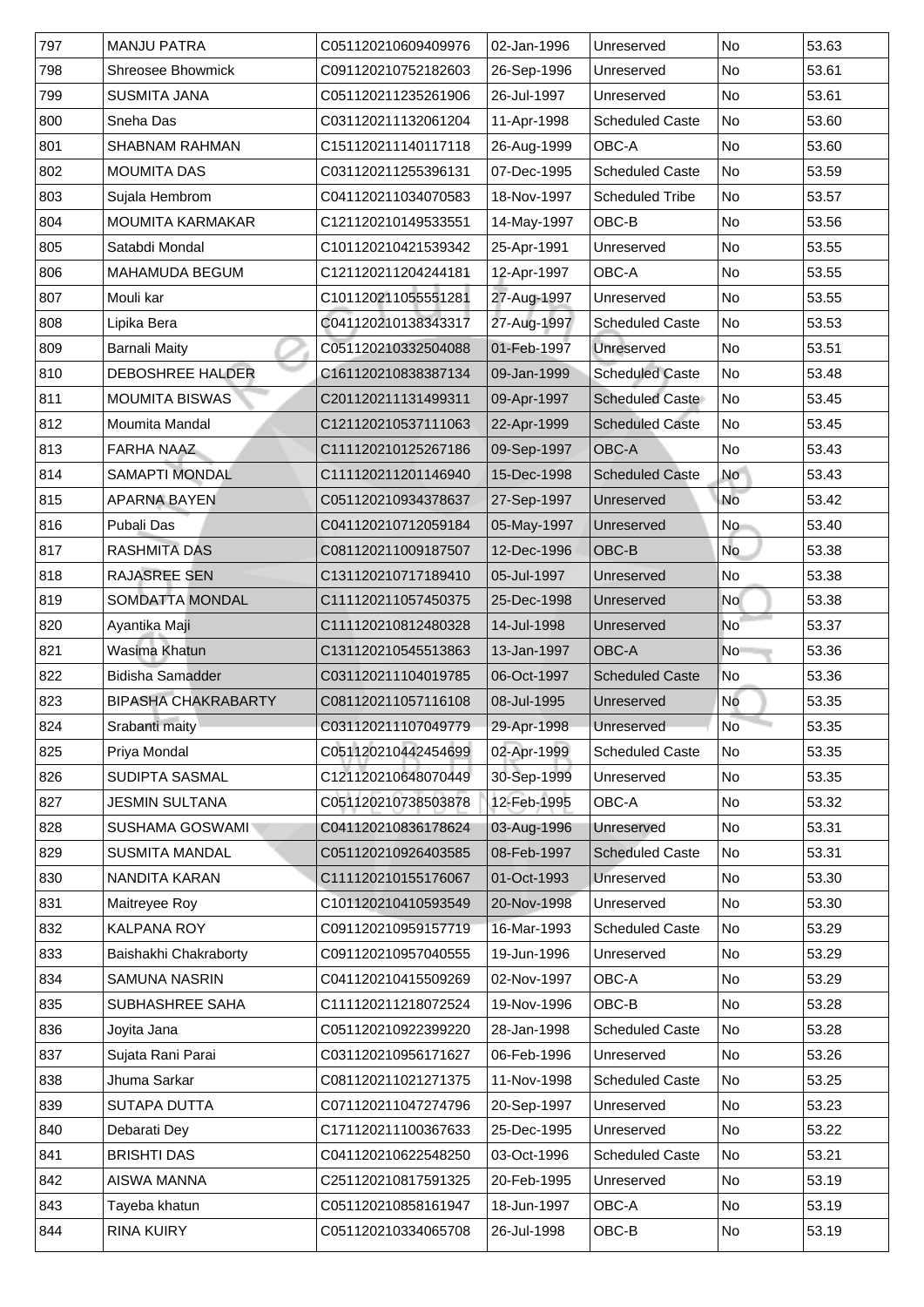| 845 | <b>SUPRIYA MONDAL</b>       | C111120210153290680 | 15-May-1997 | <b>Scheduled Caste</b> | <b>No</b>      | 53.16 |
|-----|-----------------------------|---------------------|-------------|------------------------|----------------|-------|
| 846 | <b>ANJANA MANDAL</b>        | C131120210525109003 | 03-Apr-1998 | Unreserved             | <b>No</b>      | 53.16 |
| 847 | <b>Susmita Das</b>          | C041120210228523645 | 18-Nov-1997 | OBC-B                  | No             | 53.15 |
| 848 | <b>SRABONI DEY</b>          | C111120210936418973 | 10-Aug-1998 | Unreserved             | <b>No</b>      | 53.15 |
| 849 | <b>SABNAM HAMID</b>         | C171120211100546017 | 23-Mar-1997 | Unreserved             | No             | 53.13 |
| 850 | <b>PUJA MAJI</b>            | C111120210135525070 | 21-Oct-1996 | <b>Scheduled Caste</b> | No             | 53.10 |
| 851 | <b>SRIJITA ROYCHOWDHURY</b> | C111120210900014189 | 02-Jun-1997 | Unreserved             | No             | 53.09 |
| 852 | <b>ANWESHA DAS</b>          | C121120210736558723 | 02-May-1990 | Unreserved             | No             | 53.08 |
| 853 | Adrita Nandi                | C031120210936426424 | 10-Jul-1997 | Unreserved             | No             | 53.08 |
| 854 | <b>NOUSINA KHATUN</b>       | C121120210947176785 | 26-May-1997 | OBC-A                  | <b>No</b>      | 53.07 |
| 855 | <b>Susmita Paul</b>         | C171120210504521714 | 07-May-1997 | OBC-B                  | <b>No</b>      | 53.06 |
| 856 | <b>MANJISTHA MISHRA</b>     | C111120210632464042 | 06-Dec-1995 | Unreserved             | No             | 53.05 |
| 857 | <b>ANNESHA ROY</b>          | C061120211124212769 | 09-Aug-1996 | <b>Scheduled Caste</b> | No             | 53.02 |
| 858 | Arunima Banik               | C031120210849075395 | 29-Jan-1995 | Unreserved             | No             | 53.00 |
| 859 | <b>HIMA KHATUN</b>          | C131120210223385732 | 14-Mar-1998 | <b>OBC-A</b>           | No             | 53.00 |
| 860 | LAXMIPRIYA JANA             | C291120211004410810 | 05-Apr-1993 | Unreserved             | No             | 52.99 |
| 861 | <b>MUNSHI FARHA SULTANA</b> | C031120210256147939 | 03-Oct-1997 | OBC-A                  | No             | 52.99 |
| 862 | <b>Shovana Maity</b>        | C041120211119139458 | 05-Oct-1988 | Unreserved             | <b>No</b>      | 52.98 |
| 863 | RIYA LAHA                   | C051120211244184237 | 29-Sep-1997 | Unreserved             | No             | 52.95 |
| 864 | Natika Yeasmin              | C301120211056261460 | 04-Aug-1996 | OBC-A                  | No             | 52.94 |
| 865 | <b>SWARNALI BANERJEE</b>    | C061120210946278329 | 19-Jun-1998 | Unreserved             | <b>No</b>      | 52.91 |
| 866 | Saswati Mandal              | C041120211102336005 | 29-Mar-1998 | <b>Scheduled Caste</b> | No             | 52.90 |
| 867 | <b>SREYA GHOSH</b>          | C031120210649428679 | 13-Apr-1997 | Unreserved             | No             | 52.87 |
| 868 | Dipa Mondal                 | C061120210343328217 | 15-Feb-1996 | <b>Scheduled Caste</b> | Yes            | 52.85 |
| 869 | <b>SANJOGITA MONDAL</b>     | C081120210321563762 | 11-Oct-1998 | <b>Scheduled Caste</b> | No             | 52.85 |
| 870 | Kuheli Roy                  | C051120210337589778 | 10-Dec-1997 | <b>Scheduled Caste</b> | No             | 52.84 |
| 871 | Soumya Mazumdar             | C041120211238225176 | 12-Feb-1997 | <b>Scheduled Caste</b> | No             | 52.83 |
| 872 | <b>SHILPA MONDAL</b>        | C031120211130081736 | 12-Nov-1997 | <b>Scheduled Caste</b> | N <sub>o</sub> | 52.83 |
| 873 | <b>SWARNALI SAHA</b>        | C081120211151378202 | 22-Aug-1997 | <b>Scheduled Caste</b> | No             | 52.82 |
| 874 | <b>SONALI BAGAL</b>         | C121120210108361676 | 22-Feb-1998 | <b>Scheduled Caste</b> | <b>No</b>      | 52.82 |
| 875 | Payal Roy                   | C041120211239490485 | 30-Sep-1996 | <b>Scheduled Caste</b> | No             | 52.79 |
| 876 | Sumi Khatun                 | C051120211239011407 | 01-Jan-1997 | <b>OBC-A</b>           | No             | 52.77 |
| 877 | <b>SUSMITA CHAKRABORTY</b>  | C051120211030583487 | 10-Oct-1997 | Unreserved             | <b>No</b>      | 52.77 |
| 878 | <b>DEBALINA MONDAL</b>      | C081120210617289734 | 04-Apr-1997 | Unreserved             | No             | 52.76 |
| 879 | <b>MOUSUMI DATTA</b>        | C231120210433382802 | 20-Dec-1994 | Unreserved             | No             | 52.75 |
| 880 | Debarpita Chatterjee        | C091120210248520154 | 01-Aug-1997 | Unreserved             | No             | 52.75 |
| 881 | Jigisha Guria               | C051120210142092171 | 15-Jan-1997 | Unreserved             | No             | 52.73 |
| 882 | Sayoni Rajak                | C101120210954186632 | 18-May-1998 | <b>Scheduled Caste</b> | <b>No</b>      | 52.73 |
| 883 | <b>PALLABI DAS</b>          | C051120210851419459 | 12-Sep-1996 | OBC-B                  | No             | 52.72 |
| 884 | <b>ANKITA DAS</b>           | C191120211102147958 | 13-Sep-1997 | <b>Scheduled Caste</b> | No             | 52.69 |
| 885 | <b>KAKALI GHOSH</b>         | C111120210621283062 | 03-Sep-1995 | OBC-B                  | <b>No</b>      | 52.68 |
| 886 | Saswati Nandi               | C031120211109218398 | 05-Nov-1996 | <b>Unreserved</b>      | No             | 52.65 |
| 887 | <b>BARSHA PATRA</b>         | C091120211225292746 | 22-Jul-1997 | OBC-B                  | <b>No</b>      | 52.64 |
| 888 | <b>MADHUSREE KHAN</b>       | C031120210409487560 | 31-Aug-1997 | Unreserved             | No             | 52.61 |
| 889 | ELIZA PARVIN ANSARI         | C151120210807310251 | 12-Jul-1995 | <b>OBC-A</b>           | No             | 52.60 |
| 890 | <b>KOYENA DAS</b>           | C281120210821445884 | 22-Aug-1998 | <b>Scheduled Caste</b> | No             | 52.60 |
| 891 | Nilanjana Nayek             | C091120211053570176 | 04-Nov-1997 | Unreserved             | No             | 52.59 |
| 892 | <b>ANANYA MAITY</b>         | C031120211112473560 | 06-May-1997 | Unreserved             | No             | 52.58 |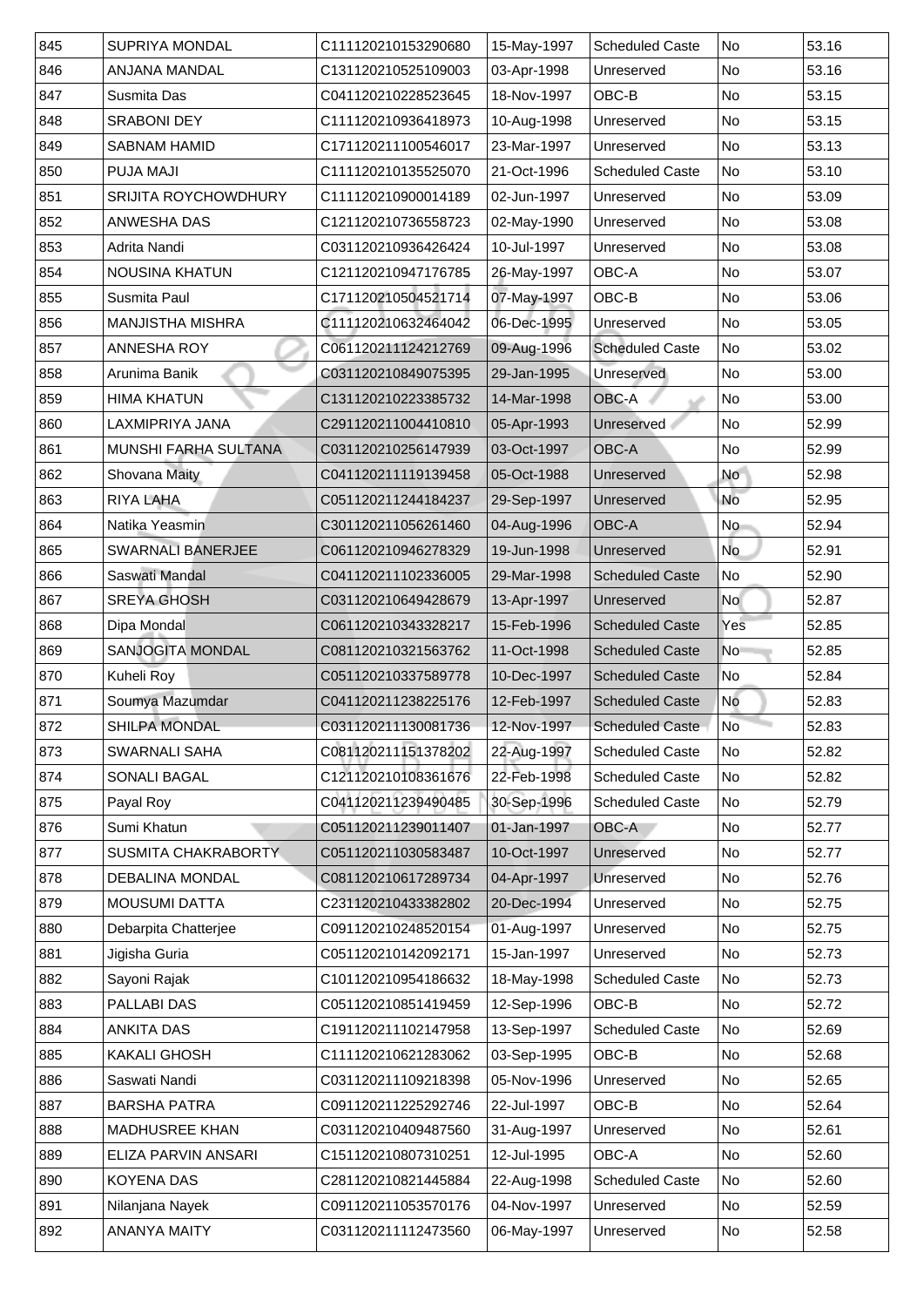| 893 | Yasmin Sultana             | C101120211039557462 | 11-Feb-1999 | <b>OBC-A</b>           | <b>No</b>                | 52.57 |
|-----|----------------------------|---------------------|-------------|------------------------|--------------------------|-------|
| 894 | TRISHA JODDAR              | C051120210548383869 | 25-Dec-1995 | <b>Scheduled Caste</b> | No                       | 52.56 |
| 895 | <b>KAKON SAHA</b>          | C091120211109236166 | 06-May-1998 | <b>Scheduled Caste</b> | No                       | 52.56 |
| 896 | Ranindita Jana             | C161120211053200451 | 06-Jul-1996 | Unreserved             | No                       | 52.52 |
| 897 | <b>SARBANI ROY</b>         | C061120210727266330 | 17-Mar-1997 | Unreserved             | No                       | 52.50 |
| 898 | <b>RIYA DAS</b>            | C031120211115371972 | 05-Sep-1997 | Unreserved             | No                       | 52.50 |
| 899 | Chumki Manna               | C031120211023289308 | 30-Jan-1996 | Unreserved             | No                       | 52.49 |
| 900 | <b>SULEKHA KHATUN</b>      | C081120210640464074 | 02-Jan-1993 | <b>OBC-A</b>           | No                       | 52.48 |
| 901 | <b>KAZI SAFWANA ISLAM</b>  | C091120211042576678 | 22-Aug-1995 | OBC-B                  | <b>No</b>                | 52.47 |
| 902 | <b>SOMASHRI BERA</b>       | C171120210757046168 | 12-May-1997 | Unreserved             | N <sub>o</sub>           | 52.46 |
| 903 | <b>ALISHA ISLAM</b>        | C061120211249147964 | 07-Dec-1996 | <b>OBC-A</b>           | <b>No</b>                | 52.45 |
| 904 | <b>ANAMIKA CHAKRABORTY</b> | C031120210651174306 | 04-Dec-1997 | Unreserved             | No                       | 52.44 |
| 905 | <b>MITA BISWAS</b>         | C061120211043269015 | 08-Nov-1995 | <b>OBC-A</b>           | <b>No</b>                | 52.41 |
| 906 | <b>NASRIN BISWAS</b>       | C041120210840471422 | 25-Oct-1991 | <b>OBC-A</b>           | $\overline{\mathsf{No}}$ | 52.39 |
| 907 | Sudeshna das               | C081120211141458307 | 28-Sep-1998 | OBC-B                  | N <sub>o</sub>           | 52.34 |
| 908 | Srabani Paul               | C141120210816569851 | 13-Aug-1990 | OBC-B                  | No                       | 52.33 |
| 909 | <b>NAHIDA SULTANA</b>      | C091120210702170997 | 31-Mar-1998 | <b>OBC-A</b>           | No                       | 52.32 |
| 910 | <b>KATHAKALI MONDAL</b>    | C071120211107140459 | 10-Apr-1998 | <b>Unreserved</b>      | <b>No</b>                | 52.31 |
| 911 | Usha Sing                  | C151120211244214389 | 01-Aug-1997 | <b>Scheduled Tribe</b> | No                       | 52.29 |
| 912 | <b>ANWESHA BANERJEE</b>    | C051120211059246140 | 05-May-1997 | Unreserved             | <b>No</b>                | 52.21 |
| 913 | <b>JAYEETA DEBNATH</b>     | C071120211029440468 | 17-Jun-1998 | OBC-B                  | <b>No</b>                | 52.19 |
| 914 | Chandrima Sadhukhan        | C041120210109043839 | 02-Aug-1995 | OBC-B                  | No                       | 52.18 |
| 915 | Nandita Sarkar             | C121120210549355825 | 17-Oct-1996 | <b>Scheduled Caste</b> | <b>No</b>                | 52.17 |
| 916 | Anamika Saha               | C101120210256013202 | 24-Nov-1997 | <b>Scheduled Caste</b> | $\overline{\mathsf{No}}$ | 52.17 |
| 917 | Sutirtha das               | C041120210132204535 | 16-Dec-1996 | <b>Scheduled Caste</b> | No                       | 52.16 |
| 918 | <b>ANJURA KHATUN</b>       | C111120210507428521 | 29-Sep-1996 | <b>OBC-A</b>           | No                       | 52.15 |
| 919 | Srija Mondal               | C221120211221311380 | 05-Dec-1998 | Unreserved             | No                       | 52.15 |
| 920 | <b>ARPITA DAS</b>          | C101120210234440879 | 24-Aug-1997 | Unreserved             | N <sub>o</sub>           | 52.14 |
| 921 | Purnima Jana               | C061120211214318151 | 27-Sep-1996 | <b>Scheduled Caste</b> | N <sub>o</sub>           | 52.12 |
| 922 | <b>ARUNIMA HANDAL</b>      | C031120210512545212 | 23-Sep-1996 | Unreserved             | <b>No</b>                | 52.08 |
| 923 | <b>Barnali Mandal</b>      | C041120210322019371 | 20-Apr-1996 | Unreserved             | Yes                      | 52.05 |
| 924 | <b>SUMANA GHOSAL</b>       | C121120210257238805 | 17-Apr-1998 | Unreserved             | No                       | 52.05 |
| 925 | <b>PALLABI BARMA</b>       | C131120210438052826 | 07-Apr-1998 | <b>Scheduled Caste</b> | No                       | 51.99 |
| 926 | <b>DIPA BALA</b>           | C131120210214382362 | 30-Jan-1997 | <b>Scheduled Caste</b> | No                       | 51.98 |
| 927 | <b>NEHA KHANAM</b>         | C141120210352151457 | 27-Apr-1997 | OBC-B                  | No                       | 51.98 |
| 928 | Jakiya sultana gazi        | C091120210727405838 | 05-Sep-1997 | OBC-B                  | No                       | 51.98 |
| 929 | <b>RABIA KHATUN</b>        | C031120210152592913 | 25-Mar-1997 | <b>OBC-A</b>           | <b>No</b>                | 51.97 |
| 930 | <b>Sarmin Parvage</b>      | C091120211248482017 | 06-Oct-1992 | <b>OBC-A</b>           | <b>No</b>                | 51.93 |
| 931 | <b>PAYEL SAHA</b>          | C061120210133599250 | 18-Jun-1998 | Unreserved             | N <sub>o</sub>           | 51.93 |
| 932 | Sayanika Pramanik          | C061120210721299990 | 28-Dec-1996 | <b>Scheduled Caste</b> | No                       | 51.92 |
| 933 | Tania Das                  | C031120210401506571 | 22-Oct-1993 | <b>Scheduled Caste</b> | No                       | 51.90 |
| 934 | <b>KISHALAY MAYRA</b>      | C201120211025366268 | 17-Apr-1998 | OBC-B                  | N <sub>o</sub>           | 51.89 |
| 935 | <b>MICKSANG TAMANG</b>     | C121120210617146566 | 30-Jan-1996 | <b>Scheduled Tribe</b> | No                       | 51.87 |
| 936 | <b>SIMA HAZRA</b>          | C061120211100401595 | 06-Dec-1997 | Unreserved             | No                       | 51.87 |
| 937 | <b>MAIYETRY BANERJEE</b>   | C121120210801391341 | 27-Jan-1997 | Unreserved             | No                       | 51.85 |
| 938 | <b>SUTAPA MONDAL</b>       | C081120211002511665 | 04-Apr-1998 | <b>Scheduled Caste</b> | No                       | 51.85 |
| 939 | PRIYANKA MISHRA            | C081120210550203419 | 19-Nov-1994 | Unreserved             | No                       | 51.83 |
| 940 | <b>TIYSHA DAS</b>          | C181120210444327579 | 23-Jul-1998 | Unreserved             | N <sub>o</sub>           | 51.83 |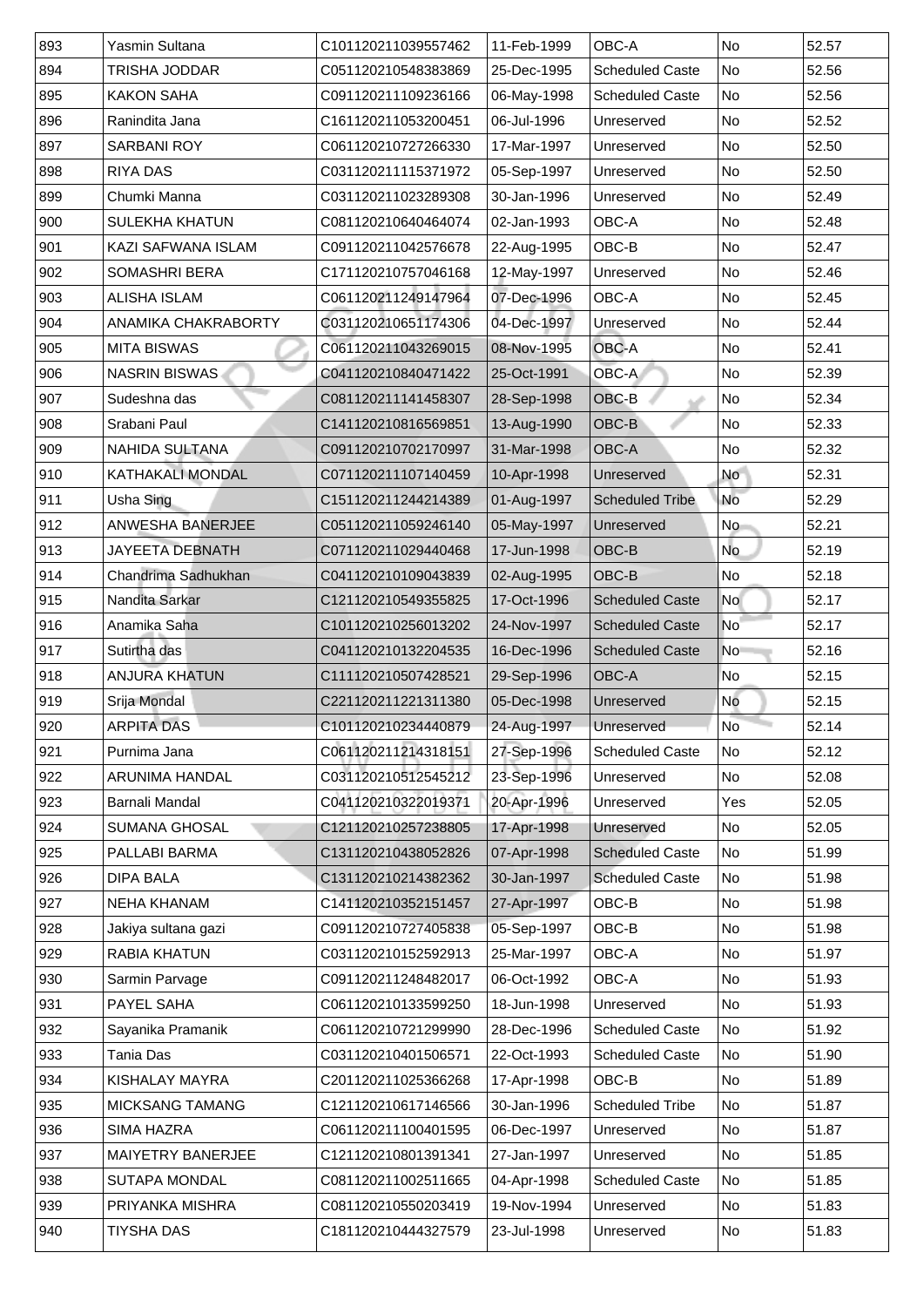| 941 | <b>TIYASHA PRODHAN</b>      | C111120211013367368 | 22-Apr-1997 | Unreserved             | <b>No</b> | 51.80 |
|-----|-----------------------------|---------------------|-------------|------------------------|-----------|-------|
| 942 | <b>FIROJA KHATUN</b>        | C041120211005582212 | 20-May-1995 | <b>OBC-A</b>           | <b>No</b> | 51.79 |
| 943 | <b>Riya Mondal</b>          | C271120210853574642 | 31-Aug-1996 | <b>Scheduled Caste</b> | No        | 51.77 |
| 944 | <b>KUHELI KHAN</b>          | C111120210158235489 | 15-Sep-1996 | Unreserved             | No        | 51.77 |
| 945 | <b>MINU MIDYA</b>           | C111120210639325148 | 24-May-1998 | <b>Scheduled Caste</b> | No        | 51.77 |
| 946 | <b>PRIYANKA ORAON</b>       | C121120211252168728 | 02-Aug-1996 | <b>Scheduled Tribe</b> | <b>No</b> | 51.70 |
| 947 | <b>CHUMKI SHIL</b>          | C141120211209564593 | 08-Aug-1996 | Unreserved             | No        | 51.70 |
| 948 | Tiasha Das                  | C051120210839003572 | 28-Jul-1999 | <b>Scheduled Caste</b> | <b>No</b> | 51.70 |
| 949 | <b>RICHA RAI</b>            | C201120210236265638 | 04-Oct-1993 | Unreserved             | No        | 51.65 |
| 950 | <b>SAMIMA AKTAR BANU</b>    | C061120210702147385 | 15-Mar-1998 | <b>OBC-A</b>           | No        | 51.65 |
| 951 | <b>SLIVA MAJI</b>           | C051120210922008061 | 20-Apr-1996 | Unreserved             | <b>No</b> | 51.64 |
| 952 | <b>Prama Das</b>            | C071120210826257604 | 28-Jan-1999 | <b>Scheduled Caste</b> | No        | 51.63 |
| 953 | <b>NIRUPAMA SAREN</b>       | C041120210156164563 | 19-Nov-1997 | <b>Scheduled Tribe</b> | <b>No</b> | 51.61 |
| 954 | <b>RIMPA PARAMANIK</b>      | C111120211247425507 | 15-Dec-1997 | OBC-B                  | No        | 51.52 |
| 955 | Madhurima ghosh             | C041120210231393503 | 12-Jan-1995 | Unreserved             | No        | 51.51 |
| 956 | <b>Baishaki Sarkar</b>      | C121120210717089855 | 07-May-1997 | <b>Scheduled Caste</b> | No        | 51.43 |
| 957 | <b>SWAGATA LAKSHMI SAHU</b> | C081120210553370485 | 01-Nov-1997 | OBC-B                  | No        | 51.43 |
| 958 | <b>JHUMPA SARDAR</b>        | C101120210422168085 | 14-Jan-1998 | <b>Scheduled Caste</b> | <b>No</b> | 51.43 |
| 959 | <b>PUJA PRAMANICK</b>       | C031120210117503231 | 01-Feb-1998 | <b>Scheduled Caste</b> | <b>No</b> | 51.42 |
| 960 | <b>ANKITA SINGH</b>         | C151120211014106085 | 21-Feb-1996 | Unreserved             | <b>No</b> | 51.36 |
| 961 | <b>BAISHAKHI NASKAR</b>     | C121120210535381442 | 12-May-1997 | <b>Scheduled Caste</b> | <b>No</b> | 51.36 |
| 962 | <b>DEBLINA RAY</b>          | C201120211146436020 | 20-Sep-1997 | <b>Scheduled Caste</b> | No        | 51.36 |
| 963 | Tania Sultana               | C061120211227592605 | 10-Aug-1998 | <b>OBC-A</b>           | <b>No</b> | 51.36 |
| 964 | <b>SUDESHNA DEY</b>         | C271120210724531555 | 14-Apr-1998 | OBC-B                  | <b>No</b> | 51.27 |
| 965 | <b>KUHELI BANIK</b>         | C161120210600063437 | 30-Oct-1999 | <b>Scheduled Caste</b> | No        | 51.17 |
| 966 | <b>Sharmistha Pramanick</b> | C031120211114190678 | 28-Jan-1997 | OBC-B                  | <b>No</b> | 51.15 |
| 967 | TULIKA KANRAR               | C201120210900250834 | 30-Sep-1997 | Unreserved             | No        | 51.14 |
| 869 | <b>JABA SAREN</b>           | C181120210503490037 | 02-May-1996 | <b>Scheduled Tribe</b> | No        | 51.13 |
| 969 | <b>SWAGATA SAHA</b>         | C061120210630589644 | 09-Oct-1997 | <b>Scheduled Caste</b> | No        | 51.13 |
| 970 | <b>ISHITA GUIN</b>          | C111120210957458202 | 29-Dec-1997 | OBC-B                  | <b>No</b> | 51.12 |
| 971 | <b>Banashree Sardar</b>     | C031120210807389735 | 23-Jul-1995 | <b>Scheduled Caste</b> | No        | 51.11 |
| 972 | Joyanti haldar              | C141120210741484293 | 07-Nov-1997 | <b>Scheduled Caste</b> | <b>No</b> | 51.10 |
| 973 | <b>SILI MANDI</b>           | C061120210836356126 | 28-Jan-1999 | <b>Scheduled Tribe</b> | No        | 51.06 |
| 974 | PAYEL MALLICK               | C161120210732199520 | 05-Apr-1997 | <b>Scheduled Caste</b> | <b>No</b> | 51.05 |
| 975 | <b>SIMA CHOWDHURY</b>       | C031120211039510419 | 29-Oct-1996 | Unreserved             | No        | 51.04 |
| 976 | <b>SUKANYA BISWAS</b>       | C091120210903124926 | 08-Mar-1995 | Unreserved             | No        | 51.02 |
| 977 | <b>SHARNALI DAS</b>         | C071120210117400587 | 21-Aug-1996 | <b>Scheduled Caste</b> | No        | 51.01 |
| 978 | <b>RESHMA SULTANA</b>       | C111120210240217315 | 30-Jul-1997 | <b>OBC-A</b>           | <b>No</b> | 51.00 |
| 979 | <b>PRAVATI DAS</b>          | C041120211245086335 | 02-May-1996 | Unreserved             | <b>No</b> | 50.99 |
| 980 | Kalpana shit                | C041120211011471651 | 11-Aug-1996 | <b>Scheduled Caste</b> | No        | 50.98 |
| 981 | <b>SINA BEGAM</b>           | C151120210631567218 | 17-Feb-1997 | <b>OBC-A</b>           | <b>No</b> | 50.97 |
| 982 | Lutfa Sabnam                | C031120210422040388 | 25-Oct-1997 | <b>OBC-A</b>           | No        | 50.97 |
| 983 | <b>SUSMITA PAKHIRA</b>      | C121120210736463099 | 02-Mar-1998 | <b>Scheduled Caste</b> | No        | 50.96 |
| 984 | <b>SIKHA KUNDU</b>          | C251120210326235573 | 04-Mar-1997 | Unreserved             | No        | 50.92 |
| 985 | Sangita Saha                | C101120210143170743 | 16-Jul-1997 | <b>Scheduled Caste</b> | No        | 50.92 |
| 986 | Poly Gayen                  | C051120210234240550 | 17-Oct-1998 | <b>Scheduled Caste</b> | No        | 50.92 |
| 987 | <b>HASNA HENA</b>           | C101120211130101782 | 20-May-1995 | <b>OBC-A</b>           | No        | 50.90 |
| 988 | Apurba Mazumdar             | C091120211104196193 | 24-Jan-1996 | Unreserved             | No        | 50.90 |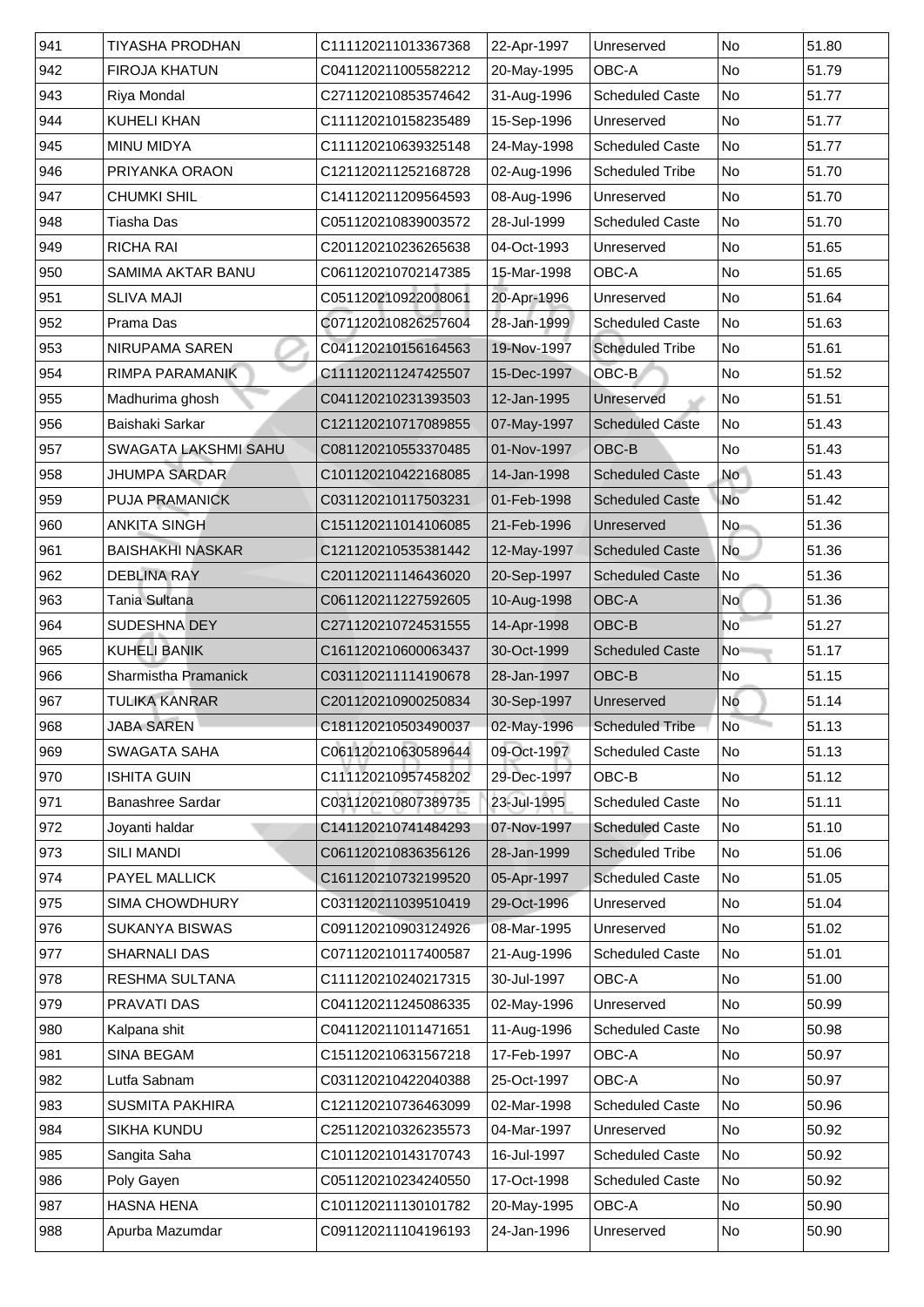| 989  | AISHWARYA NASKAR           | C051120211105228133 | 06-Jun-1998 | <b>Scheduled Caste</b> | <b>No</b>                | 50.90 |
|------|----------------------------|---------------------|-------------|------------------------|--------------------------|-------|
| 990  | PALLABI ADITYA             | C181120210100045950 | 02-May-1997 | Unreserved             | <b>No</b>                | 50.89 |
| 991  | Nabanita Gayen             | C031120211114368673 | 12-Apr-1997 | <b>Scheduled Caste</b> | No                       | 50.87 |
| 992  | <b>ANAMIKA BERA</b>        | C051120210256273214 | 03-Jan-1995 | Unreserved             | No                       | 50.86 |
| 993  | <b>ARPITA MONDAL</b>       | C261120211000535333 | 04-Jan-1999 | <b>Scheduled Caste</b> | N <sub>o</sub>           | 50.85 |
| 994  | <b>PRIYANKA</b>            | C261120210952317311 | 28-Feb-1996 | <b>Scheduled Caste</b> | No                       | 50.81 |
| 995  | <b>SAYANTIKA BASU</b>      | C031120210229102286 | 18-May-1997 | Unreserved             | No                       | 50.80 |
| 996  | <b>SANGITA PAUL</b>        | C101120211109227104 | 21-Jul-1995 | OBC-B                  | No                       | 50.78 |
| 997  | Priyanka Sau               | C041120210115237966 | 10-Sep-1997 | Unreserved             | No                       | 50.78 |
| 998  | <b>PIYALI DAS</b>          | C031120210127080217 | 24-Mar-1996 | <b>OBC-A</b>           | No                       | 50.73 |
| 999  | Chumki Maji                | C081120210833156343 | 08-Jul-1996 | <b>Scheduled Caste</b> | No                       | 50.73 |
| 1000 | <b>NIBEDITA SAU</b>        | C131120210158552053 | 10-Apr-1999 | OBC-B                  | No                       | 50.73 |
| 1001 | Labani Sarkar              | C111120210948416337 | 24-Apr-1999 | <b>Scheduled Caste</b> | No                       | 50.69 |
| 1002 | <b>Prity Das</b>           | C051120211108351798 | 14-Sep-1996 | <b>Scheduled Caste</b> | $\overline{\mathsf{No}}$ | 50.67 |
| 1003 | PALLABI ROY                | C171120210719270092 | 19-Apr-1993 | Unreserved             | N <sub>o</sub>           | 50.61 |
| 1004 | <b>JINNATUN NESHA</b>      | C061120210312465924 | 15-Oct-1997 | <b>OBC-A</b>           | No                       | 50.59 |
| 1005 | <b>KANKANA RAJAK</b>       | C101120211119311747 | 17-Mar-1998 | <b>Scheduled Caste</b> | No                       | 50.59 |
| 1006 | Ananya acharyay            | C041120210729521660 | 13-Apr-1996 | Unreserved             | <b>No</b>                | 50.58 |
| 1007 | <b>SRIPARNA CHATTERJEE</b> | C091120210628038714 | 20-Sep-1997 | Unreserved             | No                       | 50.55 |
| 1008 | <b>AROMA CHOWDHURY</b>     | C101120211031001955 | 15-Jan-1998 | <b>Scheduled Caste</b> | N <sub>o</sub>           | 50.55 |
| 1009 | <b>ESHITA GHOSH</b>        | C071120210535182330 | 26-Sep-1997 | Unreserved             | <b>No</b>                | 50.54 |
| 1010 | Joyeta Mukherjee           | C111120210708173246 | 23-Jul-1998 | Unreserved             | No                       | 50.50 |
| 1011 | <b>SANJITA BISWAS</b>      | C061120211134500359 | 06-Mar-1999 | <b>Scheduled Caste</b> | <b>No</b>                | 50.46 |
| 1012 | Monideepa Naskar           | C091120211101370137 | 07-Oct-1996 | <b>Scheduled Caste</b> | <b>No</b>                | 50.43 |
| 1013 | Soumina khatun             | C081120211026037291 | 13-Apr-1996 | OBC-A                  | <b>No</b>                | 50.41 |
| 1014 | Kamala patra               | C071120210559273439 | 24-Aug-1997 | Unreserved             | No                       | 50.40 |
| 1015 | Manisha Panja              | C181120211043365919 | 28-Jan-1995 | Unreserved             | No                       | 50.38 |
| 1016 | <b>ANAMIKA BISWAS</b>      | C251120210505528332 | 13-Jan-1998 | Unreserved             | <b>No</b>                | 50.36 |
| 1017 | <b>PRIYANKA MANDAL</b>     | C131120210710513190 | 12-Oct-1997 | <b>Scheduled Caste</b> | N <sub>o</sub>           | 50.34 |
| 1018 | <b>PAYEL MONDAL</b>        | C141120211202188773 | 01-Dec-1994 | <b>Scheduled Caste</b> | No                       | 50.29 |
| 1019 | Jayita Jana                | C081120210303392123 | 13-Apr-1995 | Unreserved             | No                       | 50.28 |
| 1020 | <b>PINKI KHATUN</b>        | C111120210123025591 | 02-Mar-1997 | OBC-A                  | No                       | 50.26 |
| 1021 | <b>RUPANKI BISWAS</b>      | C111120210749154698 | 02-Feb-1995 | Unreserved             | No                       | 50.25 |
| 1022 | <b>Babita Tudu</b>         | C031120210908259593 | 11-Feb-1999 | <b>Scheduled Tribe</b> | No                       | 50.24 |
| 1023 | Sumona Dey                 | C041120210639382926 | 23-Aug-1994 | Unreserved             | No                       | 50.23 |
| 1024 | NABANITA JANA              | C071120210831541736 | 23-Sep-1997 | Unreserved             | No                       | 50.19 |
| 1025 | <b>NIBEDITA DAS</b>        | C061120210620465379 | 26-Aug-1997 | <b>Scheduled Caste</b> | No                       | 50.18 |
| 1026 | Nimisha Halder             | C071120211110350276 | 07-Jun-1993 | <b>Scheduled Caste</b> | <b>No</b>                | 50.17 |
| 1027 | <b>PRITHA PAUL</b>         | C041120210908565524 | 27-Jul-1994 | Unreserved             | <b>No</b>                | 50.16 |
| 1028 | Antara Ghosh               | C051120210504381069 | 12-Dec-1997 | Unreserved             | No                       | 50.11 |
| 1029 | Shilpa Sardar              | C091120210834395585 | 01-Jan-1997 | <b>Scheduled Caste</b> | No                       | 50.09 |
| 1030 | <b>DISHA SARKAR</b>        | C181120211240244275 | 26-Oct-1997 | <b>Scheduled Caste</b> | N <sub>o</sub>           | 50.06 |
| 1031 | <b>SWATISHREE BHOI</b>     | C281120210609447169 | 19-Sep-1995 | Unreserved             | No                       | 50.05 |
| 1032 | MADHUMITA BANIK            | C081120210640152362 | 25-Nov-1996 | <b>Scheduled Caste</b> | No                       | 50.03 |
| 1033 | <b>Bonhi Mukherjee</b>     | C041120211259308680 | 06-Oct-1996 | Unreserved             | No                       | 50.00 |
| 1034 |                            |                     | 27-Oct-1994 | Unreserved             | No                       | 49.99 |
|      | LAXMI PRIYA LAHA           | C121120211218274965 |             |                        |                          |       |
| 1035 | Dishani Dey                | C141120211019551789 | 17-Jul-1998 | Unreserved             | No                       | 49.99 |
| 1036 | <b>RIMPA MURMU</b>         | C121120210608210557 | 02-Apr-1997 | <b>Scheduled Tribe</b> | No                       | 49.96 |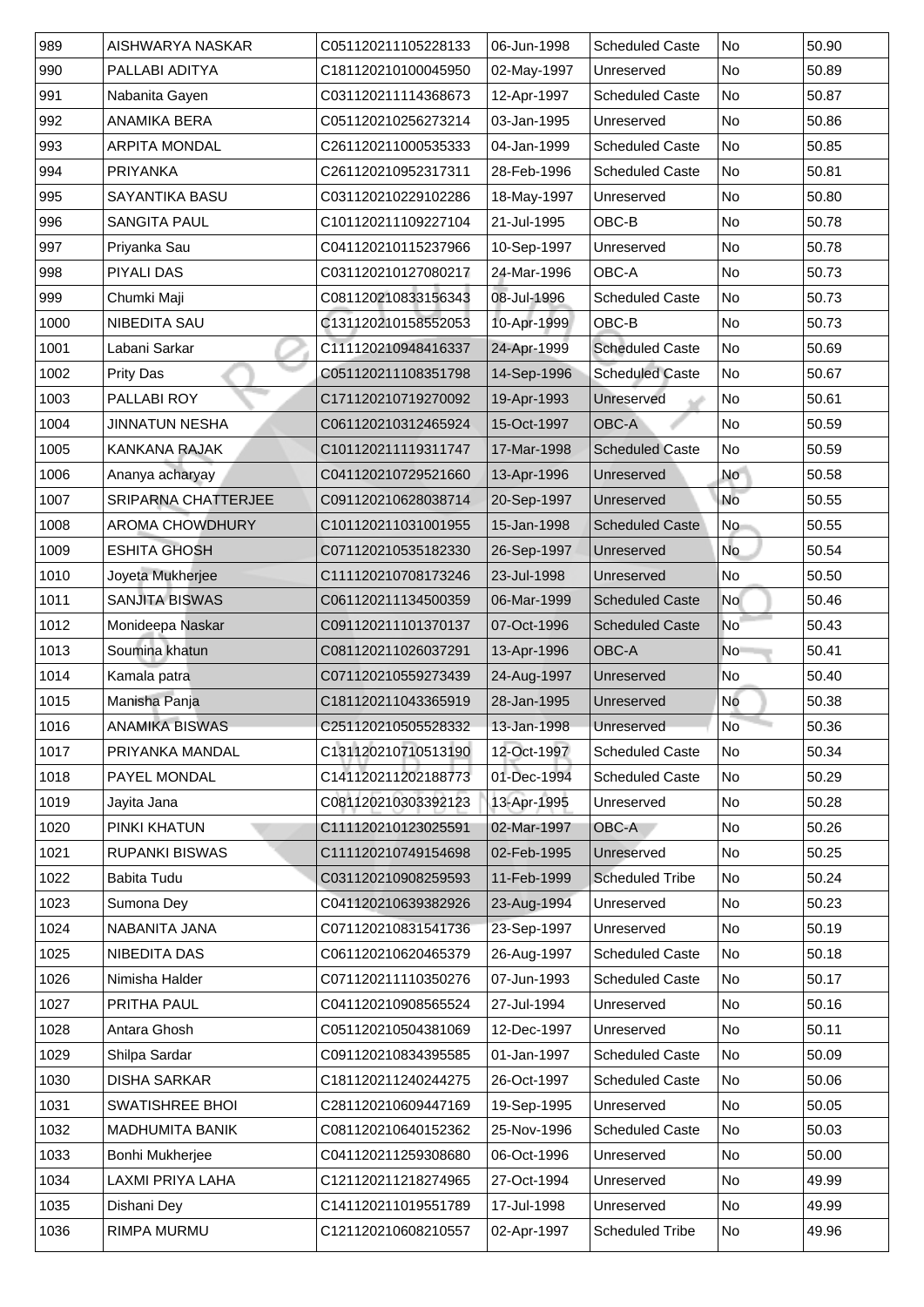| 1038<br>Gargi Ghosh<br><b>No</b><br>49.94<br>C031120211112544608<br>19-Dec-1996<br>Unreserved<br>PRIYANKA PRAMANIK<br>1039<br><b>Scheduled Caste</b><br>No<br>C051120210808362894<br>05-Dec-1998<br>49.94<br>1040<br><b>No</b><br><b>Scheduled Caste</b><br>49.93<br>Susmita Karan<br>C041120210213050459<br>28-Mar-1997<br>1041<br><b>Arpita Roy</b><br>No<br>49.84<br>C131120210637200344<br>23-Jun-1997<br>Unreserved<br>1042<br><b>QUADIRA PARVIN</b><br><b>OBC-A</b><br><b>No</b><br>49.82<br>C161120210225264083<br>11-Aug-1997<br><b>No</b><br>1043<br><b>PRITI BISWAS</b><br>25-Mar-1997<br>49.80<br>C111120211105196090<br><b>Scheduled Caste</b><br>1044<br><b>PALLABI KUNDU</b><br>No<br>C171120210701335579<br>02-Nov-1998<br>49.79<br>Unreserved<br>1045<br><b>No</b><br>49.72<br>ANISHA NANDA<br>C261120210446077982<br>18-Mar-1998<br>Unreserved<br>1046<br><b>OBC-A</b><br><b>FARHANA BEGUM</b><br>C111120210636051038<br>05-Nov-1993<br>No<br>49.71<br>1047<br><b>MITA BISWAS</b><br><b>No</b><br>C051120211037177027<br>21-Feb-1999<br><b>Scheduled Caste</b><br>49.66<br>26-Apr-1995<br><b>SAHELI SARKAR</b><br><b>No</b><br>1048<br>C161120211207382352<br>49.61<br>Unreserved<br>1049<br><b>No</b><br><b>JOGMAYA MISTRI</b><br>C121120210644268906<br>07-Jul-1997<br>49.61<br><b>Scheduled Caste</b><br><b>No</b><br>49.58<br>JESMINARA BEGAM<br>C121120210337068736<br>13-Jan-1995<br>Unreserved<br>1051<br>PARAMITA CHAKRABORTY<br>27-Apr-1997<br>No<br>49.55<br>C031120210525011419<br>Unreserved<br>1052<br><b>FATEMA KHATUN</b><br>05-May-1995<br><b>OBC-A</b><br>No<br>49.51<br>C061120210357297170<br>1053<br><b>PEMA TAMANG</b><br>C151120211248330318<br>02-Oct-1996<br><b>Scheduled Tribe</b><br>No<br>49.51<br>1054<br><b>SOUMI BISWAS</b><br><b>No</b><br>49.50<br>C051120211127295928<br>13-Nov-1996<br><b>Scheduled Caste</b><br>No<br>1055<br><b>SREETAMA ROY</b><br><b>Scheduled Caste</b><br>49.47<br>C061120210244445407<br>24-Jun-1997<br>1056<br><b>SOUMALIKA LAL</b><br><b>No</b><br>49.41<br>C251120210921110912<br>01-Aug-1997<br>Unreserved<br><b>No</b><br>1057<br><b>MADHUSREE MONDAL</b><br>C161120210536019150<br>14-Feb-1997<br><b>Scheduled Caste</b><br>49.40<br>1058<br><b>MOUSUMI SAHOO</b><br>49.31<br>C061120210701104414<br>11-Nov-1997<br><b>No</b><br>Unreserved |
|-----------------------------------------------------------------------------------------------------------------------------------------------------------------------------------------------------------------------------------------------------------------------------------------------------------------------------------------------------------------------------------------------------------------------------------------------------------------------------------------------------------------------------------------------------------------------------------------------------------------------------------------------------------------------------------------------------------------------------------------------------------------------------------------------------------------------------------------------------------------------------------------------------------------------------------------------------------------------------------------------------------------------------------------------------------------------------------------------------------------------------------------------------------------------------------------------------------------------------------------------------------------------------------------------------------------------------------------------------------------------------------------------------------------------------------------------------------------------------------------------------------------------------------------------------------------------------------------------------------------------------------------------------------------------------------------------------------------------------------------------------------------------------------------------------------------------------------------------------------------------------------------------------------------------------------------------------------------------------------------------------------------------------------------------------------------------------------------------------------------------------------------------------------------------------------------------------------------------------------------------------------------------------------------------------------------------------|
|                                                                                                                                                                                                                                                                                                                                                                                                                                                                                                                                                                                                                                                                                                                                                                                                                                                                                                                                                                                                                                                                                                                                                                                                                                                                                                                                                                                                                                                                                                                                                                                                                                                                                                                                                                                                                                                                                                                                                                                                                                                                                                                                                                                                                                                                                                                             |
|                                                                                                                                                                                                                                                                                                                                                                                                                                                                                                                                                                                                                                                                                                                                                                                                                                                                                                                                                                                                                                                                                                                                                                                                                                                                                                                                                                                                                                                                                                                                                                                                                                                                                                                                                                                                                                                                                                                                                                                                                                                                                                                                                                                                                                                                                                                             |
|                                                                                                                                                                                                                                                                                                                                                                                                                                                                                                                                                                                                                                                                                                                                                                                                                                                                                                                                                                                                                                                                                                                                                                                                                                                                                                                                                                                                                                                                                                                                                                                                                                                                                                                                                                                                                                                                                                                                                                                                                                                                                                                                                                                                                                                                                                                             |
|                                                                                                                                                                                                                                                                                                                                                                                                                                                                                                                                                                                                                                                                                                                                                                                                                                                                                                                                                                                                                                                                                                                                                                                                                                                                                                                                                                                                                                                                                                                                                                                                                                                                                                                                                                                                                                                                                                                                                                                                                                                                                                                                                                                                                                                                                                                             |
| 1050                                                                                                                                                                                                                                                                                                                                                                                                                                                                                                                                                                                                                                                                                                                                                                                                                                                                                                                                                                                                                                                                                                                                                                                                                                                                                                                                                                                                                                                                                                                                                                                                                                                                                                                                                                                                                                                                                                                                                                                                                                                                                                                                                                                                                                                                                                                        |
|                                                                                                                                                                                                                                                                                                                                                                                                                                                                                                                                                                                                                                                                                                                                                                                                                                                                                                                                                                                                                                                                                                                                                                                                                                                                                                                                                                                                                                                                                                                                                                                                                                                                                                                                                                                                                                                                                                                                                                                                                                                                                                                                                                                                                                                                                                                             |
|                                                                                                                                                                                                                                                                                                                                                                                                                                                                                                                                                                                                                                                                                                                                                                                                                                                                                                                                                                                                                                                                                                                                                                                                                                                                                                                                                                                                                                                                                                                                                                                                                                                                                                                                                                                                                                                                                                                                                                                                                                                                                                                                                                                                                                                                                                                             |
|                                                                                                                                                                                                                                                                                                                                                                                                                                                                                                                                                                                                                                                                                                                                                                                                                                                                                                                                                                                                                                                                                                                                                                                                                                                                                                                                                                                                                                                                                                                                                                                                                                                                                                                                                                                                                                                                                                                                                                                                                                                                                                                                                                                                                                                                                                                             |
|                                                                                                                                                                                                                                                                                                                                                                                                                                                                                                                                                                                                                                                                                                                                                                                                                                                                                                                                                                                                                                                                                                                                                                                                                                                                                                                                                                                                                                                                                                                                                                                                                                                                                                                                                                                                                                                                                                                                                                                                                                                                                                                                                                                                                                                                                                                             |
|                                                                                                                                                                                                                                                                                                                                                                                                                                                                                                                                                                                                                                                                                                                                                                                                                                                                                                                                                                                                                                                                                                                                                                                                                                                                                                                                                                                                                                                                                                                                                                                                                                                                                                                                                                                                                                                                                                                                                                                                                                                                                                                                                                                                                                                                                                                             |
|                                                                                                                                                                                                                                                                                                                                                                                                                                                                                                                                                                                                                                                                                                                                                                                                                                                                                                                                                                                                                                                                                                                                                                                                                                                                                                                                                                                                                                                                                                                                                                                                                                                                                                                                                                                                                                                                                                                                                                                                                                                                                                                                                                                                                                                                                                                             |
|                                                                                                                                                                                                                                                                                                                                                                                                                                                                                                                                                                                                                                                                                                                                                                                                                                                                                                                                                                                                                                                                                                                                                                                                                                                                                                                                                                                                                                                                                                                                                                                                                                                                                                                                                                                                                                                                                                                                                                                                                                                                                                                                                                                                                                                                                                                             |
|                                                                                                                                                                                                                                                                                                                                                                                                                                                                                                                                                                                                                                                                                                                                                                                                                                                                                                                                                                                                                                                                                                                                                                                                                                                                                                                                                                                                                                                                                                                                                                                                                                                                                                                                                                                                                                                                                                                                                                                                                                                                                                                                                                                                                                                                                                                             |
|                                                                                                                                                                                                                                                                                                                                                                                                                                                                                                                                                                                                                                                                                                                                                                                                                                                                                                                                                                                                                                                                                                                                                                                                                                                                                                                                                                                                                                                                                                                                                                                                                                                                                                                                                                                                                                                                                                                                                                                                                                                                                                                                                                                                                                                                                                                             |
|                                                                                                                                                                                                                                                                                                                                                                                                                                                                                                                                                                                                                                                                                                                                                                                                                                                                                                                                                                                                                                                                                                                                                                                                                                                                                                                                                                                                                                                                                                                                                                                                                                                                                                                                                                                                                                                                                                                                                                                                                                                                                                                                                                                                                                                                                                                             |
|                                                                                                                                                                                                                                                                                                                                                                                                                                                                                                                                                                                                                                                                                                                                                                                                                                                                                                                                                                                                                                                                                                                                                                                                                                                                                                                                                                                                                                                                                                                                                                                                                                                                                                                                                                                                                                                                                                                                                                                                                                                                                                                                                                                                                                                                                                                             |
|                                                                                                                                                                                                                                                                                                                                                                                                                                                                                                                                                                                                                                                                                                                                                                                                                                                                                                                                                                                                                                                                                                                                                                                                                                                                                                                                                                                                                                                                                                                                                                                                                                                                                                                                                                                                                                                                                                                                                                                                                                                                                                                                                                                                                                                                                                                             |
|                                                                                                                                                                                                                                                                                                                                                                                                                                                                                                                                                                                                                                                                                                                                                                                                                                                                                                                                                                                                                                                                                                                                                                                                                                                                                                                                                                                                                                                                                                                                                                                                                                                                                                                                                                                                                                                                                                                                                                                                                                                                                                                                                                                                                                                                                                                             |
|                                                                                                                                                                                                                                                                                                                                                                                                                                                                                                                                                                                                                                                                                                                                                                                                                                                                                                                                                                                                                                                                                                                                                                                                                                                                                                                                                                                                                                                                                                                                                                                                                                                                                                                                                                                                                                                                                                                                                                                                                                                                                                                                                                                                                                                                                                                             |
|                                                                                                                                                                                                                                                                                                                                                                                                                                                                                                                                                                                                                                                                                                                                                                                                                                                                                                                                                                                                                                                                                                                                                                                                                                                                                                                                                                                                                                                                                                                                                                                                                                                                                                                                                                                                                                                                                                                                                                                                                                                                                                                                                                                                                                                                                                                             |
|                                                                                                                                                                                                                                                                                                                                                                                                                                                                                                                                                                                                                                                                                                                                                                                                                                                                                                                                                                                                                                                                                                                                                                                                                                                                                                                                                                                                                                                                                                                                                                                                                                                                                                                                                                                                                                                                                                                                                                                                                                                                                                                                                                                                                                                                                                                             |
| 1059<br><b>JUTHIKA BERA</b><br>06-Sep-1997<br><b>No</b><br>49.28<br>C111120210906033044<br>Unreserved                                                                                                                                                                                                                                                                                                                                                                                                                                                                                                                                                                                                                                                                                                                                                                                                                                                                                                                                                                                                                                                                                                                                                                                                                                                                                                                                                                                                                                                                                                                                                                                                                                                                                                                                                                                                                                                                                                                                                                                                                                                                                                                                                                                                                       |
| 1060<br>RADHARANI MANDAL<br>C201120210115178919<br>15-Oct-1999<br><b>Scheduled Caste</b><br>49.26<br>N <sub>o</sub>                                                                                                                                                                                                                                                                                                                                                                                                                                                                                                                                                                                                                                                                                                                                                                                                                                                                                                                                                                                                                                                                                                                                                                                                                                                                                                                                                                                                                                                                                                                                                                                                                                                                                                                                                                                                                                                                                                                                                                                                                                                                                                                                                                                                         |
| 1061<br><b>PALLABI BANERJEE</b><br>C171120211128378183<br>49.19<br>09-Jun-1996<br>Unreserved<br>Yes                                                                                                                                                                                                                                                                                                                                                                                                                                                                                                                                                                                                                                                                                                                                                                                                                                                                                                                                                                                                                                                                                                                                                                                                                                                                                                                                                                                                                                                                                                                                                                                                                                                                                                                                                                                                                                                                                                                                                                                                                                                                                                                                                                                                                         |
| 1062<br><b>UMMA SALMA</b><br><b>OBC-A</b><br>No<br>C041120210255008208<br>20-Mar-1996<br>49.18                                                                                                                                                                                                                                                                                                                                                                                                                                                                                                                                                                                                                                                                                                                                                                                                                                                                                                                                                                                                                                                                                                                                                                                                                                                                                                                                                                                                                                                                                                                                                                                                                                                                                                                                                                                                                                                                                                                                                                                                                                                                                                                                                                                                                              |
| 1063<br>Moumita Jana<br>C111120211101135627<br>01-Mar-1998<br><b>Scheduled Caste</b><br>No<br>49.18                                                                                                                                                                                                                                                                                                                                                                                                                                                                                                                                                                                                                                                                                                                                                                                                                                                                                                                                                                                                                                                                                                                                                                                                                                                                                                                                                                                                                                                                                                                                                                                                                                                                                                                                                                                                                                                                                                                                                                                                                                                                                                                                                                                                                         |
| 1064<br><b>No</b><br>49.12<br><b>SANGITA DUTTA</b><br>C161120210537179601<br>20-Nov-1997<br>Unreserved                                                                                                                                                                                                                                                                                                                                                                                                                                                                                                                                                                                                                                                                                                                                                                                                                                                                                                                                                                                                                                                                                                                                                                                                                                                                                                                                                                                                                                                                                                                                                                                                                                                                                                                                                                                                                                                                                                                                                                                                                                                                                                                                                                                                                      |
| 1065<br>02-Feb-1998<br>OBC-B<br><b>No</b><br>49.10<br><b>PIYALI MAKUR</b><br>C111120211018336814                                                                                                                                                                                                                                                                                                                                                                                                                                                                                                                                                                                                                                                                                                                                                                                                                                                                                                                                                                                                                                                                                                                                                                                                                                                                                                                                                                                                                                                                                                                                                                                                                                                                                                                                                                                                                                                                                                                                                                                                                                                                                                                                                                                                                            |
| Dolan chanpa Mandal<br><b>Scheduled Caste</b><br><b>No</b><br>1066<br>C111120210552331100<br>17-Mar-1996<br>49.09                                                                                                                                                                                                                                                                                                                                                                                                                                                                                                                                                                                                                                                                                                                                                                                                                                                                                                                                                                                                                                                                                                                                                                                                                                                                                                                                                                                                                                                                                                                                                                                                                                                                                                                                                                                                                                                                                                                                                                                                                                                                                                                                                                                                           |
| 16-Nov-1996<br><b>DIPSIKHA CHAKRABORTY</b><br><b>No</b><br>1067<br>C111120211134159298<br>49.09<br>Unreserved                                                                                                                                                                                                                                                                                                                                                                                                                                                                                                                                                                                                                                                                                                                                                                                                                                                                                                                                                                                                                                                                                                                                                                                                                                                                                                                                                                                                                                                                                                                                                                                                                                                                                                                                                                                                                                                                                                                                                                                                                                                                                                                                                                                                               |
| 1068<br><b>Scheduled Caste</b><br><b>AISHWARYA ROY</b><br>No<br>49.08<br>C041120210217456424<br>25-Dec-1998                                                                                                                                                                                                                                                                                                                                                                                                                                                                                                                                                                                                                                                                                                                                                                                                                                                                                                                                                                                                                                                                                                                                                                                                                                                                                                                                                                                                                                                                                                                                                                                                                                                                                                                                                                                                                                                                                                                                                                                                                                                                                                                                                                                                                 |
| 1069<br>OBC-B<br><b>No</b><br><b>RAMANA SEN</b><br>C041120210740027322<br>49.06<br>16-Dec-1995                                                                                                                                                                                                                                                                                                                                                                                                                                                                                                                                                                                                                                                                                                                                                                                                                                                                                                                                                                                                                                                                                                                                                                                                                                                                                                                                                                                                                                                                                                                                                                                                                                                                                                                                                                                                                                                                                                                                                                                                                                                                                                                                                                                                                              |
| 1070<br>Mousumi Saha<br>49.04<br>C031120211053592550<br>25-Jul-1998<br><b>Scheduled Caste</b><br>No                                                                                                                                                                                                                                                                                                                                                                                                                                                                                                                                                                                                                                                                                                                                                                                                                                                                                                                                                                                                                                                                                                                                                                                                                                                                                                                                                                                                                                                                                                                                                                                                                                                                                                                                                                                                                                                                                                                                                                                                                                                                                                                                                                                                                         |
| 1071<br><b>SANGHATI MONDAL</b><br><b>No</b><br>06-Mar-1996<br><b>Scheduled Caste</b><br>48.97<br>C031120211052360339                                                                                                                                                                                                                                                                                                                                                                                                                                                                                                                                                                                                                                                                                                                                                                                                                                                                                                                                                                                                                                                                                                                                                                                                                                                                                                                                                                                                                                                                                                                                                                                                                                                                                                                                                                                                                                                                                                                                                                                                                                                                                                                                                                                                        |
| 1072<br>PRIYA ROY<br>C051120211221582368<br>18-Jan-1995<br><b>Scheduled Caste</b><br>No<br>48.96                                                                                                                                                                                                                                                                                                                                                                                                                                                                                                                                                                                                                                                                                                                                                                                                                                                                                                                                                                                                                                                                                                                                                                                                                                                                                                                                                                                                                                                                                                                                                                                                                                                                                                                                                                                                                                                                                                                                                                                                                                                                                                                                                                                                                            |
| 1073<br><b>No</b><br><b>KUSUMIKA MONDAL</b><br>01-Aug-1997<br><b>Scheduled Tribe</b><br>48.96<br>C201120211151510712                                                                                                                                                                                                                                                                                                                                                                                                                                                                                                                                                                                                                                                                                                                                                                                                                                                                                                                                                                                                                                                                                                                                                                                                                                                                                                                                                                                                                                                                                                                                                                                                                                                                                                                                                                                                                                                                                                                                                                                                                                                                                                                                                                                                        |
| 1074<br><b>OBC-A</b><br><b>No</b><br><b>SUMAIYA KHATUN</b><br>15-Jan-1999<br>48.95<br>C121120211038005530                                                                                                                                                                                                                                                                                                                                                                                                                                                                                                                                                                                                                                                                                                                                                                                                                                                                                                                                                                                                                                                                                                                                                                                                                                                                                                                                                                                                                                                                                                                                                                                                                                                                                                                                                                                                                                                                                                                                                                                                                                                                                                                                                                                                                   |
| 1075<br><b>Bilkish khatun</b><br><b>OBC-A</b><br>C081120210454328919<br>09-Mar-1994<br>No<br>48.93                                                                                                                                                                                                                                                                                                                                                                                                                                                                                                                                                                                                                                                                                                                                                                                                                                                                                                                                                                                                                                                                                                                                                                                                                                                                                                                                                                                                                                                                                                                                                                                                                                                                                                                                                                                                                                                                                                                                                                                                                                                                                                                                                                                                                          |
| 1076<br>Pallabi Ganguli<br><b>No</b><br>48.93<br>C121120210418307167<br>03-Aug-1995<br>Unreserved                                                                                                                                                                                                                                                                                                                                                                                                                                                                                                                                                                                                                                                                                                                                                                                                                                                                                                                                                                                                                                                                                                                                                                                                                                                                                                                                                                                                                                                                                                                                                                                                                                                                                                                                                                                                                                                                                                                                                                                                                                                                                                                                                                                                                           |
| 1077<br><b>PYARI TIRKEY</b><br>03-Oct-1989<br>48.92<br>C211120210523286565<br>No<br>Unreserved                                                                                                                                                                                                                                                                                                                                                                                                                                                                                                                                                                                                                                                                                                                                                                                                                                                                                                                                                                                                                                                                                                                                                                                                                                                                                                                                                                                                                                                                                                                                                                                                                                                                                                                                                                                                                                                                                                                                                                                                                                                                                                                                                                                                                              |
| 1078<br><b>ARPITA PATRA</b><br>C121120210606200218<br>20-Mar-1993<br><b>Scheduled Caste</b><br>No<br>48.92                                                                                                                                                                                                                                                                                                                                                                                                                                                                                                                                                                                                                                                                                                                                                                                                                                                                                                                                                                                                                                                                                                                                                                                                                                                                                                                                                                                                                                                                                                                                                                                                                                                                                                                                                                                                                                                                                                                                                                                                                                                                                                                                                                                                                  |
| 1079<br><b>No</b><br>23-Nov-1997<br><b>OBC-A</b><br>JINIYA AZMI<br>C111120210649547903<br>48.84                                                                                                                                                                                                                                                                                                                                                                                                                                                                                                                                                                                                                                                                                                                                                                                                                                                                                                                                                                                                                                                                                                                                                                                                                                                                                                                                                                                                                                                                                                                                                                                                                                                                                                                                                                                                                                                                                                                                                                                                                                                                                                                                                                                                                             |
| 1080<br><b>Sumana Mallick</b><br>15-Jan-1996<br><b>Scheduled Caste</b><br>No<br>48.83<br>C101120211152164486                                                                                                                                                                                                                                                                                                                                                                                                                                                                                                                                                                                                                                                                                                                                                                                                                                                                                                                                                                                                                                                                                                                                                                                                                                                                                                                                                                                                                                                                                                                                                                                                                                                                                                                                                                                                                                                                                                                                                                                                                                                                                                                                                                                                                |
| 1081<br>No<br>48.80<br><b>SUPARNA GANGULY</b><br>C131120210257385469<br>01-Jun-1994<br>Unreserved                                                                                                                                                                                                                                                                                                                                                                                                                                                                                                                                                                                                                                                                                                                                                                                                                                                                                                                                                                                                                                                                                                                                                                                                                                                                                                                                                                                                                                                                                                                                                                                                                                                                                                                                                                                                                                                                                                                                                                                                                                                                                                                                                                                                                           |
| 1082<br>Puja Mondal<br>31-May-1997<br>OBC-B<br>No<br>48.76<br>C051120211038317042                                                                                                                                                                                                                                                                                                                                                                                                                                                                                                                                                                                                                                                                                                                                                                                                                                                                                                                                                                                                                                                                                                                                                                                                                                                                                                                                                                                                                                                                                                                                                                                                                                                                                                                                                                                                                                                                                                                                                                                                                                                                                                                                                                                                                                           |
| 1083<br><b>SWETCHANDRA MONDAL</b><br><b>Scheduled Caste</b><br>No<br>07-Feb-1998<br>C131120210331266724<br>48.74                                                                                                                                                                                                                                                                                                                                                                                                                                                                                                                                                                                                                                                                                                                                                                                                                                                                                                                                                                                                                                                                                                                                                                                                                                                                                                                                                                                                                                                                                                                                                                                                                                                                                                                                                                                                                                                                                                                                                                                                                                                                                                                                                                                                            |
| 1084<br><b>SEULI DOLAI</b><br>14-Mar-1998<br><b>Scheduled Caste</b><br>No<br>C111120210835091010<br>48.73                                                                                                                                                                                                                                                                                                                                                                                                                                                                                                                                                                                                                                                                                                                                                                                                                                                                                                                                                                                                                                                                                                                                                                                                                                                                                                                                                                                                                                                                                                                                                                                                                                                                                                                                                                                                                                                                                                                                                                                                                                                                                                                                                                                                                   |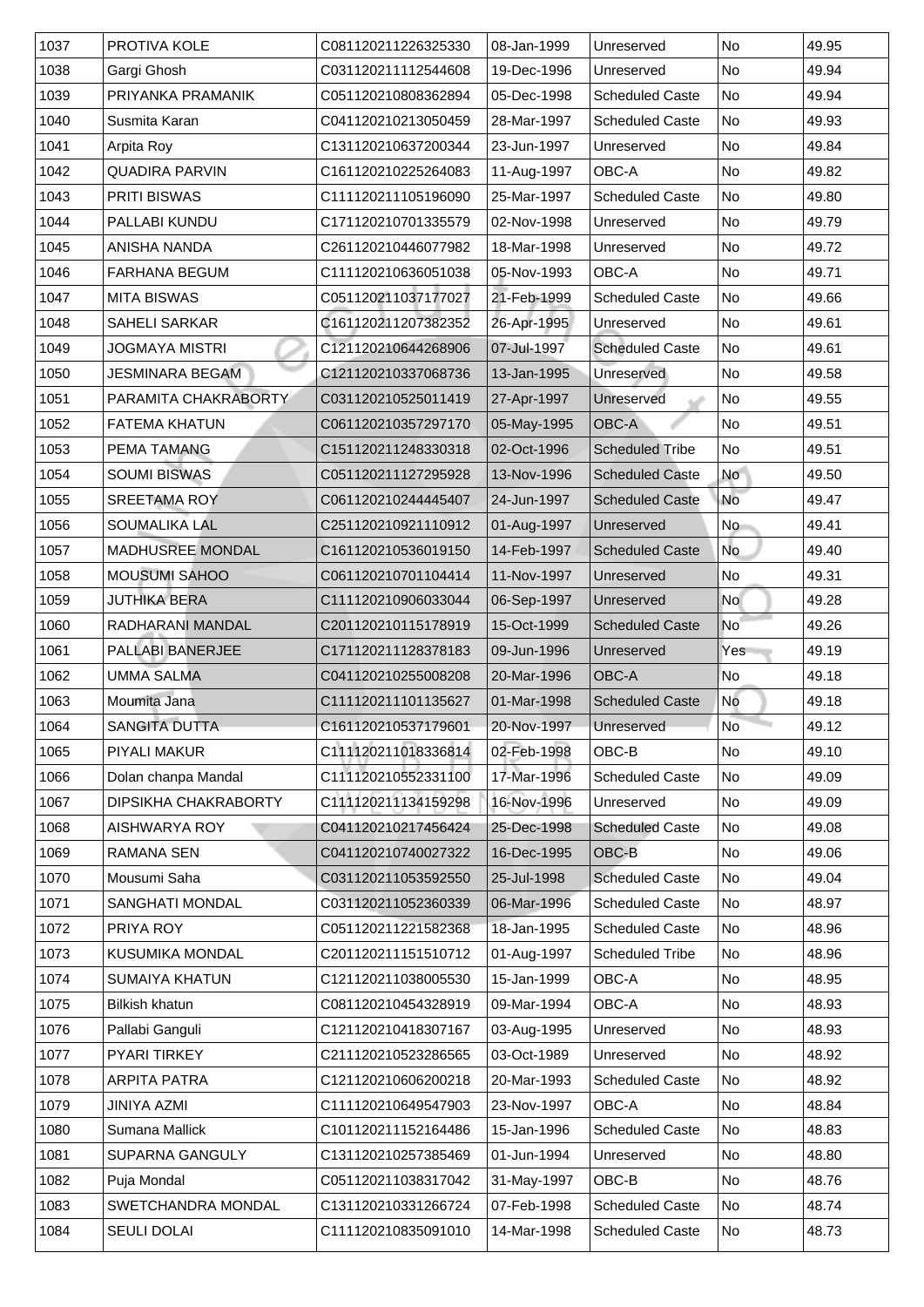| 1085 | <b>SOMA HAZARI</b>         | C051120210810010945 | 12-Feb-1998 | Unreserved             | <b>No</b>      | 48.72 |
|------|----------------------------|---------------------|-------------|------------------------|----------------|-------|
| 1086 | Suparna Biswas             | C031120210918328788 | 04-Oct-1994 | <b>Scheduled Caste</b> | <b>No</b>      | 48.71 |
| 1087 | Susmita paul               | C031120210934389630 | 14-Sep-1996 | OBC-B                  | <b>No</b>      | 48.71 |
| 1088 | <b>Shrestha Das</b>        | C121120210752480590 | 01-Dec-1996 | Unreserved             | <b>No</b>      | 48.71 |
| 1089 | <b>RITTIKA ROY</b>         | C221120210220331035 | 04-Mar-1996 | <b>Scheduled Caste</b> | <b>No</b>      | 48.70 |
| 1090 | <b>FARHIN WAHAB LASKAR</b> | C031120210104417796 | 05-Jun-1996 | <b>OBC-A</b>           | <b>No</b>      | 48.68 |
| 1091 | PRIYANKA JANA              | C121120210247017404 | 22-Sep-1996 | OBC-B                  | <b>No</b>      | 48.68 |
| 1092 | <b>SARMISTHA BALA</b>      | C161120210301549101 | 15-Mar-1996 | <b>Scheduled Caste</b> | No             | 48.67 |
| 1093 | <b>SHOURYA ADAK</b>        | C051120211259185276 | 07-Nov-1998 | Unreserved             | <b>No</b>      | 48.66 |
| 1094 | Puja Das                   | C171120210941115219 | 01-Jun-1994 | <b>Scheduled Caste</b> | <b>No</b>      | 48.65 |
| 1095 | <b>NIKITA DAS</b>          | C141120211229247339 | 20-Jul-1996 | Unreserved             | <b>No</b>      | 48.65 |
| 1096 | <b>ANIMA MANDI</b>         | C121120210210155142 | 19-Jul-1998 | <b>Scheduled Tribe</b> | <b>No</b>      | 48.64 |
| 1097 | <b>SAMPA DAS</b>           | C081120210350424636 | 23-Nov-1996 | <b>Scheduled Caste</b> | <b>No</b>      | 48.63 |
| 1098 | <b>KRISHNA MURMU</b>       | C071120211158485545 | 19-Aug-1998 | <b>Scheduled Tribe</b> | No             | 48.63 |
| 1099 | Snigdha Roy                | C121120210726136518 | 16-Mar-1998 | <b>Scheduled Caste</b> | <b>No</b>      | 48.60 |
| 1100 | <b>RESHMA KHATUN</b>       | C121120210726535390 | 04-Jun-1994 | <b>OBC-A</b>           | <b>No</b>      | 48.58 |
| 1101 | <b>SNIGDHA KHAMRAL</b>     | C211120210611547128 | 19-Dec-1996 | Unreserved             | No             | 48.57 |
| 1102 | Sangeeta Saren             | C091120211007101189 | 31-Oct-1998 | <b>Scheduled Tribe</b> | <b>No</b>      | 48.52 |
| 1103 | <b>SABEKUN NAHAR</b>       | C141120210409086982 | 02-Feb-1997 | <b>OBC-A</b>           | <b>No</b>      | 48.51 |
| 1104 | <b>BANISHREE JENA</b>      | C211120210959200051 | 01-Feb-1995 | Unreserved             | <b>No</b>      | 48.49 |
| 1105 | <b>ATASI SAMANTA</b>       | C051120210506276664 | 28-Oct-1996 | Unreserved             | No             | 48.41 |
| 1106 | <b>PARTHAITA PAUL</b>      | C081120210702270159 | 18-Mar-1998 | OBC-B                  | <b>No</b>      | 48.41 |
| 1107 | Susmriti samanta           | C051120210925520725 | 03-Jun-1995 | Unreserved             | <b>No</b>      | 48.40 |
| 1108 | Swati Bhattacharya         | C051120210603570461 | 14-Sep-1995 | Unreserved             | N <sub>o</sub> | 48.40 |
| 1109 | <b>BENOGIR KHATUN</b>      | C081120210748013659 | 20-Jan-1998 | <b>OBC-A</b>           | <b>No</b>      | 48.37 |
| 1110 | <b>MADHURIMA DAS</b>       | C081120210735450783 | 14-Oct-1998 | <b>Scheduled Caste</b> | No             | 48.37 |
| 1111 | <b>SUSMITA DAS</b>         | C111120210841310586 | 13-Jul-1997 | <b>Scheduled Caste</b> | No             | 48.36 |
| 1112 | <b>TUTUN GHOSH</b>         | C061120211226349387 | 02-May-1988 | <b>OBC-B</b>           | <b>No</b>      | 48.35 |
| 1113 | <b>Rina Halder</b>         | C191120210822159249 | 01-Apr-1998 | <b>Scheduled Caste</b> | <b>No</b>      | 48.26 |
| 1114 | <b>SONALI HEMBRAM</b>      | C181120210910263881 | 02-Mar-1996 | <b>Scheduled Tribe</b> | <b>No</b>      | 48.25 |
| 1115 | <b>MOUMITA DAS</b>         | C051120211230175767 | 15-Feb-1995 | <b>Scheduled Caste</b> | <b>No</b>      | 48.24 |
| 1116 | <b>PRIYANKA HALDER</b>     | C051120210102336431 | 25-Feb-1996 | <b>Scheduled Caste</b> | No             | 48.20 |
| 1117 | <b>RIYA BISWAS</b>         | C241120210710302436 | 19-Oct-1996 | <b>Scheduled Caste</b> | <b>No</b>      | 48.16 |
| 1118 | <b>SHIZA LAMA</b>          | C031120210700426515 | 11-Dec-1998 | <b>Scheduled Tribe</b> | <b>No</b>      | 48.14 |
| 1119 | <b>PRIYANKA BISWAS</b>     | C091120210716267746 | 12-Feb-1995 | <b>Scheduled Caste</b> | <b>No</b>      | 48.12 |
| 1120 | <b>ABANTI HALDER</b>       | C091120211028158201 | 31-Jan-1996 | <b>Scheduled Caste</b> | No             | 48.11 |
| 1121 | <b>KAKAN KAYAL</b>         | C061120210316511862 | 23-Aug-1998 | <b>Scheduled Caste</b> | <b>No</b>      | 48.05 |
| 1122 | <b>SOHELI AKTARI</b>       | C081120211137064565 | 16-Mar-1995 | OBC-B                  | <b>No</b>      | 48.03 |
| 1123 | <b>LISHA CHAKRABORTY</b>   | C171120211105172778 | 07-Aug-1996 | Unreserved             | No             | 47.99 |
| 1124 | <b>Sreemoyee Roy</b>       | C041120210539295251 | 01-Nov-1996 | <b>Scheduled Caste</b> | <b>No</b>      | 47.96 |
| 1125 | TANIYA SULTANA             | C061120210137353593 | 25-Apr-1999 | <b>OBC-A</b>           | <b>No</b>      | 47.92 |
| 1126 | <b>SUSMITA MONDAL</b>      | C121120211207096076 | 19-Aug-1998 | <b>Scheduled Caste</b> | No             | 47.91 |
| 1127 | Taslima Khatun             | C291120210939119123 | 16-Mar-1995 | <b>OBC-A</b>           | <b>No</b>      | 47.87 |
| 1128 | <b>Esther Champramary</b>  | C121120210835489247 | 23-Nov-1996 | <b>Scheduled Tribe</b> | No             | 47.87 |
| 1129 | Pallabi Manna              | C081120210141598424 | 04-May-1997 | OBC-B                  | <b>No</b>      | 47.84 |
| 1130 | Chandrima Chakraborty      | C131120210516515979 | 10-Jun-1994 | Unreserved             | No             | 47.82 |
| 1131 | <b>RITA MURMU</b>          | C081120211037584846 | 30-May-1996 | <b>Scheduled Tribe</b> | No             | 47.81 |
| 1132 | Pallabi Mondal             | C121120210858497726 | 07-Feb-1997 | <b>Scheduled Caste</b> | No             | 47.80 |
|      |                            |                     |             |                        |                |       |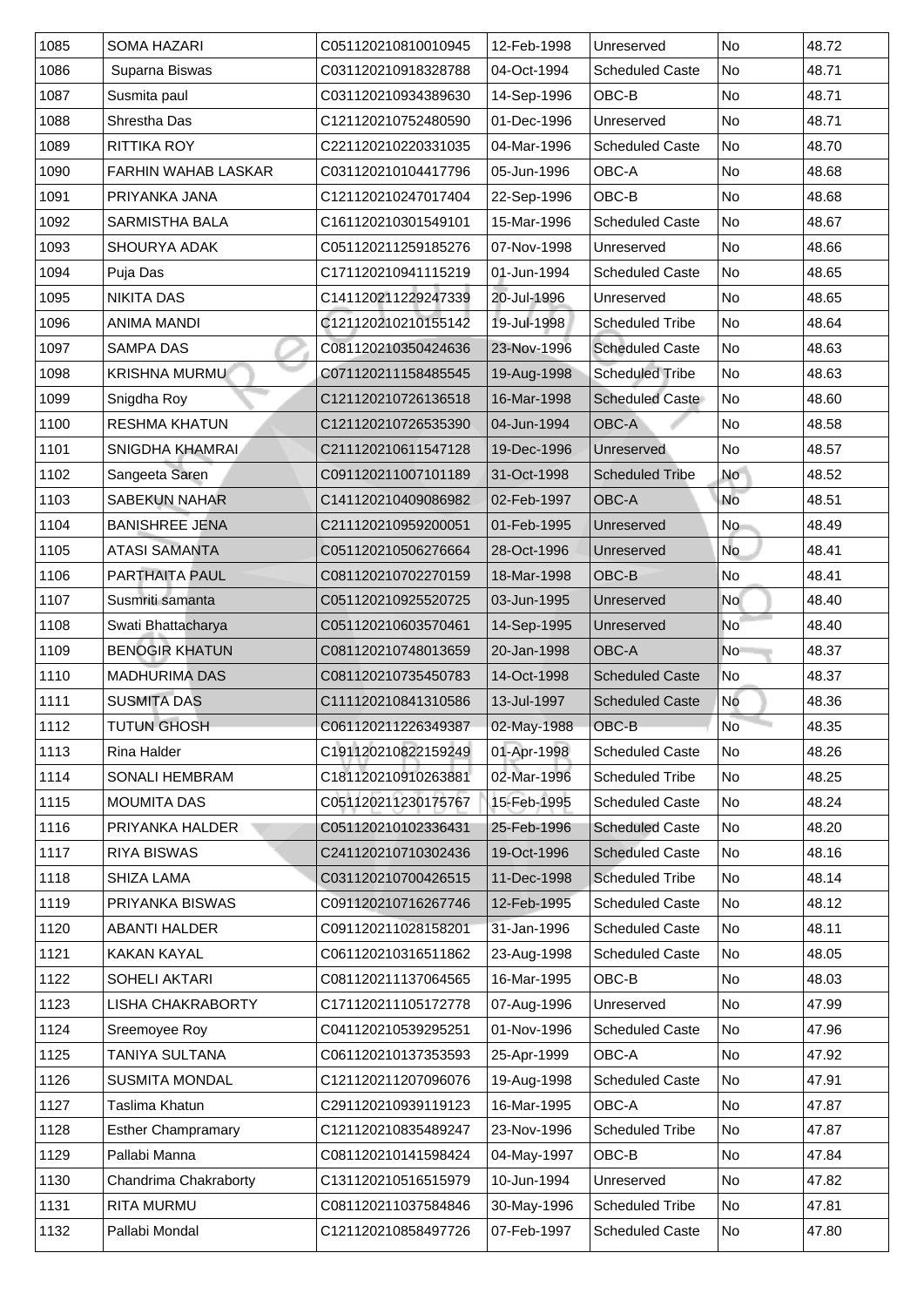| 1133 | Sulagna Saha            | C031120210730578335 | 16-Dec-1997 | <b>Scheduled Caste</b> | <b>No</b>      | 47.74 |
|------|-------------------------|---------------------|-------------|------------------------|----------------|-------|
| 1134 | RITUPARNA SAMANTA       | C061120211007119454 | 16-Dec-1993 | Unreserved             | <b>No</b>      | 47.71 |
| 1135 | <b>SHRABANI BARMAN</b>  | C221120210737114772 | 23-Jul-1997 | <b>Scheduled Caste</b> | <b>No</b>      | 47.56 |
| 1136 | <b>DIPANJANA KHAN</b>   | C261120211214147385 | 02-Oct-1998 | <b>Scheduled Caste</b> | No             | 47.55 |
| 1137 | <b>AVINANDA BISWAS</b>  | C051120210541515518 | 04-Mar-1997 | <b>Scheduled Caste</b> | No             | 47.36 |
| 1138 | <b>SARMISTHA MONDAL</b> | C131120210503205817 | 23-Apr-1995 | <b>Scheduled Caste</b> | No             | 47.35 |
| 1139 | <b>SAHERA BANU</b>      | C151120210203072842 | 13-Aug-1996 | <b>OBC-A</b>           | No             | 47.32 |
| 1140 | <b>BAISAKHI NASKAR</b>  | C111120210515463721 | 29-May-1997 | <b>Scheduled Caste</b> | No             | 47.26 |
| 1141 | <b>PIYALI BISWAS</b>    | C041120211036232592 | 30-Apr-1996 | Unreserved             | <b>No</b>      | 47.23 |
| 1142 | Tanusri pal             | C141120210358116863 | 23-Oct-1995 | Unreserved             | <b>No</b>      | 47.15 |
| 1143 | <b>SUJATA MAITI</b>     | C191120210221083015 | 04-Apr-1988 | Unreserved             | <b>No</b>      | 47.03 |
| 1144 | <b>SWARNALY NASKAR</b>  | C101120211222328751 | 17-Sep-1996 | <b>Scheduled Caste</b> | No             | 47.00 |
| 1145 | <b>ANUSHREE SAHA</b>    | C101120210253329854 | 01-Nov-1996 | <b>Scheduled Caste</b> | No             | 47.00 |
| 1146 | <b>ANKITA SAREN</b>     | C051120210913544779 | 02-Jan-1994 | <b>Scheduled Tribe</b> | <b>No</b>      | 46.94 |
| 1147 | <b>Chhanda Mondal</b>   | C111120210652328616 | 07-Sep-1996 | <b>Scheduled Caste</b> | <b>No</b>      | 46.93 |
| 1148 | Tania Sultana           | C131120211111270743 | 09-Nov-1996 | OBC-A                  | <b>No</b>      | 46.92 |
| 1149 | PRIYANKA CHATTERJEE     | C051120211038110958 | 03-May-1998 | Unreserved             | No             | 46.92 |
| 1150 | <b>Asmita Murmu</b>     | C041120210205033023 | 08-May-1992 | <b>Scheduled Tribe</b> | <b>No</b>      | 46.81 |
| 1151 | POOJA LOHAR             | C081120211131240878 | 02-Aug-1989 | Unreserved             | <b>No</b>      | 46.76 |
| 1152 | <b>SUSHMITA MANDAL</b>  | C061120211110382222 | 24-May-1996 | <b>Scheduled Caste</b> | <b>No</b>      | 46.74 |
| 1153 | Susmita Haldar          | C051120210742335197 | 05-Aug-1994 | <b>Scheduled Caste</b> | <b>No</b>      | 46.73 |
| 1154 | <b>SHRABANI SANFUI</b>  | C141120211239456641 | 02-Aug-1996 | <b>Scheduled Caste</b> | No             | 46.70 |
| 1155 | <b>TANURIMA PATRA</b>   | C051120211113147940 | 22-Jul-1997 | OBC-B                  | <b>No</b>      | 46.65 |
| 1156 | <b>NARGIS PARVIN</b>    | C051120210938433337 | 03-Dec-1997 | <b>OBC-A</b>           | <b>No</b>      | 46.62 |
| 1157 | TSHERING LAMU SHERPA    | C031120211227446852 | 14-Dec-1994 | <b>Scheduled Tribe</b> | <b>No</b>      | 46.60 |
| 1158 | <b>POULAMI PAUL</b>     | C101120211111358897 | 27-Jul-1997 | Unreserved             | No             | 46.48 |
| 1159 | <b>SUDESHNA PAUL</b>    | C131120210559502130 | 09-Jan-1996 | Unreserved             | No             | 46.47 |
| 1160 | sangita sardar          | C061120210411575232 | 08-Oct-1996 | <b>Scheduled Caste</b> | N <sub>o</sub> | 46.37 |
| 1161 | Naj Parvin              | C041120211133451449 | 04-May-1996 | <b>OBC-A</b>           | No             | 46.34 |
| 1162 | <b>ENAKSHY MANDAL</b>   | C051120210223098924 | 13-Feb-1996 | OBC-B                  | <b>No</b>      | 46.32 |
| 1163 | <b>SHIBANI HEMBRAM</b>  | C121120210149462288 | 28-Nov-1993 | <b>Scheduled Tribe</b> | No             | 46.17 |
| 1164 | <b>DISHA BAIDYA</b>     | C091120211257382514 | 25-Jul-1997 | <b>Scheduled Caste</b> | No             | 46.04 |
| 1165 | nisha basu              | C041120211101324140 | 30-May-1996 | Unreserved             | <b>No</b>      | 45.78 |
| 1166 | <b>CHAMPA HEMBRAM</b>   | C071120211104179356 | 10-Feb-1996 | <b>Scheduled Tribe</b> | <b>No</b>      | 45.75 |
| 1167 | <b>MANTU ALAM</b>       | C031120211019089848 | 20-Nov-1996 | <b>OBC-A</b>           | <b>No</b>      | 45.74 |
| 1168 | <b>ANINDITA SAMANTA</b> | C071120210924318186 | 18-Jan-1998 | Unreserved             | No             | 45.71 |
| 1169 | <b>BEAUTY ROY</b>       | C211120210952579033 | 10-Oct-1997 | Unreserved             | <b>No</b>      | 45.68 |
| 1170 | Pinki Paul              | C041120210827007403 | 14-Apr-1993 | Unreserved             | <b>No</b>      | 45.64 |
| 1171 | <b>SUMANA MANDAL</b>    | C241120211023564660 | 20-Apr-1996 | <b>Scheduled Caste</b> | <b>No</b>      | 45.50 |
| 1172 | <b>TRISHA SENAPATI</b>  | C121120211046005615 | 02-Mar-1997 | Unreserved             | <b>No</b>      | 45.19 |
| 1173 | <b>Paramita Mistry</b>  | C051120210706029412 | 15-Nov-1998 | <b>Scheduled Caste</b> | No             | 45.17 |
| 1174 | <b>Pushpita Sardar</b>  | C101120210125192569 | 26-May-1993 | <b>Scheduled Tribe</b> | No             | 45.16 |
| 1175 | Pritikana Halder        | C031120211125164724 | 08-Dec-1996 | <b>Scheduled Caste</b> | No             | 45.16 |
| 1176 | <b>Niti Biswas</b>      | C081120211203201632 | 14-May-1996 | <b>Scheduled Caste</b> | No             | 45.11 |
| 1177 | <b>DISHANI MANDI</b>    | C041120211110299602 | 27-Dec-1997 | <b>Scheduled Tribe</b> | No             | 45.05 |
| 1178 | Sujata Mohanta          | C291120210209251998 | 18-May-1993 | Unreserved             | No             | 45.02 |
| 1179 | <b>ENAKSHI GHOSH</b>    | C161120211054043985 | 17-Sep-1995 | Unreserved             | No             | 44.99 |
| 1180 | <b>DEBASMITA MONDAL</b> | C171120211053056993 | 01-Dec-1995 | <b>Scheduled Caste</b> | No             | 44.99 |